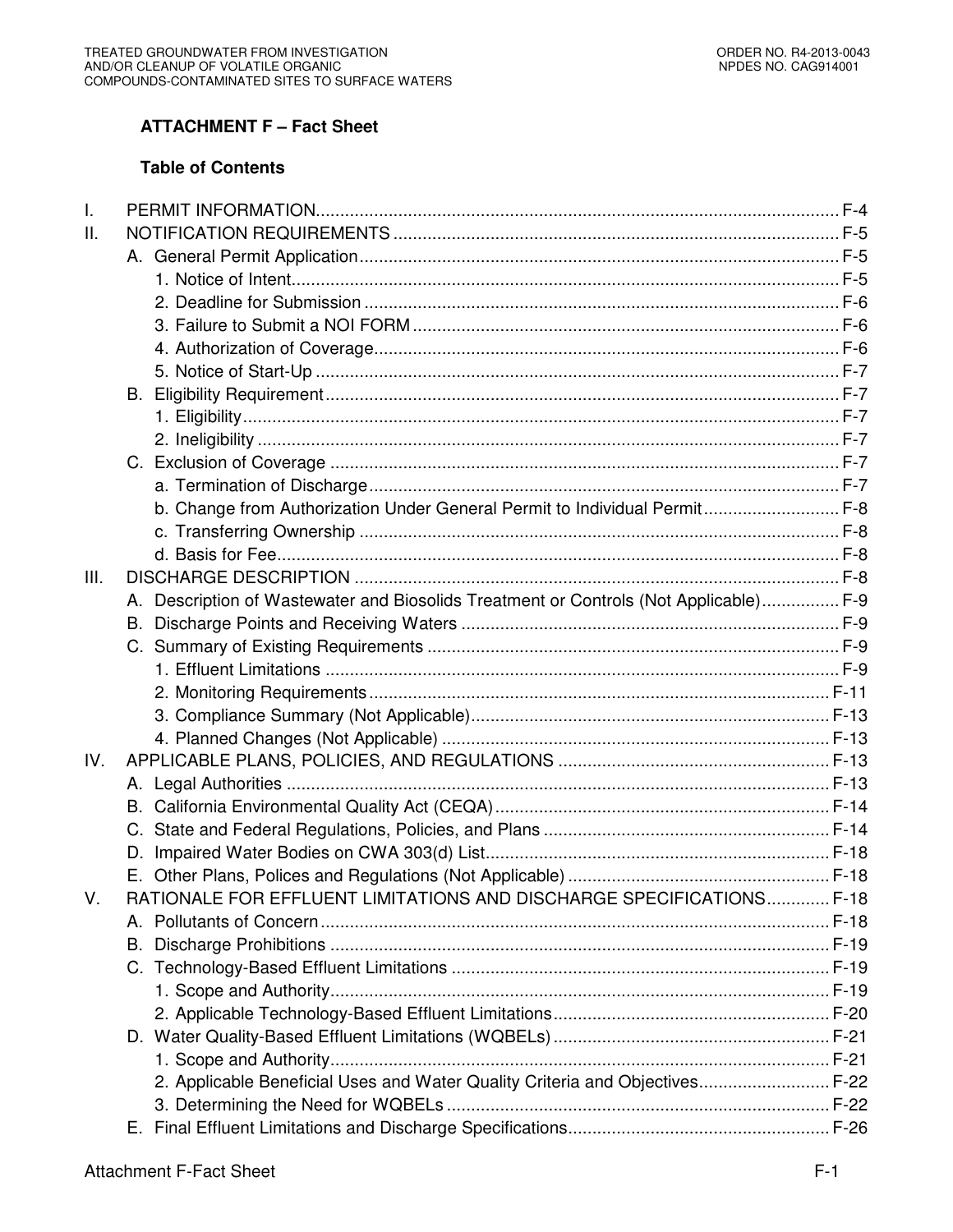| VI.   |                                                                                   |  |
|-------|-----------------------------------------------------------------------------------|--|
|       |                                                                                   |  |
|       |                                                                                   |  |
| VII.  | RATIONALE FOR MONITORING AND REPORTING REQUIREMENTS  F-36                         |  |
|       |                                                                                   |  |
|       |                                                                                   |  |
|       |                                                                                   |  |
|       |                                                                                   |  |
|       |                                                                                   |  |
|       |                                                                                   |  |
| VIII. |                                                                                   |  |
|       |                                                                                   |  |
|       |                                                                                   |  |
|       |                                                                                   |  |
|       |                                                                                   |  |
|       |                                                                                   |  |
|       | 2. Special Studies and Additional Monitoring Requirements (Not Applicable)  F-38  |  |
|       |                                                                                   |  |
|       |                                                                                   |  |
|       | 5. Construction, Operation, and Maintenance Specifications (Not Applicable)  F-38 |  |
|       | 6. Special Provisions for Municipal Facilities (POTWs Only) (Not Applicable) F-38 |  |
|       |                                                                                   |  |
| IX.   |                                                                                   |  |
|       |                                                                                   |  |
|       |                                                                                   |  |
|       |                                                                                   |  |
|       |                                                                                   |  |
|       | Е.                                                                                |  |
|       | F.                                                                                |  |
|       |                                                                                   |  |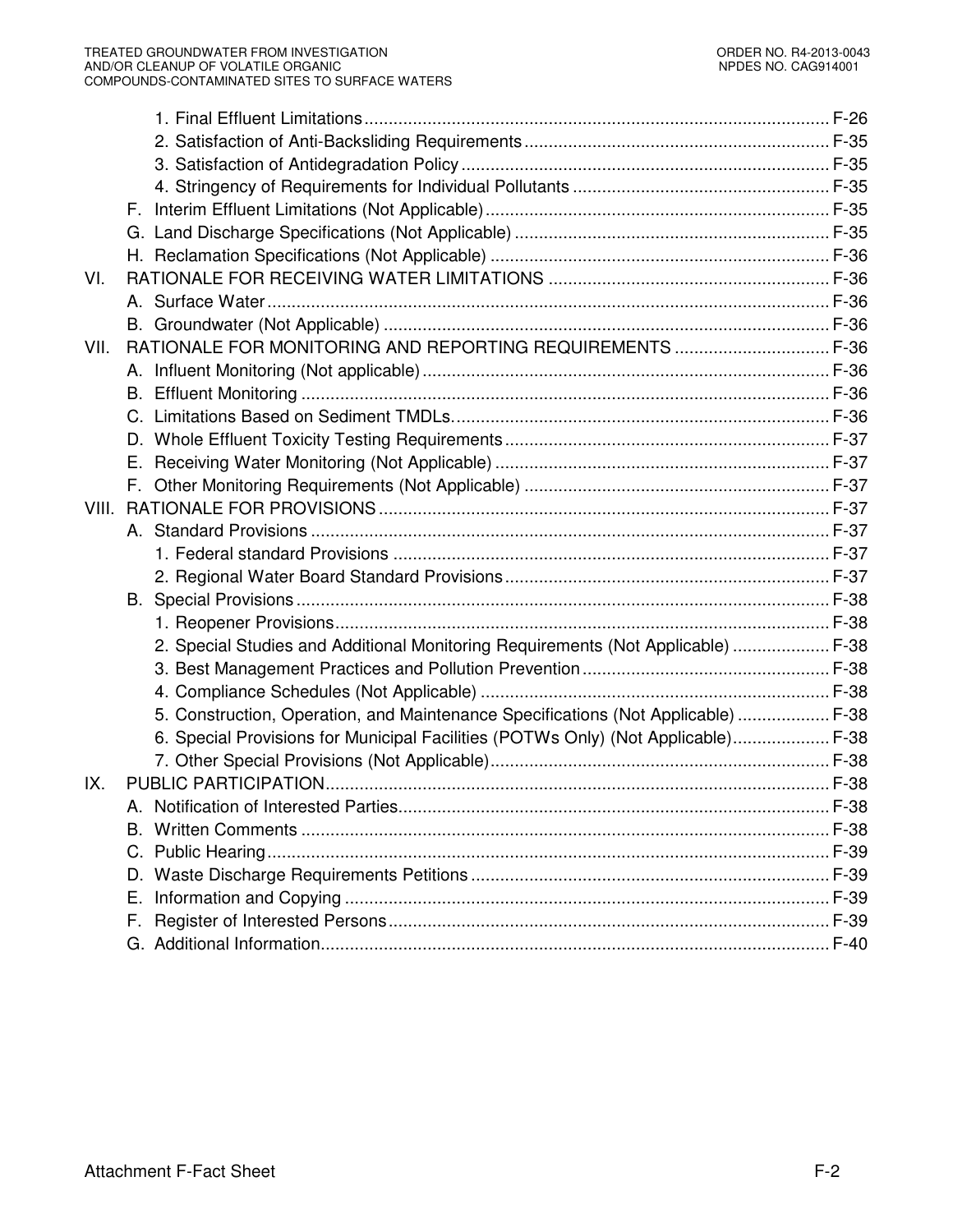# **LIST OF TABLES**

| TABLE 1            |                                                      |
|--------------------|------------------------------------------------------|
| TABLE 2            |                                                      |
| TABLE 3            |                                                      |
| TABLE 4            |                                                      |
| TABLE 5            | SUMMARY OF LEAD CRITERIA ADJUSTED FOR HARDNESS  F-24 |
| TABLE 6            |                                                      |
| TABLE 7-8          |                                                      |
| <b>TABLE 9-12</b>  |                                                      |
| <b>TABLE 13-14</b> |                                                      |
| <b>TABLE 15-16</b> |                                                      |
| <b>TABLE 17-18</b> |                                                      |
| <b>TABLE 19-22</b> |                                                      |
| <b>TABLE 23-25</b> |                                                      |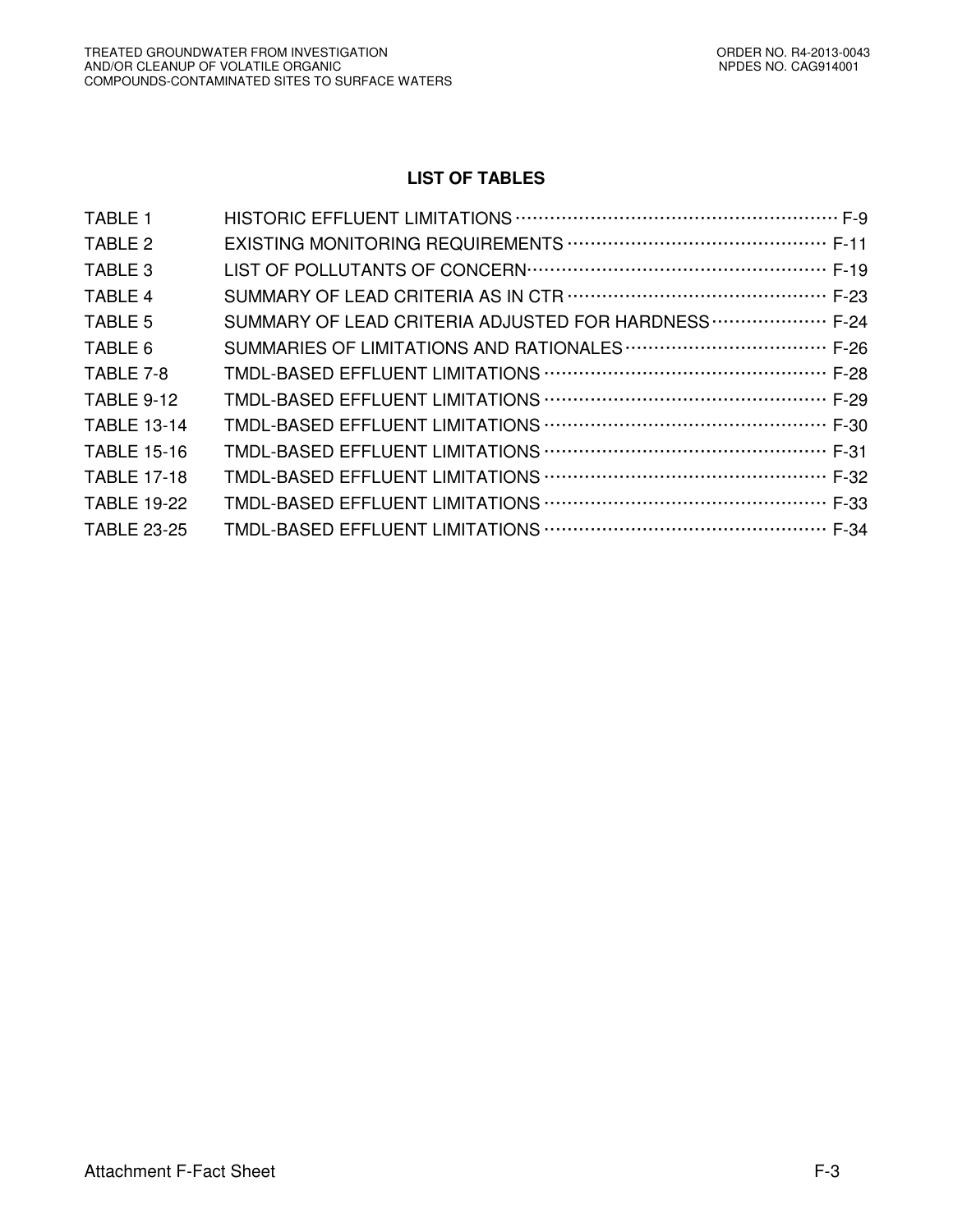# **ATTACHMENT F – FACT SHEET**

As described in section III. D. of this Order, this Fact Sheet includes the legal requirements and technical rationale that serve as the basis for the requirements of this Order.

# **I. PERMIT INFORMATION**

**A. Background.** The State Water Resources Control Board (State Water Board) has been authorized by the USEPA, pursuant to Section 402 of the CWA, to administer the NPDES program in California since 1973. The procedures for the State Water Board and the Regional Water Board to issue NPDES permits pursuant to NPDES regulations at section 122 &123, title 40 of the Code of Federal Regulations<sup>1</sup>, were established through the NPDES Memorandum of Agreement between the USEPA and the State Water Board on September 22, 1989.

Section 122.28 provides for issuance of General NPDES permits to regulate a category of point sources if the sources a) involve the same or substantially similar types of operations; b) discharge the same type of waste; c) require the same type of effluent limitations or operating conditions; d) require similar monitoring; and e) are more appropriately regulated under a general permit rather than individual permits. General NPDES permits enable Regional Water Board staff to expedite the processing of requirements, simplify the application process for Dischargers, better utilize limited staff resources, and avoid the expense and time involved in repetitive public noticing, hearings, and permit adoptions.

On April 5, 2007, this Regional Water Board adopted the General NPDES Permit and WDRs for Discharges of Volatile Organic Compound Contaminated Groundwater to Surface Waters in Coastal Watersheds of Los Angeles and Ventura Counties (NPDES No. CAG914001, Order No. R4-2007-0022). The General NPDES Permit covered discharges of groundwater to surface waters resulting from the cleanup of VOCs contaminated-groundwater and similar discharges. Approximately 12 dischargers are currently enrolled under the General NPDES Permit.

In accordance with Title 40, Code of Federal Regulations (CFR), the Regional Water Board must meet general program requirements prior to the re-issuance and adoption of a general NPDES permit. General program requirements include preparing a draft General NPDES Permit, public noticing, allowing a public comment period, and conducting a public hearing. To meet these requirements, the Regional Water Board prepared a draft General NPDES Permit. The draft General NPDES Permit was sent to interested parties on December 21, 2012 for comments. A public hearing to receive testimony from interested parties was scheduled for March 7, 2013. The Notice of Public Hearing was sent to the interested party list at the same time the draft General NPDES Permit was sent. A public hearing notice was also posted in major newspapers in the counties of Los Angeles and Ventura.

Major conditions in the expiring Order No. R4-2007-0022 General NPDES Permit CAG914001 remain in this Order, including Effluent Limitations and Discharge Provisions. TMDL requirements approved so far in the jurisdiction of the Region Water Board are considered and corresponding limits are applied. This Order is formatted consistent with the State Water Board NPDES permit template. In addition, this Order requires filing of Notice of Intent for all dischargers under this General NPDES Permit to streamline the permit application process.

<sup>1</sup> All further statutory references are to title 40 of the Code of Federal Regulations unless otherwise indicated.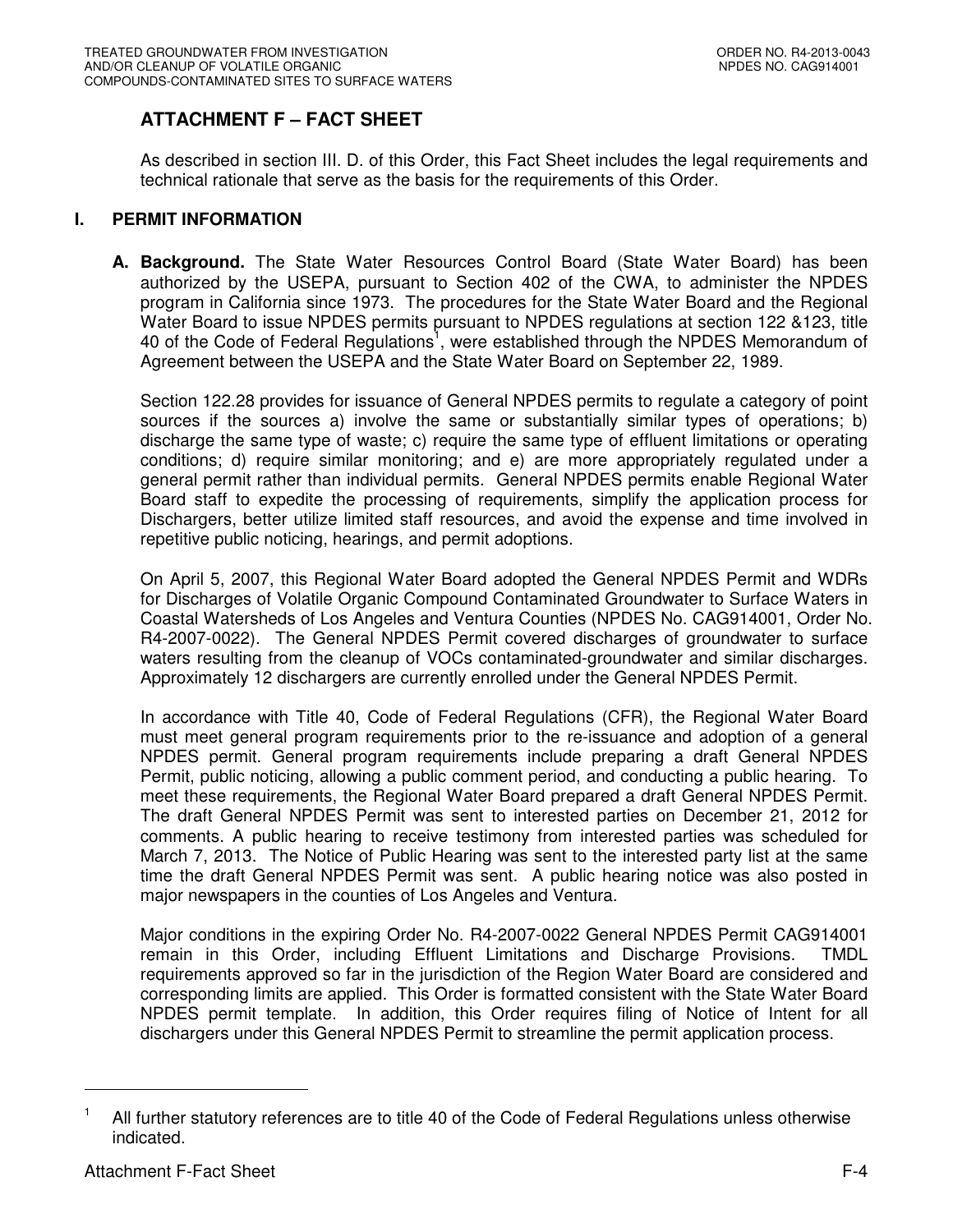**B. General Criteria for Coverage.** This General NPDES Permit is intended to cover new or existing discharges of treated groundwater to surface waters, resulting from cleanup activities of VOCs contaminated sites. To be covered by this General NPDES Permit, discharges must meet the following criteria:

The discharge is a minor discharge as classified by the U.S. EPA and the Regional Water Board;

The discharge from the treatment facility shall contain no pollutants exceeding the discharge limits;

The discharge shall not adversely affect the beneficial uses of the receiving water;

The discharge is necessary because a polluted groundwater cleanup operation is required;

The discharge is necessary because no feasible alternative to the discharge (reinjection, reclamation, evaporation, discharge to a community wastewater treatment and disposal system, etc.) is available; and

The discharge is in the public interest.

This General NPDES Permit does **not** cover discharges of treated groundwater impacted by heavy metals (excluding lead, chromium III and chromium VI) or other toxic pollutants not limited in this permit, although discharge limits on heavy metals and other toxic pollutants required by TMDL are imposed on all dischargers.

# **II. NOTIFICATION REQUIREMENTS**

The purpose of this General NPDES Permit is to facilitate regulation of discharges from the new or existing discharges of treated groundwater to surface waters, resulting from cleanup activities for VOCs. To obtain coverage under this General NPDES Permit, the Discharger must submit a Notice of Intent (NOI) Form and pay a filing fee. An NOI Form must be signed to be valid. Signing the certification on the NOI Form signifies that the Discharger intends to comply with the provisions of this General NPDES Permit.

# **A. General Permit Application**

To be authorized to discharge under this Order, the Discharger must apply for enrollment under the General National Pollutant Discharge Elimination System (NPDES) permit by submitting to the Regional Water Board a Notice of Intent (NOI).

### **1. Notice of Intent**

- **a.** Both Existing and New Dischargers eligible to seek coverage under the General NPDES Permit shall submit to the Executive Officer a complete NOI, including all information required by the NOI. The NOI is incorporated as Attachment C to this Order.
- **b.** The Discharger must obtain and analyze (using appropriate sampling and laboratory methods) a representative sample(s) of the untreated groundwater to be treated and discharged under this Order. The analytical method(s) used shall be capable of achieving a detection limit at or below the minimum level<sup>2</sup>, otherwise, a written

<sup>2</sup> The minimum levels are those published by the State Water Quality Control Board in the Policy for Implementation of Toxics Standards for Inland Surface Waters, Enclosed Bays, and Estuaries of California, 2005. See attached Appendix A.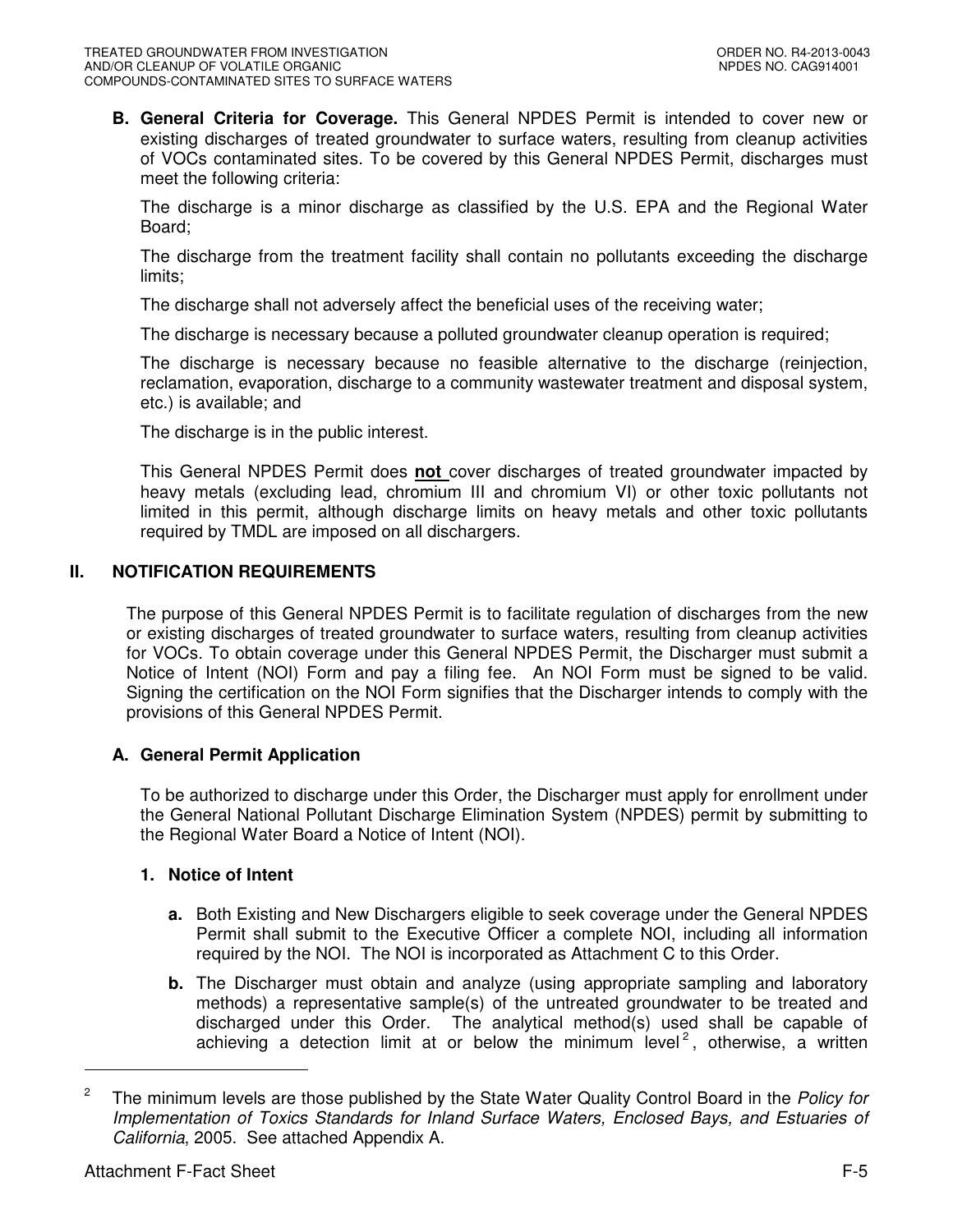explanation shall be provided. The analytical results shall be submitted with the NOI. The data shall be tabulated and shall include the results for every constituent listed on Attachment E.

- **c.** Pursuant to section 2, Article X of the California Constitution, and section 275 of the California Water Code on preventing waste and unreasonable use of waters of the state, this Regional Water Board encourages, wherever practical, water conservation and/or reuse of wastewater. To obtain coverage under this Order, the Discharger shall first investigate the feasibility of conservation, reuse, injection of the groundwater, and/or alternative disposal methods of the wastewater. The Discharger shall include this feasibility study with the NOI.
- **d.** The NOI for a New Discharger shall be accompanied by an enrollment fee in accordance with the Section 2200 Annual Fee Schedules of California Code of Regulations Title 23, Division 3, Chapter 9. The check or money order shall be made payable to the "State Water Resources Control Board".
- **e.** Upon request, the Discharger shall submit any additional information that the Executive Officer deems necessary to determine whether the discharge meets the criteria for coverage under this Order, or to prescribe an appropriate monitoring and reporting program, or both.

# **2. Deadline for Submission**

- **a.** Existing Dischargers that were authorized to discharge under Order R4-2007-0022 will be sent an NOI form that must be completed and returned to the Regional Water Board within 60 days of receipt; otherwise, permit coverage may be revoked. Existing Dischargers enrolling under this Order are required to collect representative untreated groundwater sample(s) and analyze the sample for all the constituents listed on Attachment E. Dischargers shall conduct this analysis and submit the result with the NOI; otherwise, the existing authorization may be terminated. The discharge will be considered ineligible for enrollment, if the analytical test results of any constituent other than the pollutants with effluent limitations in Section V.A. exceeds the screening criteria in Attachment E. The discharger will be enrolled under other appropriate General NPDES Permit or an individual permit and the existing enrollment will be terminated.
- **b.** New Dischargers shall file a complete NOI Form at least 45 days before commencement of the discharge.

# **3. Failure to Submit a NOI FORM**

Existing Dischargers who fail to submit a complete NOI Form by the deadline established herein will be deemed out of compliance with the General NPDES Permit and subject to all penalties allowable pursuant to applicable provisions of the Clean Water Act and the California Water Code including Section 13261 thereof.

# **4. Authorization of Coverage**

Upon receipt of the complete NOI, the Executive Officer shall determine the applicability of this Order to such a discharge. If the discharge is eligible, the Executive Officer shall notify the Discharger that the discharge is authorized under the terms and conditions of this Order and prescribe an appropriate monitoring and reporting program. For new discharges, the discharge shall not commence until receipt of the Executive Officer's written determination of eligibility for coverage under this General NPDES Permit. The Executive Officer may require a Discharger to comply with the conditions of this General NPDES Permit even if the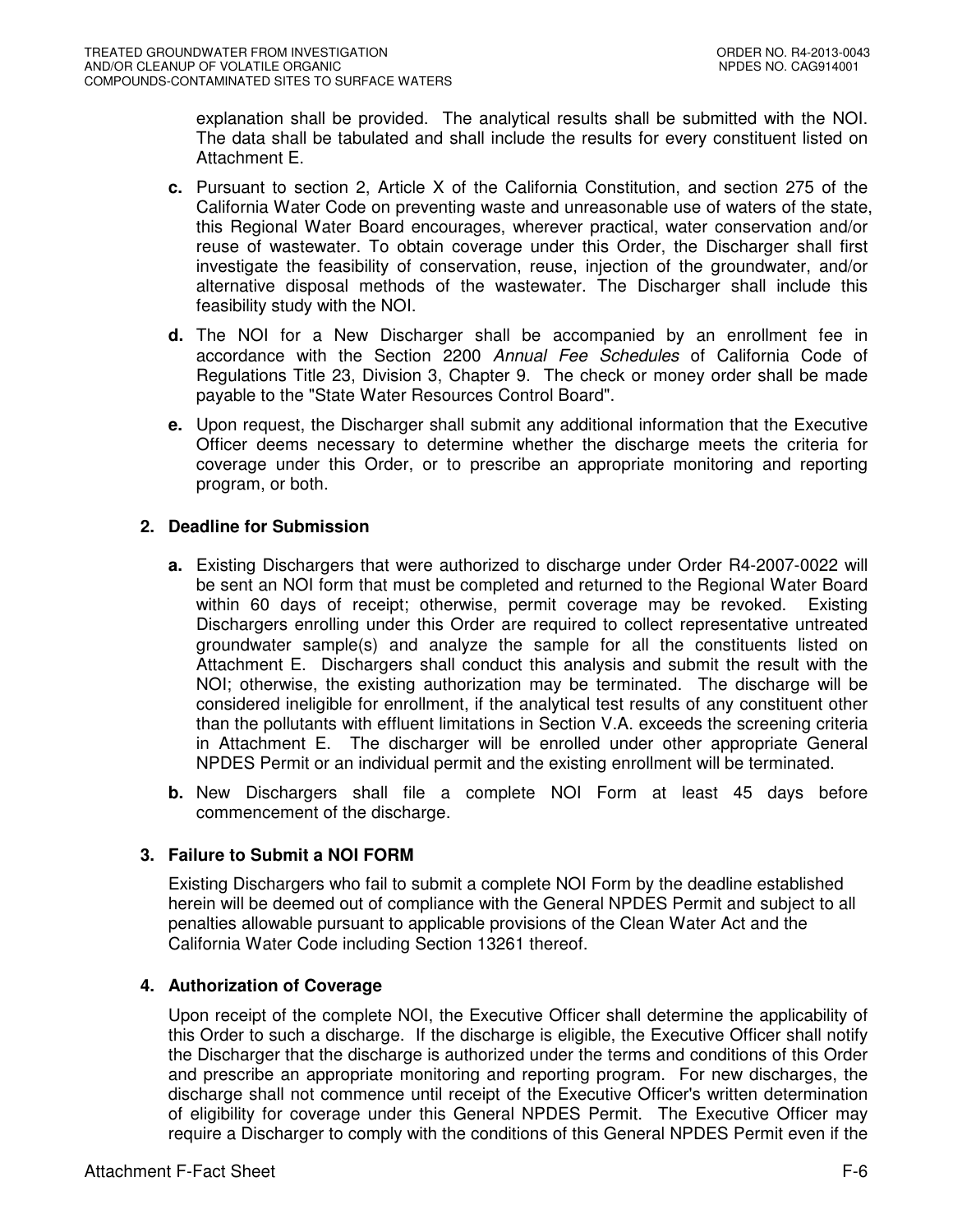Discharger has not submitted an NOI Form to be covered by the General NPDES Permit, as specified in Section II. A. d. of this Order.

Renewal of permits for existing Dischargers covered under individual permits that meet the eligibility requirement and that have submitted a Report of Waste Discharge (ROWD) or an NOI Form will consist of a letter of determination from the Executive Officer of coverage under this Order.

# **5. Notice of Start-Up**

New Dischargers shall notify the Regional Water Board staff of the time and date for commencement of the discharge(s) authorized under the General NPDES Permit at least seven days prior to initiating a discharge.

### **B. Eligibility Requirement**

### **1. Eligibility**

- **a.** This Order covers discharges to surface waters of treated groundwater and other wastewaters from the investigation, cleanup, or construction dewatering of VOCs (or VOCs commingled with petroleum fuel hydrocarbons) contaminated groundwater.
- **b.** To be covered under this Order, a Discharger must demonstrate that:
	- 1) Pollutant concentrations in the treated discharge do not cause a violation of any applicable water quality standard for the receiving water, including discharge prohibitions;
	- 2) The treated discharge does not exceed applicable water quality objectives and criteria for the pollutants listed in Section V.A (including Attachment B). of this Order, and there will be no reasonable potential to cause or contribute to an excursion above the applicable water quality objectives or criteria.
	- 3) Pollutant concentrations in a representative sample of the contaminated groundwater to be treated and discharged do not exceed the screening criteria in Attachment E, other than those constituents for which effluent limitations are established in Section V.A.
	- 4) The discharge does not cause acute or chronic toxicity in receiving waters;
	- 5) The discharge will be routed through a treatment system designed and operated to reduce the concentration of pollutants to meet the effluent limitations in this Order; and
	- 6) The Discharger is able to comply with the terms and conditions of this General NPDES Permit.

# **2. Ineligibility**

Groundwater containing priority toxic pollutants not limited in this permit are not eligible for coverage under this General NPDES Permit.

# **C. Exclusion of Coverage**

### **a. Termination of Discharge**

Dischargers shall submit a Notice of Termination (NOT) when coverage under this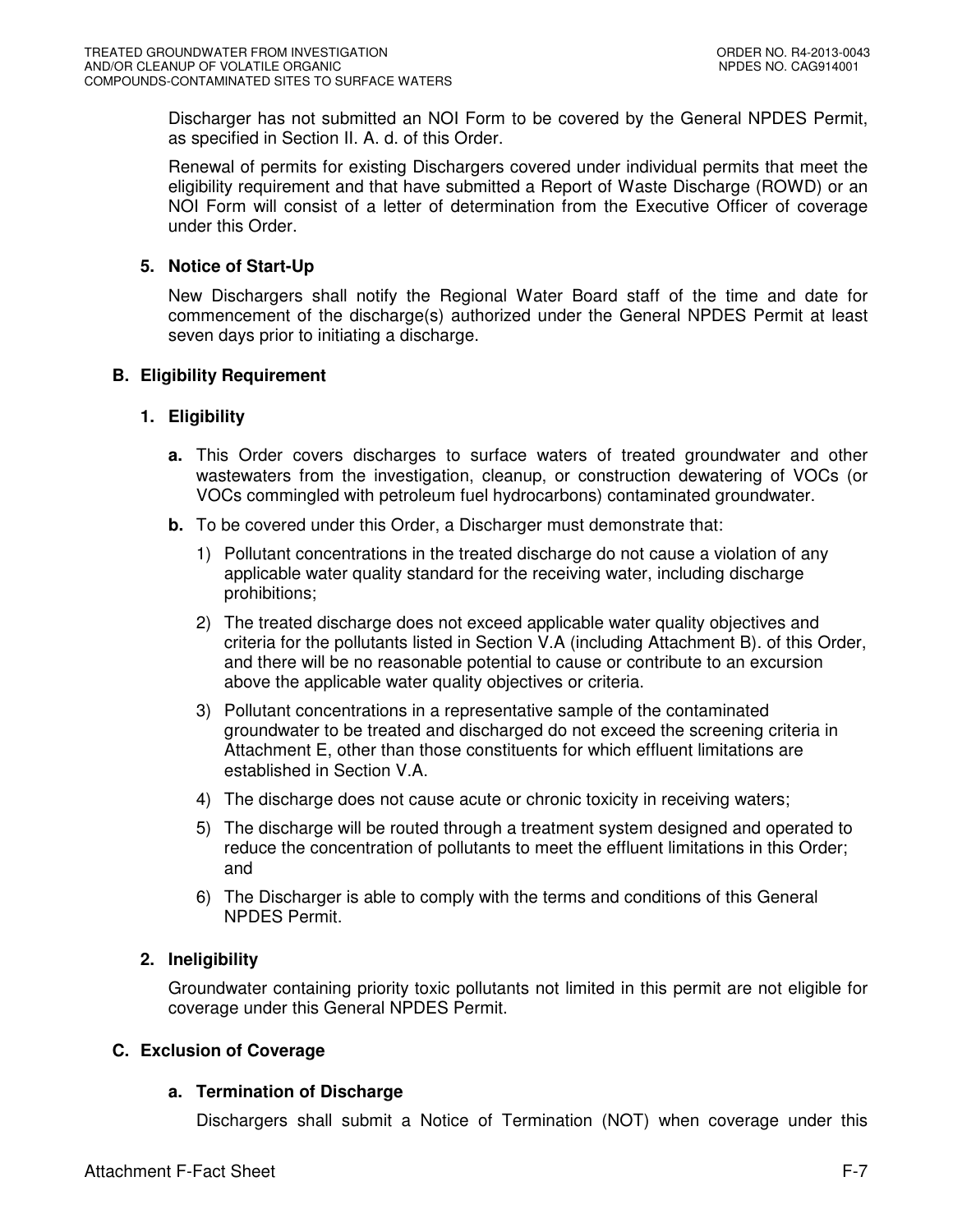General NPDES Permit is no longer needed. An NOT is a letter that lists the Waste Discharge Identification Number (WDID) or the Compliance Inspection Number (CI#), the name and address of the owner of the facility, and is signed and dated by the owner certifying that the discharge associated with the General NPDES Permit has been eliminated. Upon submission, the Discharger is no longer authorized to discharge wastewater associated with this General NPDES Permit.

### **b. Change from Authorization Under General Permit to Individual Permit**

Dischargers already covered under the NPDES program, whether by general or individual permit, may elect to continue coverage under the existing permit or may submit a complete NOI for coverage under this General NPDES Permit. Dischargers who submit a complete NOI under this General NPDES Permit are not required to submit an individual permit application. The Regional Water Board may request additional information and may determine that a Discharger is not eligible for coverage under this General NPDES Permit and should be regulated under an individual or other general NPDES permit or, for discharges to land, under waste discharge requirements (WDRs). If the Regional Water Board issues such NPDES permit or WDRs, then the applicability of this General NPDES Permit to the discharge is immediately terminated on the effective date of such NPDES permit or WDRs.

### **c. Transferring Ownership**

Coverage under this Order may be transferred in case of change of ownership of land or discharge facility provided the current owner/operator notifies the Executive Officer at least 30 days before the proposed transfer date, and the notice includes a written agreement between the current and new owner/operator containing a specific date of transfer of coverage, responsibility for compliance with this Order, and liability between them.

# **d. Basis for Fee**

Title 23 of the California Code of Regulations (CCR), Division 3, Chapter 9, Article 1, section 2200, Annual Fee Schedule, requires that all discharges subject to a specific general permit shall pay an annual fee.

Discharges covered under this General NPDES Permit have a Threat to Water Quality rating of 1.A. Discharge coverage requires treatment systems to meet priority toxic pollutant effluent limitations that could impair the designated beneficial uses of the receiving water if limits are violated.

# **III. DISCHARGE DESCRIPTION**

The presence of VOCs in the groundwater at various sites throughout the region causes, or threatens to cause, adverse impacts to existing and potential beneficial uses of the groundwater. Remediation of these sites includes similar groundwater treatment and monitoring requirements, and waste discharges from these sites will be more efficiently regulated with a general permit rather than individual permits. This Order establishes requirements to regulate discharges of wastewaters generated from the investigation or cleanup of VOCs in the groundwater to surface waters under the jurisdiction of this Regional Water Board.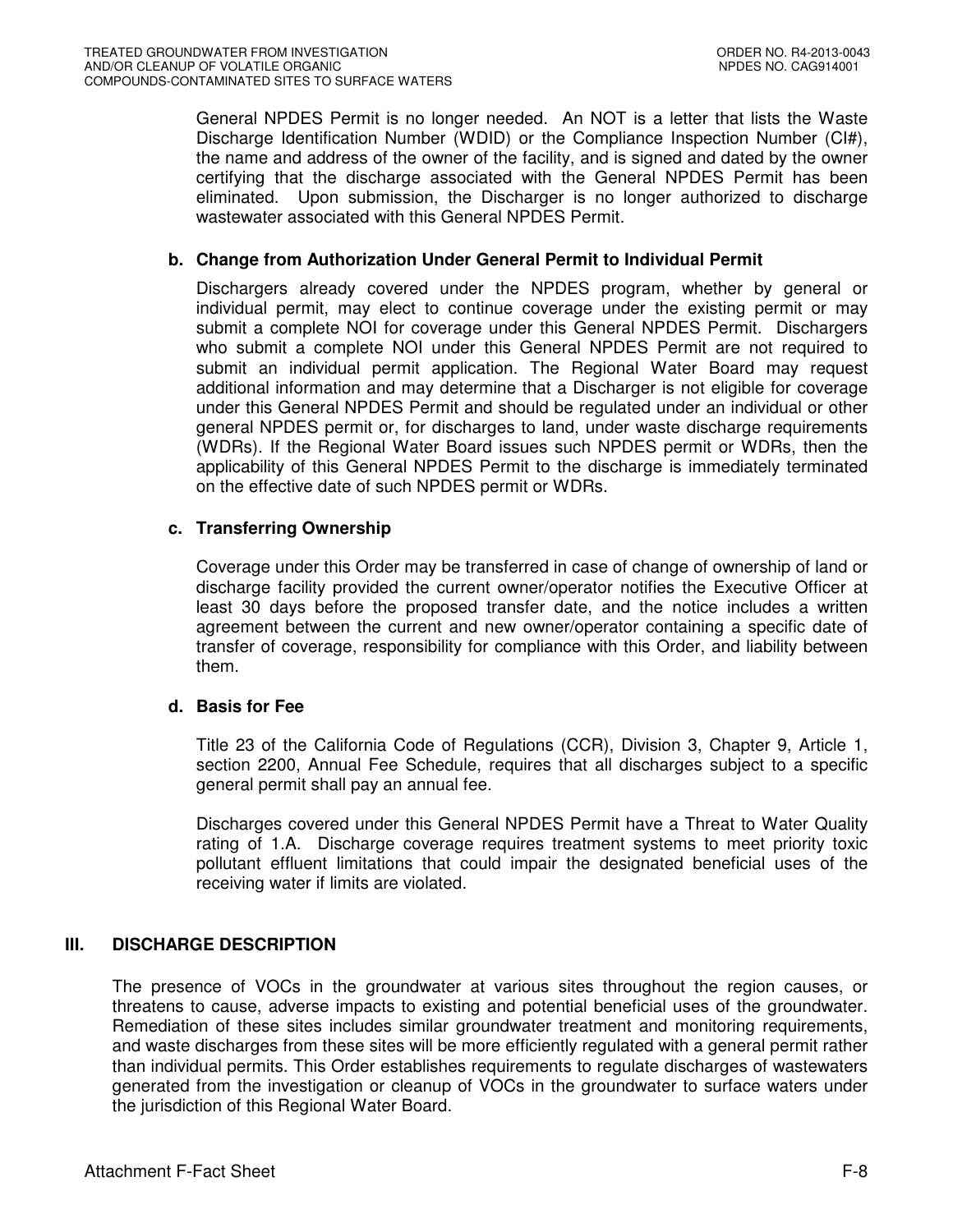Waste waters discharged from the investigation and/or cleanup of the groundwater involving VOCs contamination include, but are not limited to, the following:

- Treated groundwater from the cleanup and/or from construction dewatering activities at a site impacted by VOCs only, or by VOCs commingled with petroleum fuel hydrocarbons at an underground storage tank (UST) site. Such UST sites may have storm water collected in fuel storage secondary containment tanks and fuel spill washwater that contains similar contaminants as those from the investigation/cleanup of VOCs contaminated groundwater;
- Groundwater pumped as an aid in the containment and extraction of VOCs-contaminated groundwater;
- Groundwater extracted during short-term and long-term pumping test/aquifer testing;
- Groundwater generated from well development and purging of wells prior to sampling;
- Sampling equipment decontamination water; and
- Subterranean seepage dewatering.
- **A.** Description of Wastewater and Biosolids Treatment or Controls (Not Applicable)
- **B.** Discharge Points and Receiving Waters

Under the General NPDES Permit, there may be multiple discharge points. Information regarding the receiving waters and discharge location(s) will be incorporated in the Fact Sheet and Monitoring and Reporting Program that will be transmitted with the enrollment authorization letter.

- **C.** Summary of Existing Requirements
	- **1. Effluent Limitations** 
		- **a.** Effluent limitations/Discharge Specifications contained in the existing Order R4-2007- 0022 for discharges from the discharge point of the treatment facility are as follows:

### **Table 1. Historic Effluent Limitations**

|                               |              | <b>Effluent Limitations</b> |                      |  |  |
|-------------------------------|--------------|-----------------------------|----------------------|--|--|
| <b>Parameters</b>             | <b>Units</b> | <b>Average Monthly</b>      | <b>Maximum Daily</b> |  |  |
| <b>Total Suspended Solids</b> | mg/L         | 50                          | 150                  |  |  |
| Turbidity                     | <b>NTU</b>   | 50                          | 150                  |  |  |
| BODs 20℃                      | mg/L         | 20                          | 30                   |  |  |
| Oil and Grease                | mg/L         | 10                          | 15                   |  |  |
| Settleable Solids             | m/L          | 0.1                         | 0.3                  |  |  |
| <b>Sulfides</b>               | mg/L         |                             | 1.0                  |  |  |
| Phenols                       | mg/L         |                             | 1.0                  |  |  |
| <b>Residual Chlorine</b>      | mg/L         |                             | 0.1                  |  |  |
| Acetone                       | $\mu$ g/L    |                             | 700                  |  |  |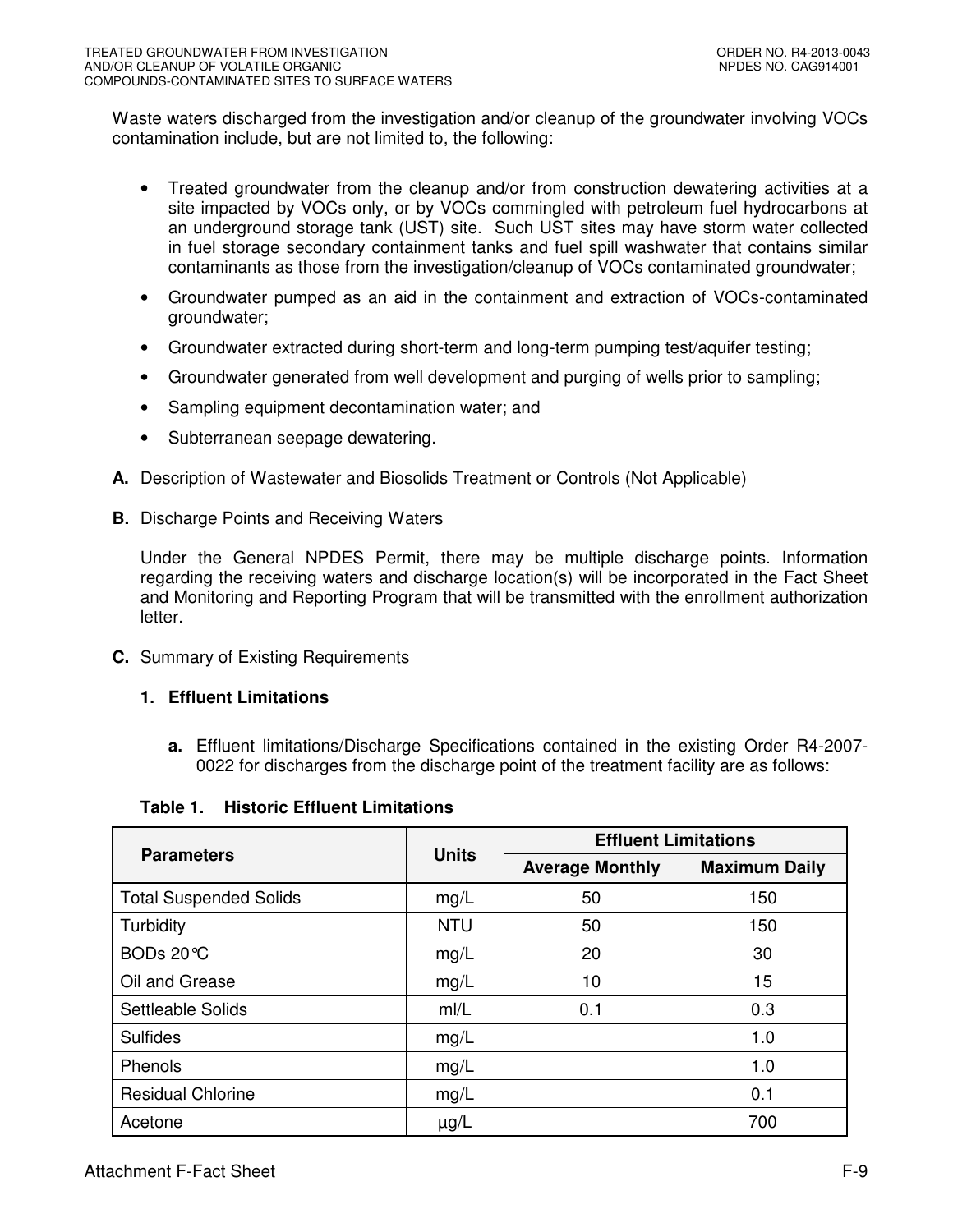|                                    |              | <b>Effluent Limitations</b> |                      |  |  |
|------------------------------------|--------------|-----------------------------|----------------------|--|--|
| <b>Parameters</b>                  | <b>Units</b> | <b>Average Monthly</b>      | <b>Maximum Daily</b> |  |  |
| Acrolein                           | $\mu$ g/L    |                             | 100                  |  |  |
| Acrylonitrile                      | $\mu g/L$    |                             | 0.059                |  |  |
| Benzene                            | $\mu g/L$    |                             | 1.0                  |  |  |
| Bromoform                          | $\mu g/L$    |                             | 4.3                  |  |  |
| Carbon tetrachloride               | $\mu g/L$    |                             | $0.25*$              |  |  |
| Chlorobenzene                      | $\mu g/L$    |                             | 30                   |  |  |
| Chlorodibromomethane               | $\mu g/L$    |                             | $0.401*$             |  |  |
| Chloroethane                       | $\mu g/L$    |                             | 100                  |  |  |
| Chloroform                         | $\mu g/L$    |                             | 100                  |  |  |
| Dichlorobromomethane               | $\mu g/L$    |                             | 0.56                 |  |  |
| 1, 1-Dichloroethane                | $\mu g/L$    |                             | 5                    |  |  |
| 1,2-Dichloroethane                 | $\mu g/L$    |                             | $0.38*$              |  |  |
| 1, 1-Dichloroethylene              | $\mu g/L$    |                             | $0.057*$             |  |  |
| 1,2-Dichloropropane                | $\mu g/L$    |                             | 0.52                 |  |  |
| 1,3-Dichloropropylene              | $\mu$ g/L    |                             | 0.5                  |  |  |
| Di-isopropyl ether (DIPE)          | $\mu g/L$    |                             | 0.8                  |  |  |
| 1,4-Dioxane                        | $\mu g/L$    |                             | 3                    |  |  |
| Ethylbenzene                       | $\mu$ g/L    |                             | 700                  |  |  |
| Ethylene dibromide                 | $\mu g/L$    |                             | $0.05*$              |  |  |
| Lead, Total Recoverable            | $\mu g/L$    | 2.6                         | 5.2                  |  |  |
| Chromium III, Total Recoverable    | $\mu$ g/L    | 50                          | 50                   |  |  |
| Chromium VI, Total Recoverable     | $\mu$ g/L    | 8                           | 16                   |  |  |
| Methyl bromide                     | $\mu$ g/L    |                             | 10                   |  |  |
| Methyl chloride                    | $\mu$ g/L    |                             | 3                    |  |  |
| Methylene chloride                 | $\mu g/L$    |                             | 4.7                  |  |  |
| Methyl ethyl ketone (MEK)          | $\mu$ g/L    |                             | 700                  |  |  |
| Methyl tertiary butyl ether (MTBE) | $\mu g/L$    |                             | 5                    |  |  |
| Naphthalene                        | $\mu$ g/L    |                             | 21                   |  |  |
| N-Nitrosodimethyl amine (NDMA)     | $\mu g/L$    |                             | $0.00069*$           |  |  |
| Perchlorate                        | $\mu$ g/L    |                             | $\overline{4}$       |  |  |
| Tertiary butyl alcohol (TBA)       | $\mu g/L$    |                             | 12                   |  |  |
| 1,1,2,2- Tetrachloroethane         | $\mu$ g/L    |                             | $0.17*$              |  |  |
| Tetrachloroethylene                | $\mu$ g/L    |                             | 0.8                  |  |  |
| Toluene                            | $\mu$ g/L    |                             | 150                  |  |  |
| Total petroleum hydrocarbons*      | $\mu g/L$    |                             | 100                  |  |  |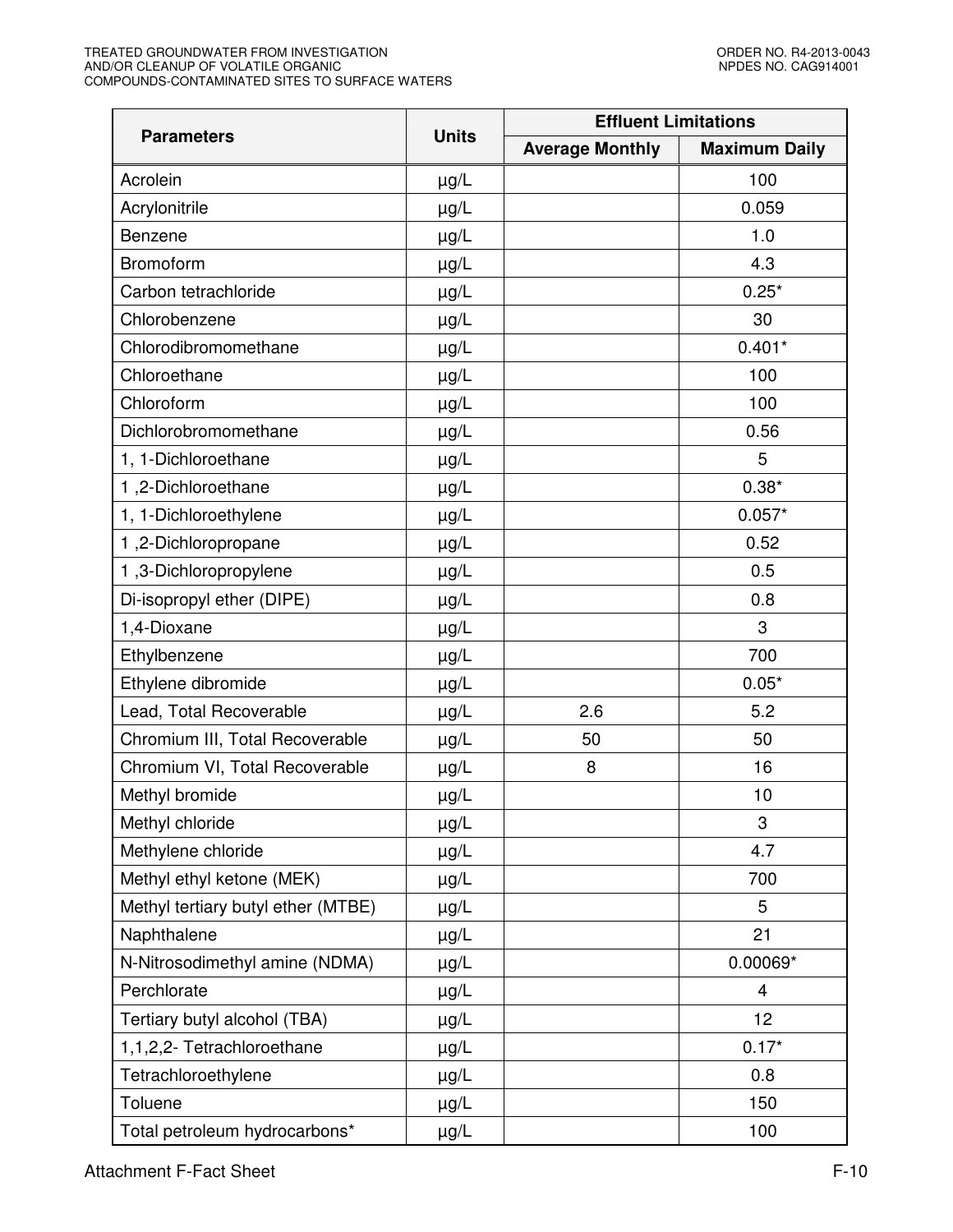|                                                                                                                                                                                                                                                               |              | <b>Effluent Limitations</b> |                      |  |  |
|---------------------------------------------------------------------------------------------------------------------------------------------------------------------------------------------------------------------------------------------------------------|--------------|-----------------------------|----------------------|--|--|
| <b>Parameters</b>                                                                                                                                                                                                                                             | <b>Units</b> | <b>Average Monthly</b>      | <b>Maximum Daily</b> |  |  |
| 1,2- Trans-trichloroethylene                                                                                                                                                                                                                                  | $\mu$ g/L    |                             | 10                   |  |  |
| 1,1,1- Trichloroethane                                                                                                                                                                                                                                        | $\mu$ g/L    |                             | 200                  |  |  |
| 1,1,2- Trichloroethane                                                                                                                                                                                                                                        | $\mu$ g/L    |                             | 0.60                 |  |  |
| Trichloroethylene                                                                                                                                                                                                                                             | $\mu$ g/L    |                             | 2.7                  |  |  |
| Vinyl chloride                                                                                                                                                                                                                                                | $\mu$ g/L    |                             | 0.5                  |  |  |
| Xylenes                                                                                                                                                                                                                                                       | $\mu$ g/L    | 1750                        |                      |  |  |
| NOTE: *.<br>If reported detection level is greater than effluent limit, then a non-detect result<br>using 0.5 µg/L detection level is deemed to be in compliance.<br>Tovioity of this obomical increases with degreesing bardness consentration. The<br>$***$ |              |                             |                      |  |  |

Toxicity of this chemical increases with decreasing hardness concentration. The figure in the table is determined based on effluent  $CaCO<sub>3</sub>$  concentration of 100 mg/L.

- **b.** The pH of the discharge shall at all times be within the range of 6.5 and 8.5.
- **c.** The temperature of the discharge shall not exceed 86ºF.
- **d.** The discharge of an effluent with mineral and nitrogen constituents in excess of applicable limits given in Attachment B is prohibited. In the letter of determination, the Executive Officer shall indicate the watershed/stream reach limitations in Attachment B applicable to the particular discharge.
- **e.** Pass-through or uncontrollable discharges of PCBs shall not exceed daily average concentrations of 14 ng/L into fresh waters or 30 ng/L into estuarine waters.
- **f.** The acute toxicity of the effluent shall be such that the average survival in the undiluted effluent for any three (3) consecutive 96-hour static or continuous flow bioassay tests shall be at least 90%, with no single test less than 70% survival.
- **g.** The discharge shall meet effluent limitations and toxic and effluent standards established pursuant to sections 301, 302, 304, 306, and 307 of the Clean Water Act, and amendments thereto.

# **2. Monitoring Requirements**

Order No. R4-2007-0022 requires the effluent monitoring in accordance with the following schedule.

| <b>Parameter</b>              | <b>Units</b> | <b>Sample</b><br><b>Type</b> | <b>Minimum Sampling</b><br><b>Frequency</b> | <b>Required Analytical</b><br><b>Test Method</b> |
|-------------------------------|--------------|------------------------------|---------------------------------------------|--------------------------------------------------|
| Flow                          | gal/day      | totalizer                    | continuously                                |                                                  |
| pH                            | pH units     | grab                         | monthly                                     |                                                  |
| Temperature                   | ℃            | grab                         | monthly                                     |                                                  |
| <b>Total Dissolved Solids</b> | mg/L         | grab                         | monthly                                     |                                                  |
| Sulfate                       | mg/L         | grab                         | monthly                                     |                                                  |

### **Table 2. Existing Monitoring Requirements**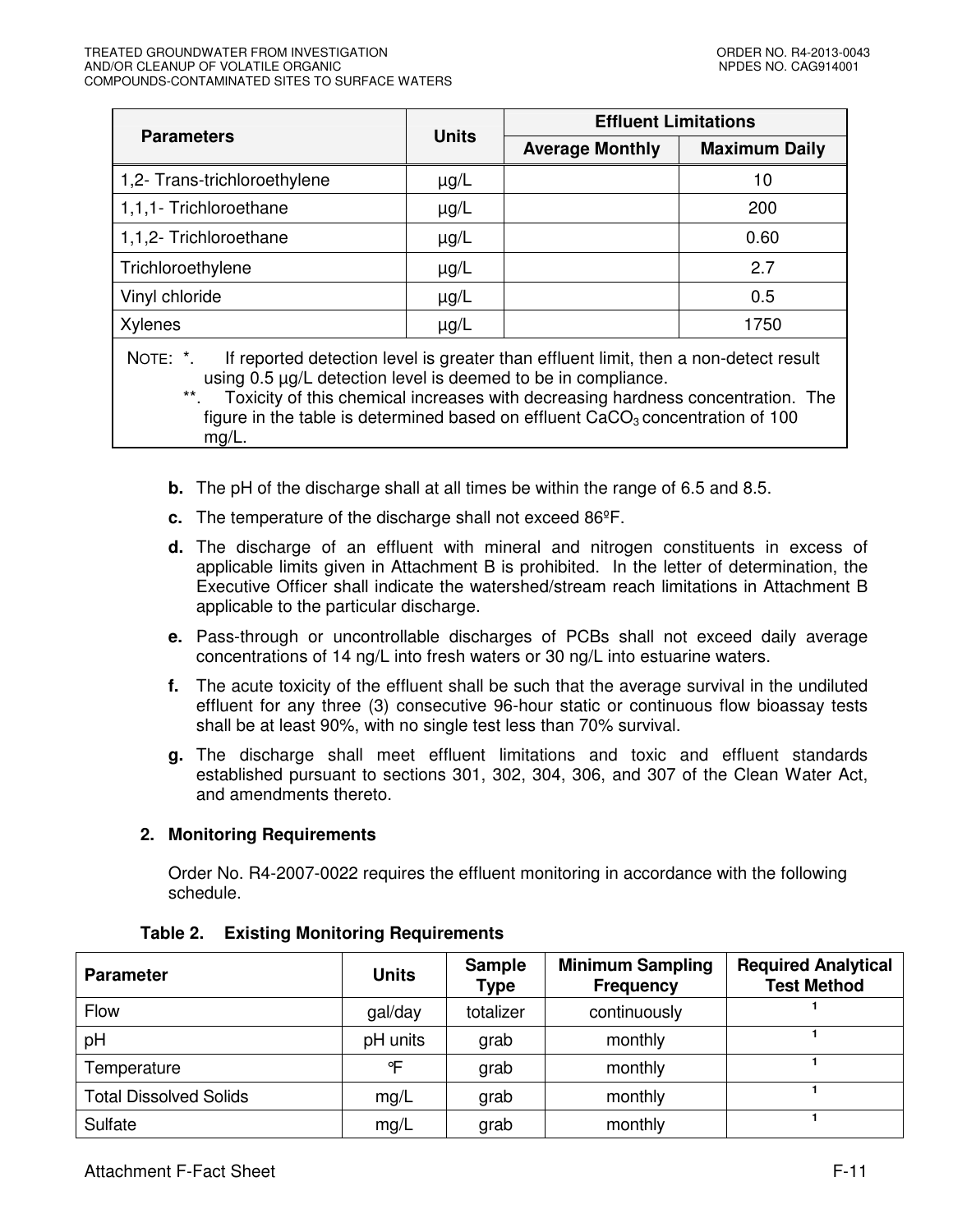| <b>Parameter</b>                      | <b>Units</b> | <b>Sample</b><br><b>Type</b> | <b>Minimum Sampling</b><br><b>Frequency</b> | <b>Required Analytical</b><br><b>Test Method</b> |
|---------------------------------------|--------------|------------------------------|---------------------------------------------|--------------------------------------------------|
| Chloride                              | mg/L         | grab                         | monthly                                     | 1                                                |
| Nitrogen <sup>2</sup>                 | mg/L         | grab                         | monthly                                     | 1                                                |
| <b>Total Suspended Solids</b>         | mg/L         | grab                         | monthly                                     | $\mathbf{1}$                                     |
| Turbidity                             | <b>NTU</b>   | grab                         | monthly                                     | 1                                                |
| BOD <sub>5</sub> 20 <sup>°</sup> C    | mg/L         | grab                         | monthly                                     | 1                                                |
| Oil and Grease                        | mg/L         | grab                         | monthly                                     | $\mathbf{1}$                                     |
| Settleable Solids                     | m/L          | grab                         | monthly                                     | $\mathbf{1}$                                     |
| <b>Sulfides</b>                       | mg/L         | grab                         | monthly                                     | 1                                                |
| Phenols                               | mg/L         | grab                         | monthly                                     | $\mathbf{1}$                                     |
| Total petroleum hydrocarbons          | $\mu$ g/L    | grab                         | monthly                                     | 1                                                |
| Benzene                               | $\mu$ g/L    | grab                         | monthly                                     | $\mathbf{1}$                                     |
| Toluene                               | $\mu g/L$    | grab                         | monthly                                     | $\mathbf{1}$                                     |
| Ethylbenzene                          | $\mu$ g/L    | grab                         | monthly                                     | 1                                                |
| <b>Xylenes</b>                        | $\mu$ g/L    | grab                         | monthly                                     | 1                                                |
| Ethylene dibromide                    | $\mu$ g/L    | grab                         | monthly                                     | 1                                                |
| Chromium III                          | $\mu$ g/L    | grab                         | monthly                                     | 1                                                |
| Chromium VI                           | $\mu$ g/L    | grab                         | monthly                                     | $\mathbf{1}$                                     |
| Lead                                  | $\mu$ g/L    | grab                         | monthly                                     | $\mathbf{1}$                                     |
| Methyl tertiary butyl ether<br>(MTBE) | $\mu$ g/L    | grab                         | monthly                                     | 1                                                |
| Tertiary butyl alcohol (TBA)          | $\mu$ g/L    | grab                         | monthly                                     | $\mathbf{1}$                                     |
| <b>Residual Chlorine</b>              | mg/L         | grab                         | monthly                                     | 1                                                |
| Bromoform                             | $\mu$ g/L    | grab                         | monthly                                     | $\mathbf{1}$                                     |
| Chlorobenzene                         | $\mu$ g/L    | grab                         | monthly                                     |                                                  |
| Chlorodibromomethane                  | $\mu$ g/L    | grab                         | monthly                                     | 1                                                |
| Chloroethane                          | $\mu$ g/L    | grab                         | monthly                                     | $\mathbf{1}$                                     |
| Chloroform                            | $\mu$ g/L    | grab                         | monthly                                     | $\mathbf{1}$                                     |
| Dichlorobromomethane                  | $\mu$ g/L    | grab                         | monthly                                     | $\mathbf{1}$                                     |
| Perchlorate                           | $\mu$ g/L    | grab                         | monthly <sup>3</sup>                        | $\mathbf{1}$                                     |
| 1,1-Dichloroethane                    | $\mu$ g/L    | grab                         | monthly <sup>3</sup>                        | 1                                                |
| 1,2-Dichloroethane                    | $\mu$ g/L    | grab                         | monthly <sup>3</sup>                        | $\mathbf{1}$                                     |
| 1,1-Dichloroethylene                  | $\mu$ g/L    | grab                         | monthly <sup>3</sup>                        | 1                                                |
| Carbon tetrachloride                  | $\mu$ g/L    | grab                         | monthly <sup>3</sup>                        | 1                                                |
| 1,1,2,2-Tetrachloroethane             | $\mu g/L$    | grab                         | monthly <sup>3</sup>                        | 1                                                |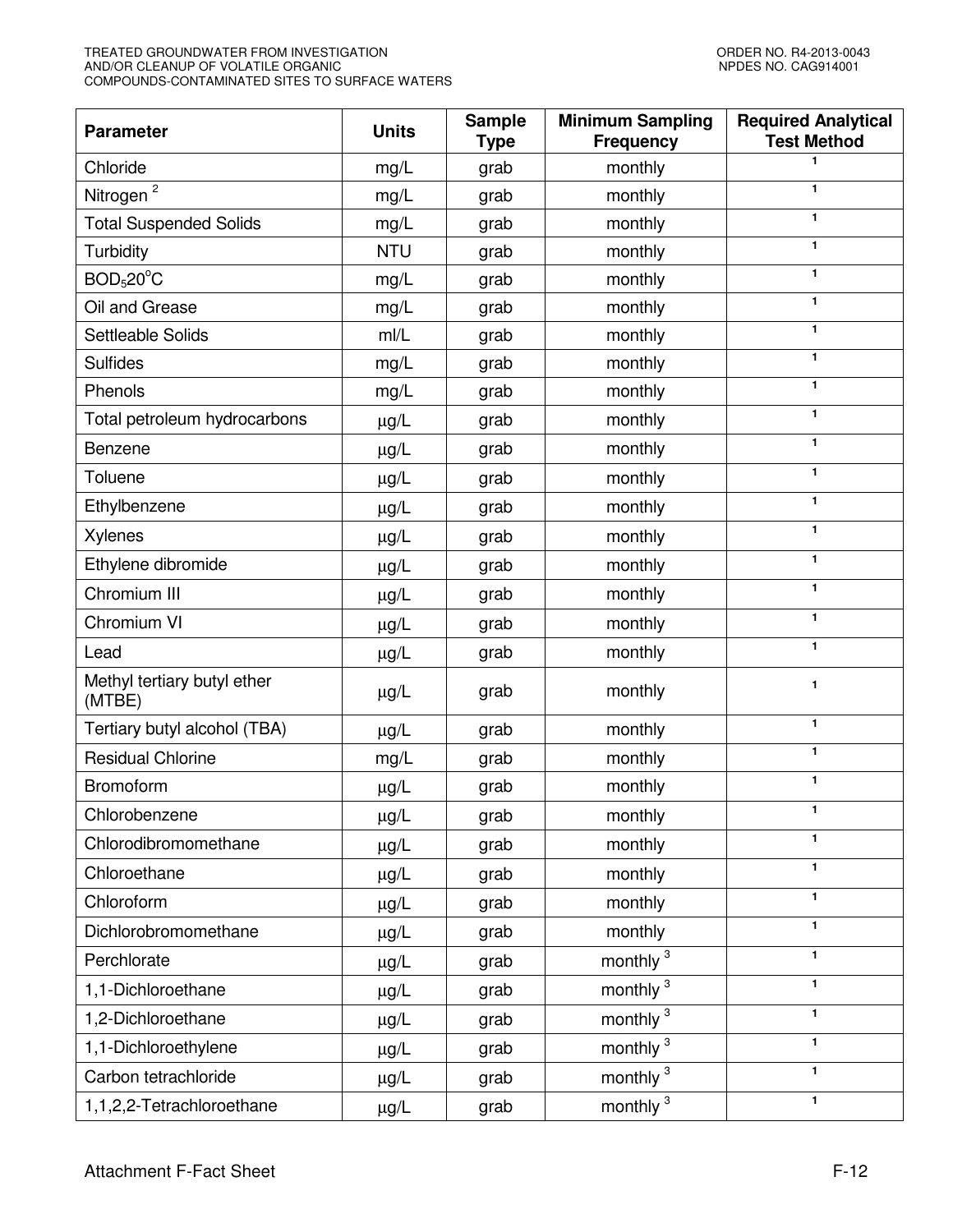| <b>Parameter</b>               | <b>Units</b> | <b>Sample</b><br><b>Type</b> | <b>Minimum Sampling</b><br><b>Frequency</b> | <b>Required Analytical</b><br><b>Test Method</b> |
|--------------------------------|--------------|------------------------------|---------------------------------------------|--------------------------------------------------|
| Tetrachloroethylene            | $\mu$ g/L    | grab                         | monthly <sup>3</sup>                        | 1                                                |
| 1,2-Trans-dichloroethylene     | $\mu$ g/L    | grab                         | monthly <sup>3</sup>                        | 1                                                |
| 1,1,1-Trichloroethane          | $\mu$ g/L    | grab                         | monthly <sup>3</sup>                        | 1                                                |
| 1,1,2-Trichloroethane          | $\mu g/L$    | grab                         | monthly <sup>3</sup>                        | 1                                                |
| Trichloroethylene              | $\mu$ g/L    | grab                         | monthly <sup>3</sup>                        | 1                                                |
| <b>Vinyl Chloride</b>          | $\mu$ g/L    | grab                         | monthly <sup>3</sup>                        | $\mathbf{1}$                                     |
| 1,2-Dichloropropane            | $\mu g/L$    | grab                         | monthly                                     | $\mathbf{1}$                                     |
| 1,3-Dichloropropylene          | $\mu g/L$    | grab                         | monthly                                     | $\mathbf{1}$                                     |
| Methyl bromide                 | $\mu$ g/L    | grab                         | monthly                                     | $\mathbf{1}$                                     |
| Methyl chloride                | $\mu$ g/L    | grab                         | monthly                                     | $\mathbf{1}$                                     |
| Methylene chloride             | $\mu g/L$    | grab                         | monthly                                     | 1                                                |
| Methyl ethyl ketone (MEK)      | $\mu g/L$    | grab                         | monthly                                     | $\mathbf{1}$                                     |
| Acetone                        | $\mu$ g/L    | grab                         | annually                                    | 1                                                |
| Acrolein                       | $\mu$ g/L    | grab                         | annually                                    | $\mathbf{1}$                                     |
| Acrylonitrile                  | $\mu g/L$    | grab                         | annually                                    | 1                                                |
| Naphthalene                    | $\mu g/L$    | grab                         | annually                                    | 1                                                |
| Di-isopropyl ether (DIPE)      | $\mu$ g/L    | grab                         | annually                                    | 1                                                |
| 1,4-Dioxane                    | $\mu$ g/L    | grab                         | annually                                    | $\mathbf{1}$                                     |
| N-Nitrosodimethyl amine (NDMA) | $\mu g/L$    | grab                         | annually                                    | 1                                                |
| <b>Acute Toxicity</b>          | % survival   | grab                         | annually                                    | 1                                                |

Notes: 1: Pollutants shall be analyzed using the analytical methods described in 40 CFR Part 136; for priority pollutants the methods must meet the lowest minimum levels (MLs) specified in Attachment 4 of the SIP (and included as Attachment H of this Order), where no methods are specified for a given pollutant, by methods approved by this Regional Water Board or the State Water Board.

2: Nitrate-nitrogen plus nitrite-nitrogen.

3: Weekly for the first month, monthly thereafter, if no exceedance is observed.

# **3. Compliance Summary (Not Applicable)**

# **4. Planned Changes (Not Applicable)**

# **IV. APPLICABLE PLANS, POLICIES, AND REGULATIONS**

The requirements contained in the proposed Order are based on the requirements and authorities described in this section.

# **A. Legal Authorities**

This Order is issued pursuant to section 402 of the CWA and implementing regulations adopted by the USEPA and Chapter 5.5, Division 7 of the California Water Code (CWC) (commencing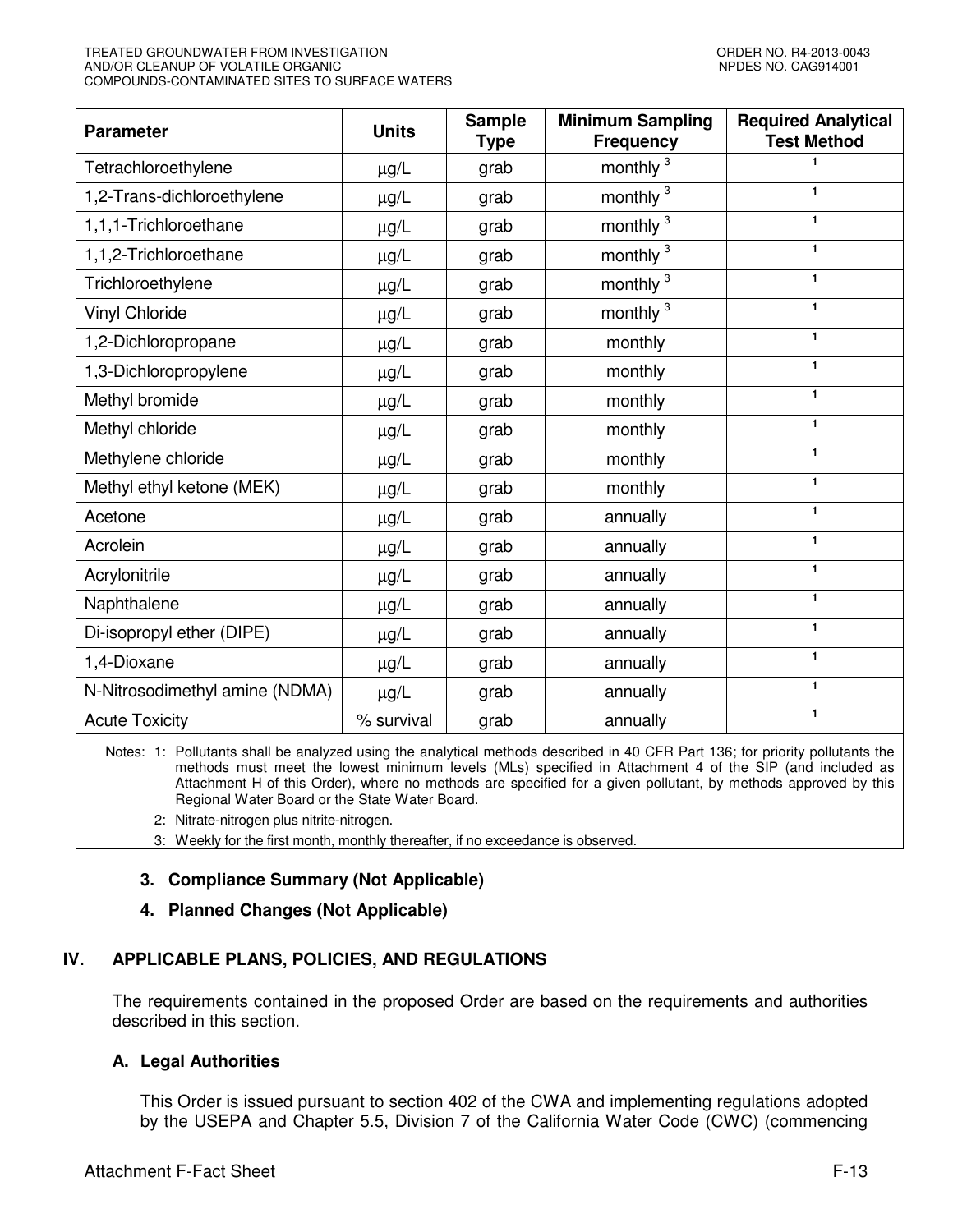with section 13370). It shall serve as a National Pollutant Discharge Elimination System (NPDES) permit for point source discharges of wastewaters generated from the investigation or cleanup of volatile organic compounds (VOCs) contaminated groundwater to surface waters under the jurisdiction of the California Water Quality Control Board-Los Angeles Regional (Regional Water Board). This Order also serves as Waste Discharge Requirements (WDRs) pursuant to Article 4, Chapter 4 of the CWC (commencing with section 13260).

States may request authority to issue general NPDES permits pursuant to 40 CFR 122.28. The State Water Board has been authorized by the USEPA to administer the NPDES program in California since 1973. The procedures for the State Board and the Regional Water Board to issue NPDES permits pursuant to 40 CFR 122 &123 were established through the NPDES Memorandum of Agreement between the USEPA and the State Board on September 22, 1989.

# **B. California Environmental Quality Act (CEQA)**

Under Water Code section 13389, this action to adopt an NPDES permit is exempt from the provisions of CEQA, Public Resources Code sections 21100-21177.

# **C. State and Federal Regulations, Policies, and Plans**

**1. Water Quality-Based Effluent Limitations** Section 301(b) of the CWA and 40 CFR 122.44(d) require that permits include limitations more stringent than applicable federal technology-based requirements where necessary to achieve applicable water quality standards. 40 CFR 122.44(d)(1)(i) mandates that permits include effluent limitations for all pollutants that are or may be discharged at levels that have the reasonable potential to cause or contribute to an exceedance of a water quality standard, including numeric and narrative objectives or criteria within a standard. Where reasonable potential has been established for a pollutant, but there is no numeric objective or criterion for the pollutant, water quality-based effluent limitations (WQBELs) must be established using: (1) USEPA criteria guidance under CWA section 304(a), supplemented where necessary by other relevant information; (2) an indicator parameter for the pollutant of concern; or (3) a calculated numeric water quality criterion, such as a proposed state criterion or policy interpreting the state's narrative criterion, supplemented with other relevant information, as provided in 40 CFR 122.44(d)(1)(vi).

The effluent limitations from groundwater cleanup projects regulated under this permit are calculated assuming no dilution. For most practical purposes, discharges from groundwater cleanups do not flow directly into receiving waters with enough volume to consider dilution credit or to allocate a mixing zone. Most discharges of treated groundwater regulated under this general permit are to storm drain systems that discharge to creeks and streams. Many of these creeks and streams are dry during the summer months. Therefore, for many months of the year, these discharges may represent all or nearly all of the flow in some portions of the receiving creeks or streams. These discharges, therefore, have the potential to recharge ground waters protected as drinking waters.

Because this Order is intended to serve as a general NPDES permit and covers discharges to all surface waters in the Los Angeles Region, the effluent limitations established pursuant to this general order are established to protect the most protective water quality objective or criterion for the designated surface water beneficial uses in the Los Angeles Region.

**2. Watershed Management Approach and Total Maximum Daily Loads (TMDLs)** The Regional Water Board has implemented the Watershed Management Approach to address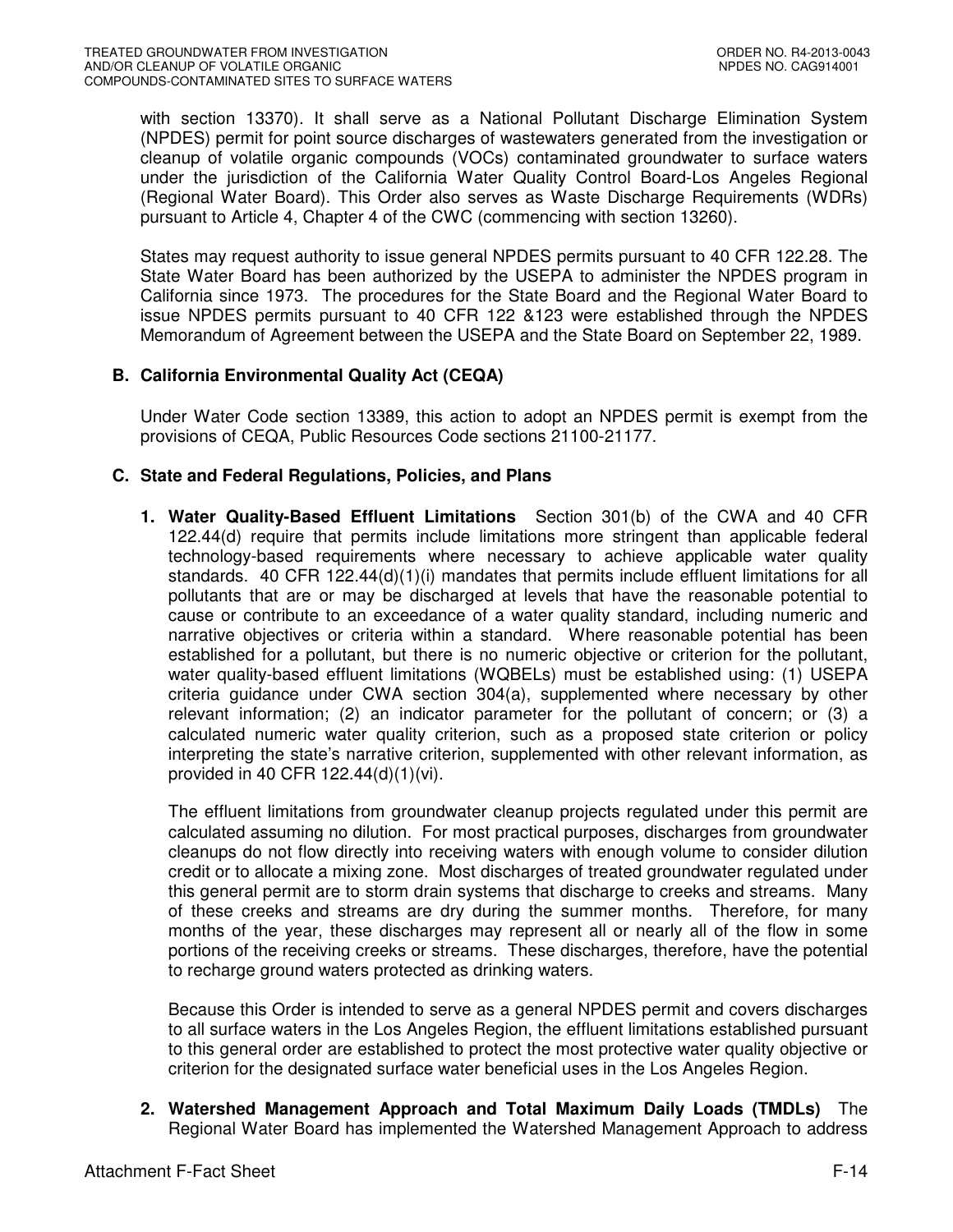water quality issues in the region. Watershed management may include diverse issues as defined by stakeholders to identify comprehensive solutions to protect, maintain, enhance, and restore water quality and beneficial uses. To achieve this goal, the Watershed Management Approach integrates the Regional Water Board's many diverse programs, particularly NPDES with TMDLs, to better assess cumulative impacts of pollutants from all point and nonpoint sources. A TMDL is a tool for implementing water quality standards and is based on the relationship between pollution sources and in-stream water quality conditions. The TMDL establishes the allowable loadings or other quantifiable parameters for a waterbody and thereby provides the basis to establish water quality based controls. These controls should provide the pollution reduction necessary for a waterbody to meet water quality standards. This process facilitates the development of watershed-specific solutions that balance the environmental and economic impacts within the watershed. The TMDLs will establish waste load allocations (WLAs) and load allocations (LAs) for point and non-point sources, and will result in achieving water quality standards for the waterbody.

Certain receiving waters in the Los Angeles watershed do not fully support beneficial uses and therefore have been classified as impaired on the 2010 303(d) list and have been scheduled for TMDL development. The USEPA partially approved the State's 2010 303(d) list of impaired water bodies on November 12, 2010. The approved portion of the 2010 State Water Resources Control Board (State Water Board) California 303(d) List includes the classification of the San Gabriel River Estuary, to which Los Alamitos Channel is tributary, as impaired due to copper, dioxin, nickel, and dissolved oxygen. For dioxin, nickel, and dissolved oxygen, TMDL development is scheduled for 2021.

- **3. Water Quality Control Plans** The Regional Water Board has adopted a revised basin plan, Water Quality Control Plan, Los Angeles Region: Basin Plan for the Coastal Watersheds of Los Angeles and Ventura Counties (Basin Plan) that designates beneficial uses, establishes water quality objectives, and contains implementation programs and policies to achieve those objectives for all waters addressed through the plan. The Basin Plan on Page 2-4 states that the beneficial uses of any specifically identified water body generally apply to its tributary streams. In addition, the Basin Plan implements State Water Resources Control Board (State Water Board) Resolution No. 88-63, which established state policy that all waters, with certain exceptions, should be considered suitable or potentially suitable for municipal or domestic supply.
- **4. Receiving Water Beneficial Uses** The Basin Plan lists the designated beneficial uses of, specific water bodies (receiving waters) in the Los Angeles Region. Typical beneficial uses covered by this Order include the following:
	- **a.** Inland surface waters above an estuary municipal and domestic supply, industrial service and process supply, agricultural supply, groundwater recharge, freshwater replenishment, aquaculture, warm and cold freshwater habitats, inland saline water and wildlife habitats, water contact and noncontact recreation, fish migration, and fish spawning.
	- **b.** Inland surface waters within and below an estuary industrial service supply, marine and wetland habitats, estuarine and wildlife habitats, water contact and noncontact recreation, commercial and sport fishing, aquaculture, migration of aquatic organisms, fish migration, fish spawning, preservation of rare and endangered species, preservation of biological habitats, and shellfish harvesting.
	- **c.** Coastal Zones (both nearshore and offshore) industrial service supply, navigation, water contact and noncontact recreation, commercial and sport fishing, marine habitat, wildlife habitat, fish migration and spawning, shellfish harvesting, and rare, threatened,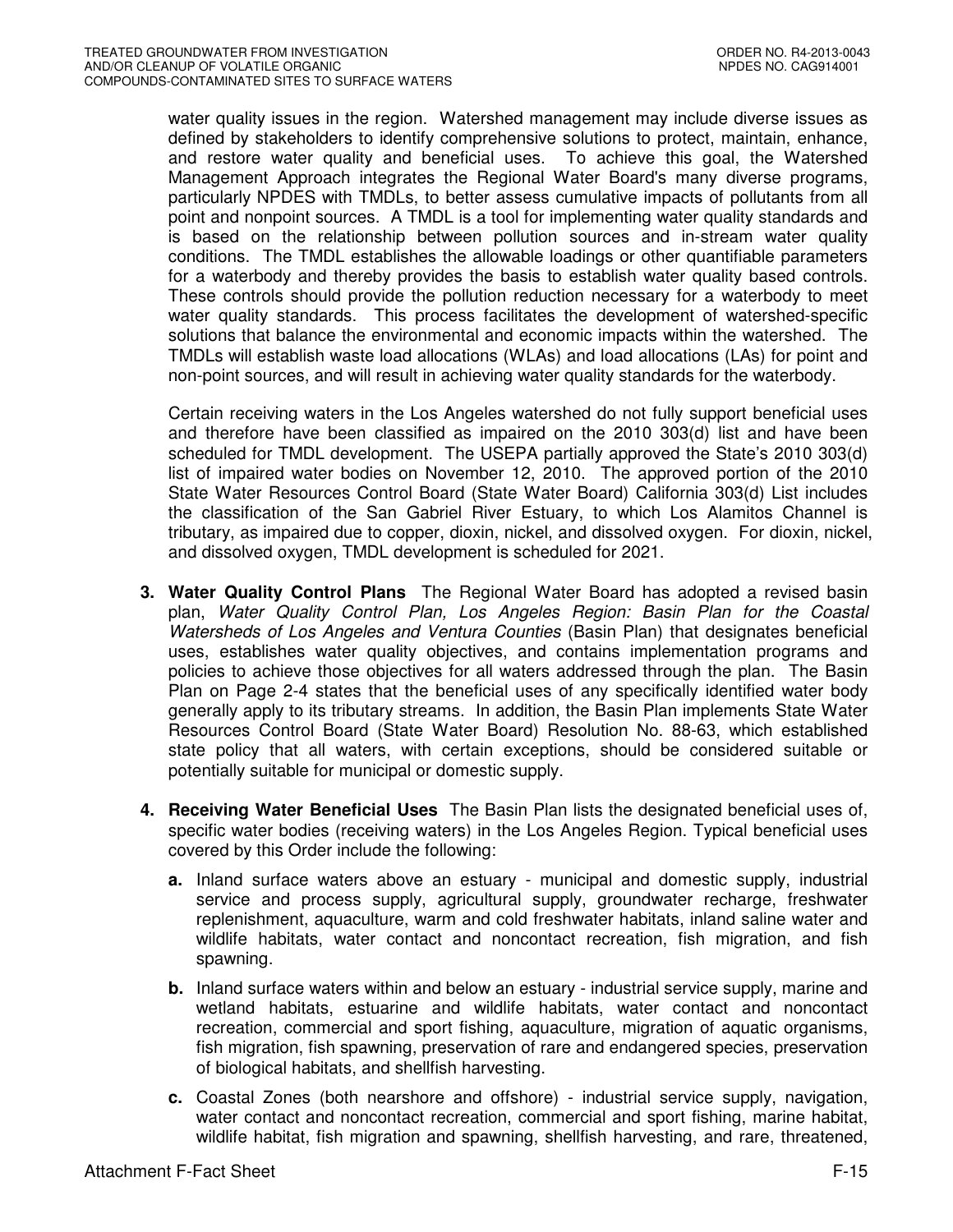or endangered species habitat.

There are currently 60 USEPA-approved Total Maximum Daily Loads (TMDLs) for impaired waterbodies in the Los Angeles Region to reduce pollutants which are identified on California's 2010 303(d) list. These pollutants are classified into the categories of algae, bacteria, chloride, debris, metals, nutrients, salts, toxicity, toxics, and trash. All applicable TMDL requirements are implemented in this Order as effluent limitations and permit conditions.

- **5. Thermal Plan** The State Water Board adopted a Water quality Control Plan for Control of Temperature in the Costal and Interstate Water and Enclosed Bays and Estuaries of California (Thermal Plan) on May 18, 1972, and amended this plan on September 18, 1975. This plan contains temperature objectives for surface waters.
- **6. National Toxics Rule (NTR) and California Toxics Rule (CTR)** USEPA adopted the NTR on December 22, 1992, and later amended it on May 4, 1995 and November 9, 1999. About forty criteria in the NTR applied in California. On May 18, 2000, USEPA adopted the CTR. The CTR promulgated new toxics criteria for California and, in addition, incorporated the previously adopted NTR criteria that were applicable in the state. The CTR was amended on February 13, 2001. These rules contain water quality criteria for priority pollutants.
- **7. State Implementation Policy** On March 2, 2000, the State Water Board adopted the Policy for Implementation of Toxics Standards for Inland Surface Waters, Enclosed Bays, and Estuaries of California (State Implementation Policy or SIP). The SIP became effective on April 28, 2000 with respect to the priority pollutant criteria promulgated for California by the USEPA through the NTR and to the priority pollutant objectives established by the Regional Water Board in the Basin Plan. The SIP became effective on May 18, 2000 with respect to the priority pollutant criteria promulgated by the USEPA through the CTR. The State Water Board adopted amendments to the SIP on February 24, 2005 that became effective on July 13, 2005. The SIP establishes implementation provisions for priority pollutant criteria and objectives and provisions for chronic toxicity control. Requirements of this Order implement the SIP.
- **8. Compliance Schedules and Interim Requirements** The discharges covered under this Order applies exclusively to discharges from VOC-contaminated sites and as such the discharges from these sites are not expected to have issues in complying with the TMDLs prescribed effluent limitations in this Order. If a discharger cannot comply with the final TMDL limitations in this permit, then the discharger will be covered under an individual permit where compliance schedule is more appropriate. Therefore, this Order does not include either compliance schedule or Interim TMDLs and only appropriate final TMDLs have been prescribed.
- **9. Endangered Species Act** This Order does not authorize any act that results in the taking of a threatened or endangered species or any act that is now prohibited, or becomes prohibited in the future, under either the California Endangered Species Act (Fish and Game Code sections 2050 to 2097) or the Federal Endangered Species Act (16 U.S.C.A. sections 1531 to 1544). This Order requires compliance with effluent limits, receiving water limits, and other requirements to protect the beneficial uses of waters of the state. The discharger is responsible for meeting all requirements of the applicable Endangered Species Act.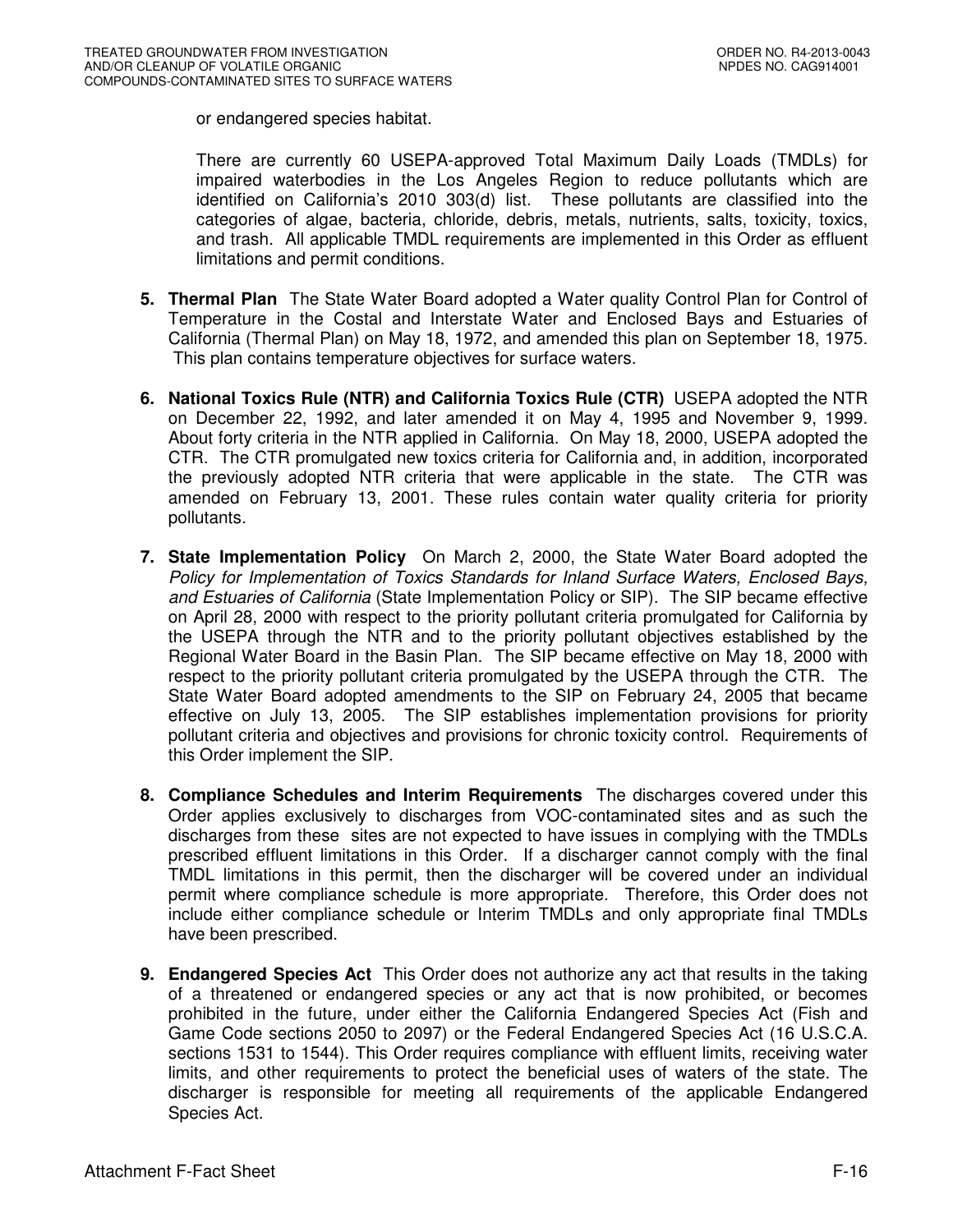- **10. Alaska Rule.** On March 30, 2000, USEPA revised its regulation that specifies when new and revised state and tribal water quality standards (WQS) become effective for CWA purposes. (40 CFR 131.21; 65 Fed. Reg. 24641 (April 27, 2000).) Under the revised regulation (also known as the Alaska Rule), new and revised standards submitted to USEPA after May 30, 2000, must be approved by USEPA before being used for CWA purposes. The final rule also provides that standards already in effect and submitted to USEPA by May 30, 2000 may be used for CWA purposes, whether or not approved by USEPA.
- **11. Stringency of Requirements for Individual Pollutants** This Order contains both technology-based and water quality-based effluent limitations for individual pollutants that are no more stringent than required by CWA. This Order's technology-based pollutant restrictions implement the minimum, applicable federal technology-based requirements. Water quality-based effluent limitations have been scientifically derived to implement water quality objectives that protect beneficial uses. Both the beneficial uses and the water quality objectives have been approved pursuant to federal law and are the applicable federal water quality standards. To the extent that toxic pollutant WQBELs were derived from the CTR, the CTR is the applicable standard pursuant to section 131.38. The scientific procedures for calculating the individual water quality-based effluent limitations for priority pollutants are based on the CTR-SIP, which was approved by USEPA on May 18, 2000. All beneficial uses and water quality objectives contained in the Basin Plan were approved under state law and submitted to and approved by USEPA prior to May 30, 2000.
- **12. Antidegradation Policy** Section 131.12 requires that the state water quality standards include an antidegradation policy consistent with the federal policy. The State Water Board established California's antidegradation policy in State Water Board Resolution No. 68-16. Resolution No. 68-16 incorporates the federal antidegradation policy where the federal policy applies under federal law. Resolution No. 68-16 requires that existing quality of waters be maintained unless degradation is justified based on specific findings. The Regional Water Board's Basin Plan implements, and incorporates by reference, both the state and federal antidegradation policies. As discussed in detail in the Fact Sheet the permitted discharge is consistent with the antidegradation provision of Section 131.12 and State Water Board Resolution No. 68-16.
- **13. Anti-Backsliding Requirements** Sections 402(o) and 303(d)(4) of the CWA and 40 CFR § 122.44(l) prohibit backsliding in NPDES permits. These anti-backsliding provisions require effluent limitations in a reissued permit to be as stringent as those in the previous permit, with some exceptions where limitations may be relaxed. All effluent limitations in the tentative Order are at least as stringent as the effluent limitations in the existing Order. Section 303(d)(4) of the CWA allow for backsliding if the less stringent limitations are based on a TMDL with the cumulative effect being that the limitations assure attainment of water quality standards in the receiving water for those specific parameters. Also, under 40 CFR  $122.44(1)(2)(i)(B)(2)$  less stringent limitations are allowable when correcting technical mistakes or mistaken interpretations of law. This permit incorporates WQBELs based on TMDL WLAs for toxics and other pollutants adopted by the Regional Water Board and approved by USEPA under CWA section 303(d); these WQBELs supercede some effluent limits specified in the existing permit.
- **14. Monitoring and Reporting** Section 122.48 requires that all NPDES permits specify requirements for recording and reporting monitoring results. Water Code sections 13267 and 13383 authorize the Regional Water Board to require technical and monitoring reports. The Monitoring and Reporting Program establishes monitoring and reporting requirements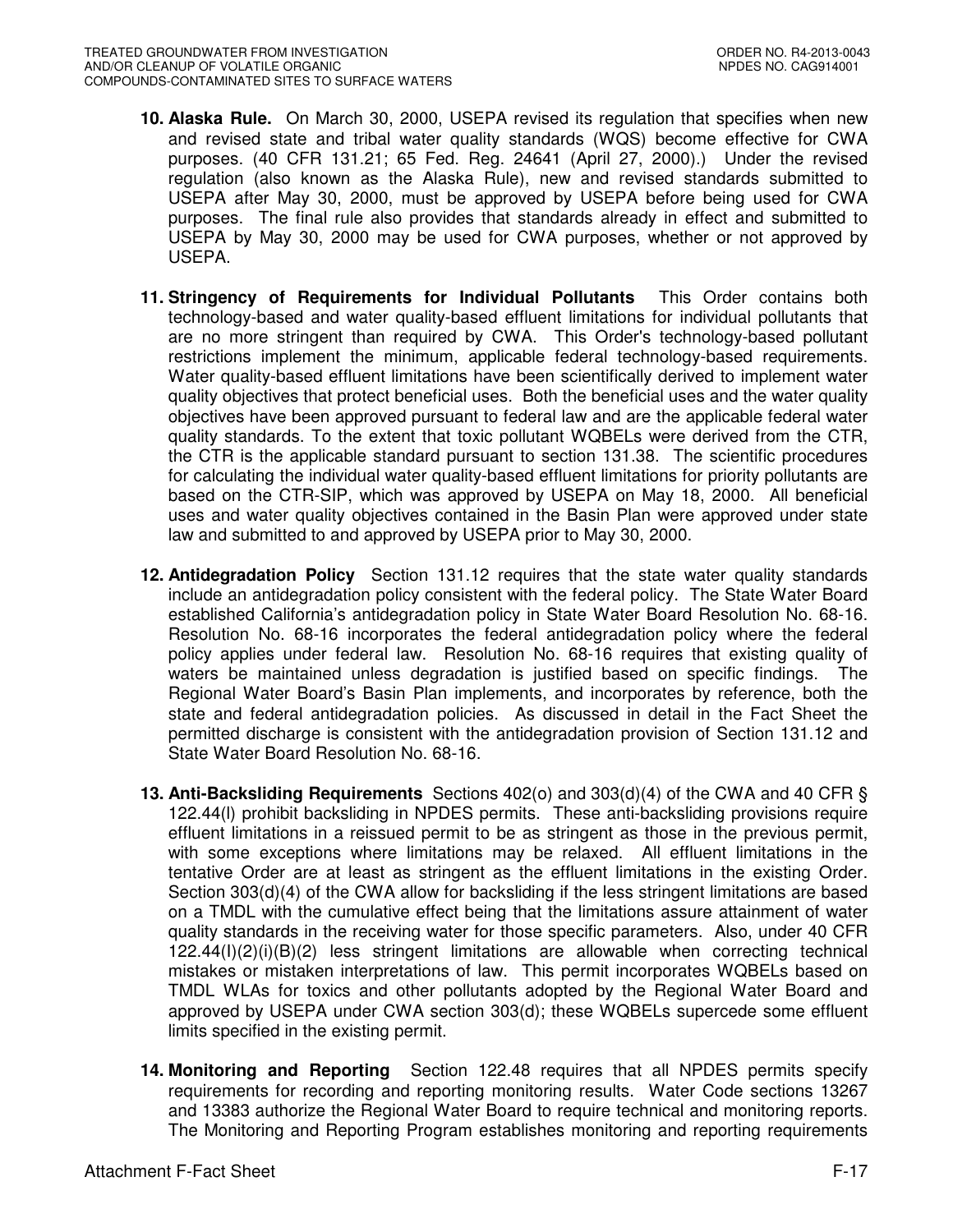to implement federal and State requirements. A monitoring and reporting program (MRP) is tailored to each Discharger's individual situation and is provided with the General NPDES Permit coverage authorization letter signed by the Executive Officer of the Regional Water Board.

**15. Consideration of Public Comment** The Regional Water Board, in a public meeting, heard and considered all comments pertaining to the discharge. Details of the Public Hearing are provided in the Fact Sheet of this Order.

# **D. Impaired Water Bodies on CWA 303(d) List**

Section 303(d) of the CWA requires states to identify specific water bodies where water quality standards are not expected to be met after implementation of technology-based effluent limitations on point sources. The USEPA has approved the State's 303(d) list of impaired water bodies on July 25, 2003. Certain receiving waters in Los Angeles County watersheds do not fully support beneficial uses and therefore, have been classified as impaired on the 2002 303(d) list. For all 303(d)-listed water bodies and pollutants, the Regional Water Board plans to develop and adopt TMDLs that will specify waste load allocations (WLAs) for point sources and load allocations (LAs) for non-point sources, as appropriate.

The Regional Water Board has developed and adopted a number of TMDLs for impaired waterbodies in the Los Angeles Region to reduce pollutants which are identified in CWA section 303(d) list. The pollutants that these TMDLs target are categorized as bacteria, chloride, coliforms, metals, toxics, and trash TMDLs. Those applicable TMDL requirements are considered in this Order. Regional Board adopted TMDLs that have been approved by the State Water Resource Control Board Office of Administrative Law and by the USEPA have been incorporated in the Order for appropriate receiving water.

# **E. Other Plans, Polices and Regulations (Not Applicable)**

# **V. RATIONALE FOR EFFLUENT LIMITATIONS AND DISCHARGE SPECIFICATIONS**

The CWA requires point source dischargers to control the amount of conventional, nonconventional, and toxic pollutants that are discharged into the waters of the United States. The control of pollutants discharged is established through effluent limitations and other requirements in NPDES permits. There are two principal bases for effluent limitations in the Code of Federal Regulations: section 122.44(a) requires that permits include applicable technology-based limitations and standards; and section 122.44(d) requires that permits include water quality-based effluent limitations to attain and maintain applicable numeric and narrative water quality criteria to protect the beneficial uses of the receiving water.

# **A. Pollutants of Concern**

The CWA requires that any discharge by a point source must be regulated through an NPDES permit. Further, the NPDES regulations require regulation of any pollutant that (1) causes; (2) has the reasonable potential to cause; or (3) contributes to the exceedance of a receiving water quality criteria or objective.

The following compounds are typically found in the VOCs contaminated groundwater and are considered Pollutants of Concern under this General NPDES Permit.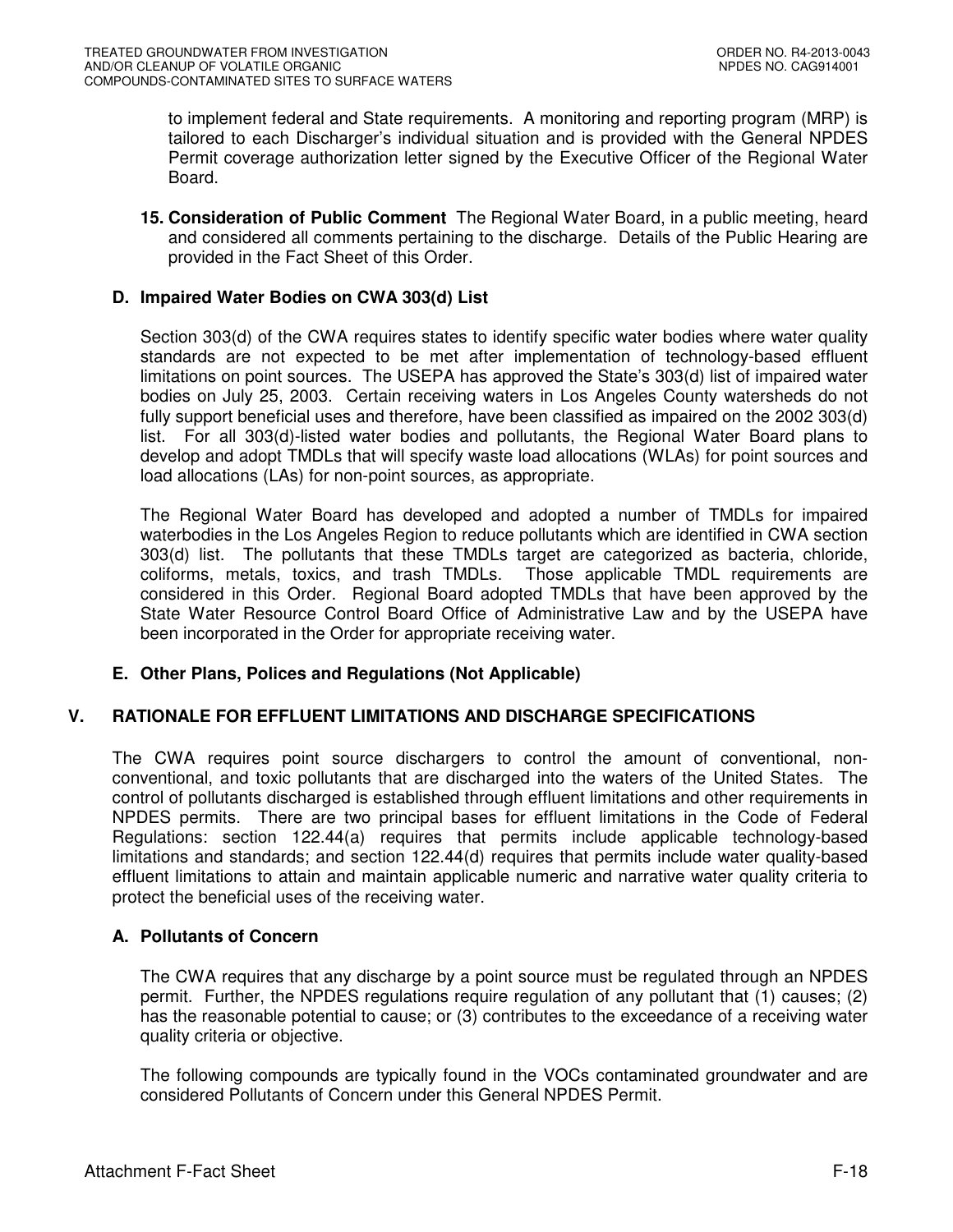| 1,1,1-trichloroethane                                                                                                                               | carbon tetrachloride | methyl tertiary butyl ether  |  |  |  |
|-----------------------------------------------------------------------------------------------------------------------------------------------------|----------------------|------------------------------|--|--|--|
| 1,1,2,2-tetrachloroethane                                                                                                                           | chlorobenzene        | methylene chloride           |  |  |  |
| 1,1,2-trichloroethane                                                                                                                               | chlorodibromomethane | naphthalene                  |  |  |  |
| 1,1-dichloroethane                                                                                                                                  | chloroethane         | n-nitrosodimethyl amine      |  |  |  |
| 1,1-dichloroethylene                                                                                                                                | chloroform           | perchlorate                  |  |  |  |
| 1,2-dichloroethane                                                                                                                                  | chromium III         | residual chlorine            |  |  |  |
| 1,2-dichloropropane                                                                                                                                 | chromium VI          | tertiary butyl alcohol       |  |  |  |
| 1,2-trans-dichloroethylene                                                                                                                          | dichlorobromomethane | tetrachloroethylene          |  |  |  |
| 1,3-dichloropropylene                                                                                                                               | di-isopropyl ether   | toluene                      |  |  |  |
| 1,4-dioxane                                                                                                                                         | ethylbenzene         | total petroleum hydrocarbons |  |  |  |
| acetone                                                                                                                                             | ethylene dibromide   | trichloroethylene            |  |  |  |
| acrolein                                                                                                                                            | lead                 | vinyl chloride               |  |  |  |
| acrylonitrile                                                                                                                                       | methyl bromide       | Xylenes                      |  |  |  |
| benzene                                                                                                                                             | methyl chloride      |                              |  |  |  |
| bromoform                                                                                                                                           | methyl ethyl ketone  |                              |  |  |  |
| Only those constituents that show reasonable potential will be limited in the discharge<br>as specified in the Fact Sheet of the enrollment letter. |                      |                              |  |  |  |

# **Table 3. List of Pollutants of Concern**

# **B. Discharge Prohibitions**

Discharges under this Order are required to be nontoxic. Toxicity is the adverse response of organisms to chemicals or physical agents. This prohibition is based on the Regional Water Boards' Basin Plans, which require that all waters be maintained free of toxic substances in concentrations that are lethal or produce other detrimental responses in aquatic organisms. Detrimental responses include, but are not limited to, decreased growth rate and decreased reproductive success of resident or indicator species. Basin Plans also require waters to be free of toxic substances in concentrations that produce detrimental physiological responses in human, plant, or animal life. This objective applies regardless of whether the toxicity is caused by a single substance or the interactive effect of multiple substances.

# **C. Technology-Based Effluent Limitations**

# **1. Scope and Authority**

The CWA requires that technology-based effluent limitations be established based on several levels of controls:

- Best Practicable Treatment Control Technology (BPT) represents the average of the best performance by plants within an industrial category or subcategory. BPT standards apply to toxic, conventional, and nonconventional pollutants.
- Best Available Technology Economically Achievable (BAT) represents the best existing performance of treatment technologies that are economically achievable within an industrial point source category. BAT standards apply to toxic and nonconventional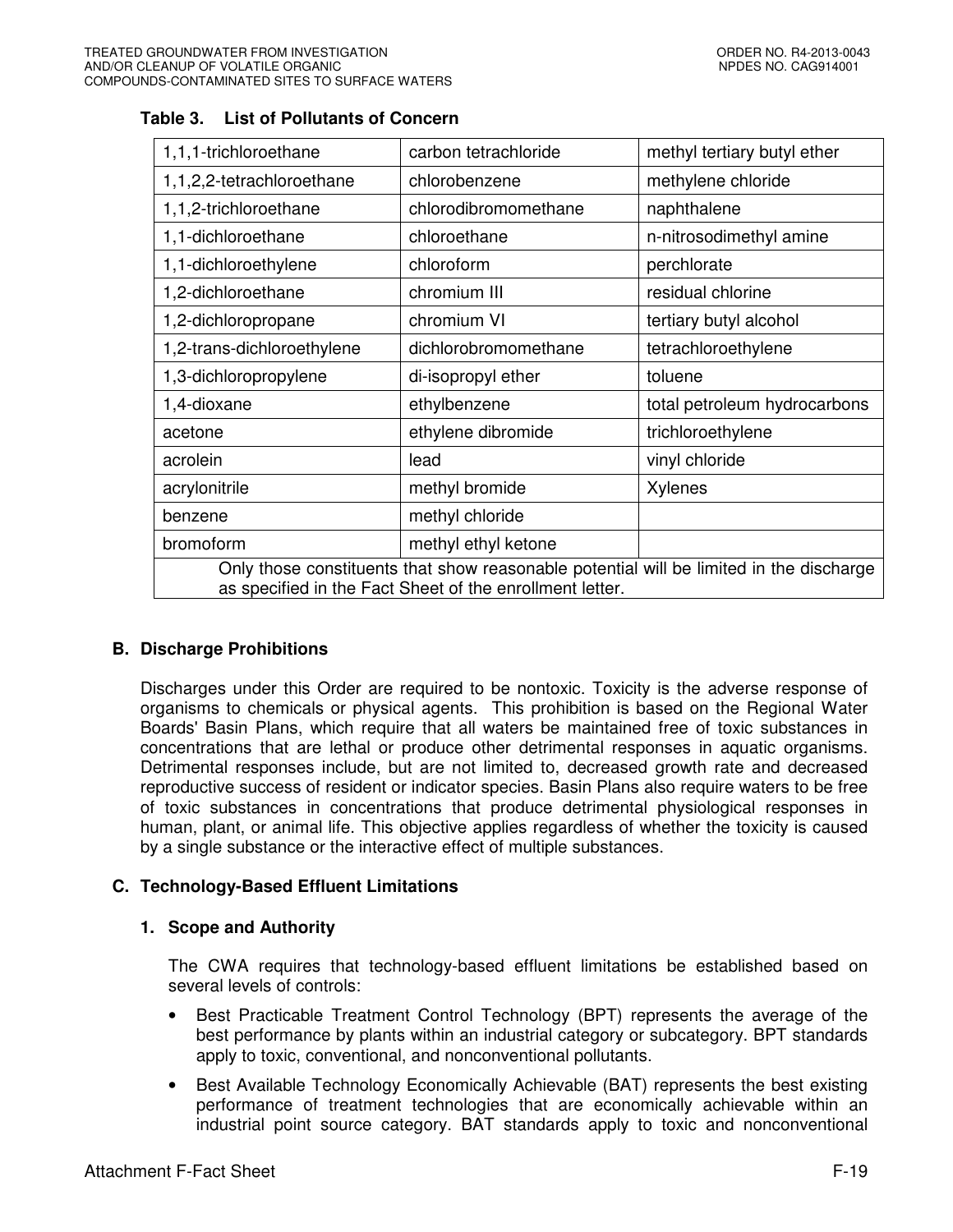pollutants.

- Best Conventional Pollutant Control Technology (BCT) represents the control from existing industrial point sources of conventional pollutants including BOD, TSS, fecal coliform, pH, and oil and grease. The BCT standard is established after considering the "cost reasonableness" of the relationship between the cost of attaining a reduction in effluent discharge and the benefits that would result, and also the cost effectiveness of additional industrial treatment beyond BPI.
- New Source Performance Standards (NSPS) represent the best available demonstrated control technology standards. The intent of NSPS guidelines is to set limitations that represent state-of-the-art treatment technology for new sources.

The CWA requires USEPA to develop Effluent Limitations, Guidelines and Standards (ELGs) representing application of BPT, BAT, BCT, and NSPS. Section 402(a)(1) of the CWA and 40 CFR 125.3 of the NPDES regulations authorize the use of Best Professional Judgment (BPJ) to derive technology-based effluent limitations on a case-by-case basis where ELGs are not available for certain industrial categories and/or pollutants of concern. Where BPJ is used, the permit writer must consider specific factors outlined in 40 CFR 125.3.

NPDES permits for discharges to surface waters must meet all applicable provisions of sections 301 and 402 of the CWA. These provisions require controls of pollutant discharges that utilize BAT and BCT to reduce pollutant and any more stringent controls necessary to meet water quality standards.

### **2. Applicable Technology-Based Effluent Limitations**

Section 301(b) of the CWA and implementing USEPA permit regulations at Section 122.44 require that permits include conditions meeting applicable technology-based requirements at a minimum, and any more stringent effluent limitations necessary to meet applicable water quality standards. The discharge authorized by this Order must meet minimum federal technology-based requirements based on Best Professional Judgment (BPJ) in accordance with Section125.3. A detailed discussion of the technology-based effluent limitations development is included in the Fact Sheet.

USEPA classifies industrial types into different categories and established Effluent Limitation Guidelines (ELGs) based on those industry categories. ELGs specifically developed for the VOCs treatment process are not available, because the VOCs removal operations under this General NPDES Permit treat contaminated groundwater from different industry categories. The technology-Based Effluent Limitations in this General NPDES Permit for non-VOCs are established based on the use of BPJ and in accordance with the Anti-Backsliding Requirements in Sections 402(o)(2) and 303(d)(4) of the CWA and 40 CFR 122.44(l).

The pollutants of concern in this Order are primarily organic compounds in nature excluding lead, chromium III and chromium VI. Either aeration processes or adsorption processes (or combination of the two) are the treatment processes typically used to remove these pollutants of concern in the groundwater. Based on the observation of the treatment technologies, treatment systems using aeration or adsorption processes such as activated carbon can lower the concentration of VOCs and petroleum pollutants to below the detection limits, when designed and operated properly. Effluent limitations for VOCs in this permit are based on the CTR and Basin Plan. Limits established in the Order for VOCs and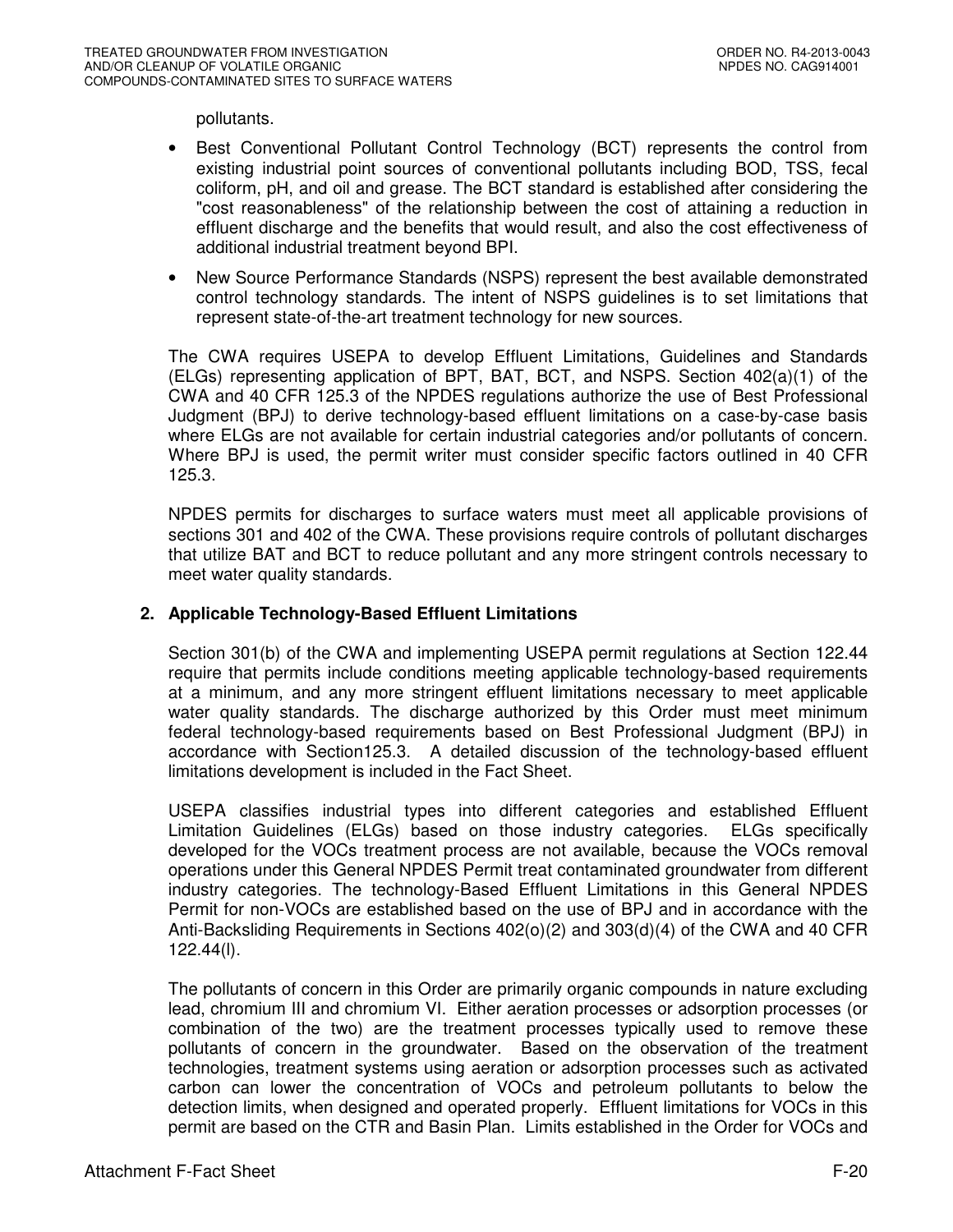the petroleum pollutants can be met consistently if these treatment systems (or enhancements thereto) treatment systems are properly operated and maintained.

The effluent limitations from groundwater cleanup projects regulated under this permit are calculated assuming no dilution. For most practical purposes, discharges from groundwater cleanups do not flow directly into receiving waters with enough volume to consider dilution credit or to allocate a mixing zone. Most discharges of treated groundwater regulated under this general permit are to storm drain systems that discharge to creeks and streams. Many of these creeks and streams are dry during the summer months. Therefore, for many months of the year, these discharges may represent all or nearly all of the flow in some portions of the receiving creeks or streams. These discharges, therefore, have the potential to recharge ground waters protected as drinking waters.

An exception to this policy may be applied based on approved mixing zone study and based on demonstration of compliance with water quality objectives in the receiving water as prescribed in the Basin Plan. This exception process is more appropriate for an individual permit, and would not be appropriate for a general permit, that should be protective of most stringent water quality objectives and beneficial uses. If discharger requests that a dilution credit be included in the computation of effluent limit or that a mixing zone be allowed, an individual permit will be required. However, if no mixing zone is proposed, this general permit provides coverage for all discharges to receiving water bodies in Coastal Watersheds of Los Angeles and Ventura Counties.

Because this Order is intended to serve as a general NPDES permit and covers discharges to all surface waters in the Los Angeles Region, the effluent limitations established pursuant to this general order are established to protect the most protective water quality objective for the surface water beneficial uses in the Los Angeles Region.

# **D. Water Quality-Based Effluent Limitations (WQBELs)**

### **1. Scope and Authority**

Section 301(b) of the CWA and section 122.44(d) require that permits include limitations more stringent than applicable federal technology-based requirements where necessary to achieve applicable water quality standards.

Section  $122.44(d)(1)(i)$  mandates that permits include effluent limitations for all pollutants that are or may be discharged at levels that have the reasonable potential to cause or contribute to an exceedance of a water quality standard, including numeric and narrative objectives within a standard. Where reasonable potential has been established for a pollutant, but there is no numeric criterion or objective for the pollutant, water quality-based effluent limitations (WQBELs) must be established using: (1) USEPA criteria guidance under CWA section 304(a), supplemented where necessary by other relevant information; (2) an indicator parameter for the pollutant of concern; or (3) a calculated numeric water quality criterion, such as a proposed state criterion or policy interpreting the state's narrative criterion, supplemented with other relevant information, as provided in section 122.44(d)(1)(vi).

The process for determining reasonable potential and calculating WQBELs when necessary is intended to protect the designated uses of the receiving water as specified in the Basin Plan, and achieve applicable water quality objectives and criteria that are contained in other state plans and policies, or any applicable water quality criteria contained in the CTR and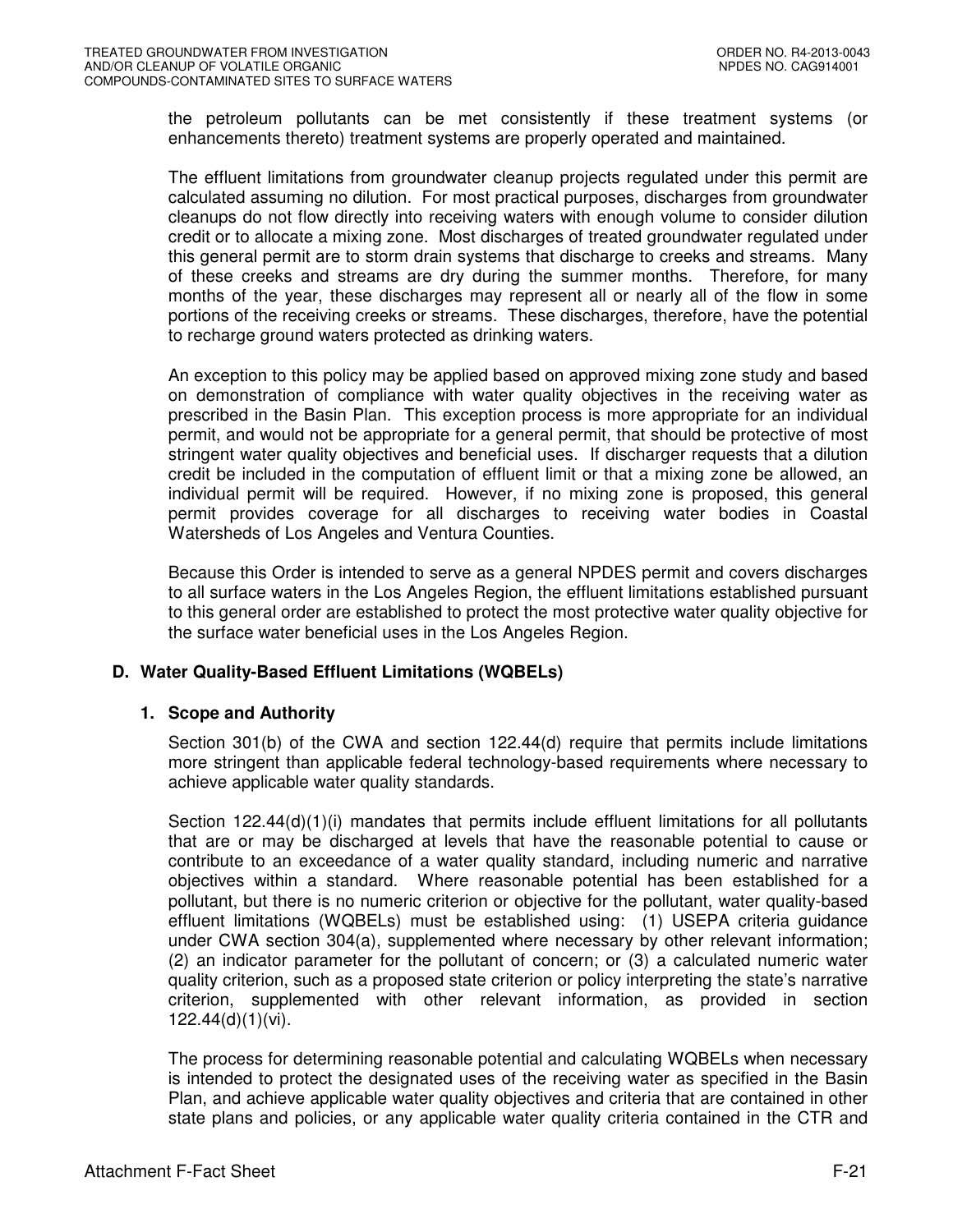NTR.

# **2. Applicable Beneficial Uses and Water Quality Criteria and Objectives**

Typical beneficial uses covered by this Order include the following:

- **a.** Inland surface waters above an estuary municipal and domestic supply, industrial service and process supply, agricultural supply, groundwater recharge, freshwater replenishment, aquaculture, warm and cold freshwater habitats, inland saline water and wildlife habitats, water contact and noncontact recreation, fish migration, and fish spawning.
- **b.** Inland surface waters within and below an estuary industrial service supply, marine and wetland habitats, estuarine and wildlife habitats, water contact and noncontact recreation, commercial and sport fishing, aquaculture, migration of aquatic organisms, fish migration, fish spawning, preservation of rare and endangered species, preservation of biological habitats, and shellfish harvesting.
- **c.** Coastal Zones (both nearshore and offshore) industrial service supply, navigation, water contact and noncontact recreation, commercial and sport fishing, marine habitat, wildlife habitat, fish migration and spawning, shellfish harvesting, and rare, threatened, or endangered species habitat.

The Regional Water Board has developed a number of TMDLs for impaired waterbodies in the Los Angeles Region to reduce pollutants which are identified in CWA section 303(d) list. This Order implements effective TMDLs that have Regional Water Board, State Water Board, and USEPA approvals. The TMDLs cover pollutants including bacteria, chloride, coliforms, metals, toxics, and trash. Some TMDLs are applicable to this General NPDES permit, while some TMDLs are applicable but no need to change the discharge limit in the existing permit is necessary.

# **3. Determining the Need for WQBELs**

Priority pollutants in the organic nature that are found in the contaminated wastewater regulated under the General NPDES Permit can be reduced by the typical treatment technologies for the VOCs pollutants to non-detectable levels. Therefore, limitations based on water quality-based criteria under the most stringent conditions are used for those organic priority pollutants under the permit. Lead, Chromium III, and Chromium VI are sometimes found in the VOCs contaminated groundwater beneath industrial facilities and are pollutants of concern under this General NPDES Permit. Aeration processes or adsorption processes (or combination of the two) that are typically used to treat VOCs contaminated groundwater may not be able to reduce the heavy metal effectively. Therefore, enhanced treatment technologies may be necessary to treat for lead and chromiums.

The Regional Water Board developed WQBELs for chloride, nitrate and nitrite based on TMDL. The effluent limitations for these pollutants were established regardless of whether or not there is reasonable potential for the pollutants to be present in the discharge at levels that would cause or contribute to a violation of water quality standards. The Regional Water Board developed water quality-based effluent limitations for these pollutants pursuant to section  $122.44(d)(1)(vii)$ , which does not require or contemplate a reasonable potential analysis. Similarly, the SIP at Section 1.3 recognizes that reasonable potential analysis is not appropriate if a TMDL has been developed.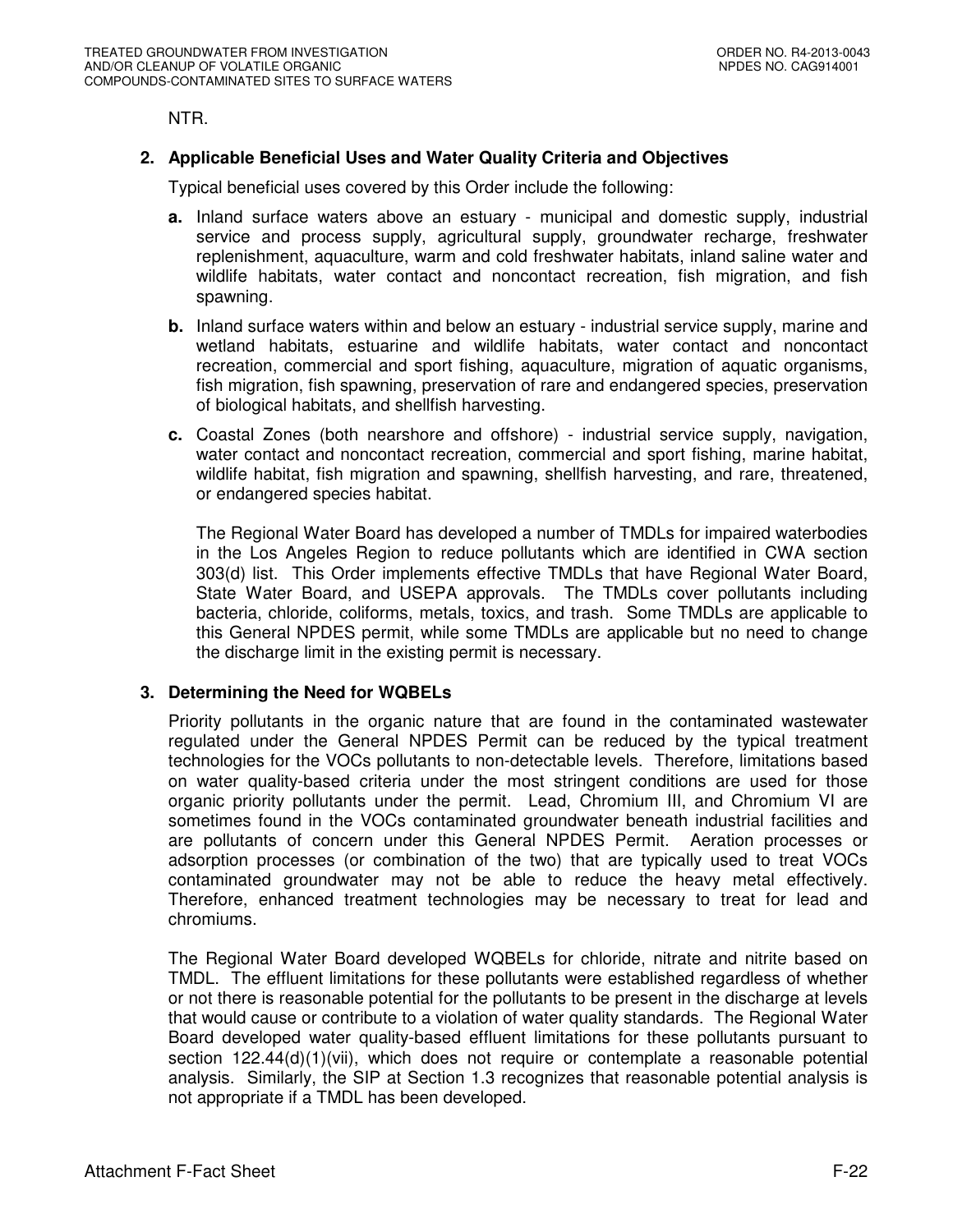# **a. WQBEL Calculations**

The specific procedures for calculating WQBELs are contained in the USEPA's Technical Support Document for Water Quality-Based Toxics Control (TSD) of 1991 (USEPA/505 /2-90-001) and the SIP, and they were used to calculate the WQBELs in this Order. Because the effluent limitations pursuant to this Order are established to protect the most protective water quality objective for the surface water beneficial uses in the Los Angeles Region, the most stringent criteria for lead, chromium III, and chromium VI in the CTR become their wasteload allocations.

### **WQBELs Calculation Example**

Using lead as an example, the following demonstrates how WQBELs were established for the Order.

**Step 1:** For each constituent requiring an effluent limitation, identify the applicable water quality criteria or objective. For each criterion, determine the effluent concentration allowance (ECA) using the following steady state equation:

 $ECA = C + D(C-B)$  when  $C > B$ , and  $ECA = C$  when  $C \# B$ ,

Where: C = The priority pollutant criterion/objective, adjusted if necessary for hardness, pH and translators.

- $D =$  The dilution credit, and
- $B =$  The ambient background concentration

The criteria for lead as in CTR are shown in Table 4.

| <b>CTR</b><br>No. |                   | <b>CTR/NTR Water Quality Criteria</b> |         |                  |           |                                                   |                   |  |  |
|-------------------|-------------------|---------------------------------------|---------|------------------|-----------|---------------------------------------------------|-------------------|--|--|
|                   | <b>Parameters</b> | <b>Freshwater</b>                     |         | <b>Saltwater</b> |           | <b>Human Health for</b><br><b>Consumption of:</b> |                   |  |  |
|                   |                   | Acute                                 | Chronic | Acute            | Chronic   | Water &<br>Organisms                              | Organisms<br>only |  |  |
|                   |                   | $\mu$ g/L                             | μg/L    | $\mu$ g/L        | $\mu$ g/L | $\mu$ g/L                                         | $\mu$ g/L         |  |  |
|                   | Lead              | 65                                    | 2.5     | 210              | 8.1       | Narrative                                         | Narrative         |  |  |

**Table 4. Summary of Lead Criteria as in CTR**

"- -" = Water quality criteria not applicable

The CTR metal criteria for lead need to be adjusted for hardness and translators. A hardness value of 100 mg/L as  $CaCO<sub>3</sub>$  is used to satisfy the most stringent criteria requirement. According to 40 CFR Water Quality Standards, section 131.38 (b)(2), Factors for Calculating Metals Criteria, Conversion Factor for lead at 100 mg/L hardness is 0.791, for both freshwater acute criteria and freshwater chronic criteria. Therefore,

$$
\begin{array}{rcl} 65 / 0.791 & = & 81.65 \\ 2.5 / 0.791 & = & 3.18 \end{array}
$$

The criteria adjusted values are shown in Table 5.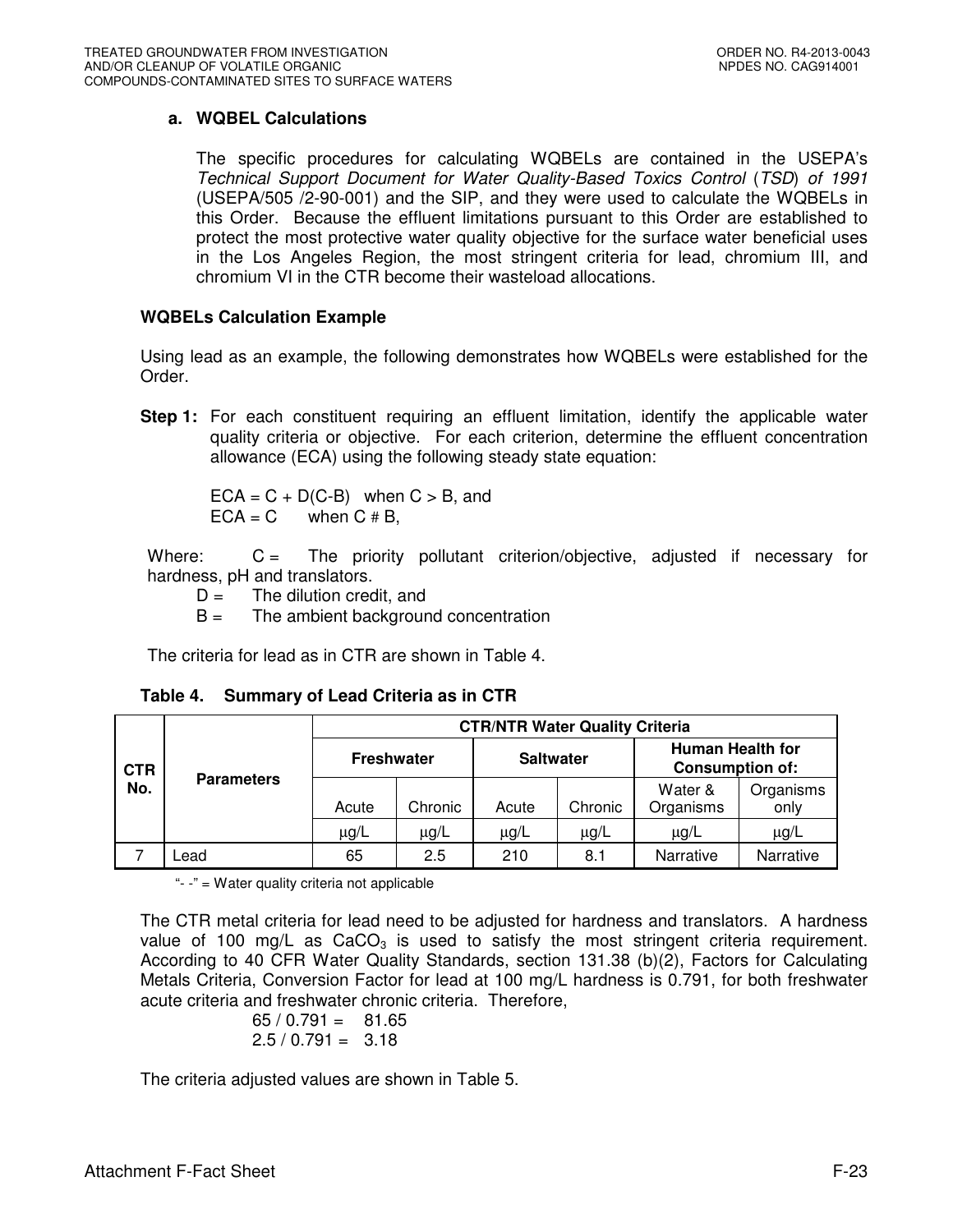|                   |                                  |                                    | <b>CTR/NTR Water Quality Criteria</b> |           |                  |           |                                                                                                |           |  |
|-------------------|----------------------------------|------------------------------------|---------------------------------------|-----------|------------------|-----------|------------------------------------------------------------------------------------------------|-----------|--|
| <b>CTR</b><br>No. | Parameters *                     | <b>Selected</b><br><b>Criteria</b> | <b>Freshwater</b>                     |           | <b>Saltwater</b> |           | <b>Human Health for</b><br><b>Consumption of:</b><br>Water &<br>Organisms<br>Organisms<br>only |           |  |
|                   |                                  |                                    | Acute                                 | Chronic   | Acute            | Chronic   |                                                                                                |           |  |
|                   |                                  | $\mu$ g/L                          | $\mu$ g/L                             | $\mu g/L$ | $\mu$ g/L        | $\mu$ g/L | $\mu$ g/L                                                                                      | $\mu$ g/L |  |
|                   | Lead<br><b>Total Recoverable</b> | 3.18                               | 81.65                                 | 3.18      | 220.82           | 8.52      | Narrative                                                                                      | Narrative |  |

### **Table 5. Summary of Lead Criteria Adjusted for Hardness**

"- -" = Water quality criteria not applicable

As discussed above, for the Order, dilution was not allowed; therefore:  $ECA = C$ For lead,

| For lead.              |     |            |
|------------------------|-----|------------|
| $ECA_{acute}$          | $=$ | 81.65 μg/L |
| ECA <sub>chronic</sub> | $=$ | 3.18 μg/L  |

**Step 2:** For each ECA based on aquatic life criterion/objective, determine the long-term average discharge condition (LTA) by multiplying the ECA by a factor (multiplier). The multiplier is a statistically based factor that adjusts the ECA to account for effluent variability. The value of the multiplier varies depending on the coefficient of variation (CV) of the data set and whether it is an acute or chronic criterion/objective. Table 1 of the SIP provides pre-calculated values for the multipliers based on the value of the CV. Equations to develop the multipliers in place of using values in the tables are provided in Section 1.4, Step 3 of the SIP and will not be repeated here.

 $LTA<sub>acute</sub>$  =  $ECA<sub>acute</sub>$  x Multiplier<sub>acute 99</sub>

 $LTA_{\text{chronic}} = ECA_{\text{chronic}} \times \text{Multiplier}_{\text{chronic}}$  99

The CV for the data set must be determined before the multipliers can be selected and will vary depending on the number of samples and the standard deviation of a data set. If the data set is less than 10 samples, or at least 80 percent of the samples in the data set are reported as nondetect, the CV shall be set equal to 0.6.

In the General NPDES Permit, there is no sample data available. Therefore, the USEPA default CV value of 0.6 is used to develop the acute and chronic LTA using equations provided in Section 1.4, Step 3 of the SIP (Table 1 of the SIP also provides this data up to three decimals):

|                                 | CV.<br>0.6 | ECA Multiplier $_{\text{acute 99}}$ ECA Multiplier $_{\text{chromic 99}}$<br>0.32108<br>0.52743 |
|---------------------------------|------------|-------------------------------------------------------------------------------------------------|
| $\mathsf{LTA}_\mathsf{acute}$   | $=$        | $81.65 \mu g/L \times 0.32108 = 26.22 \mu g/L$                                                  |
| $\mathsf{LTA}_\mathsf{chronic}$ | $=$        | $3.18 \mu g/L \times 0.52743 = 1.68 \mu g/L$                                                    |
|                                 |            |                                                                                                 |

**Step 3:** Select the most limiting (lowest) of the LTA.

 $LTA =$  most limiting of  $LTA<sub>acute</sub>$  or  $LTA<sub>chronic</sub>$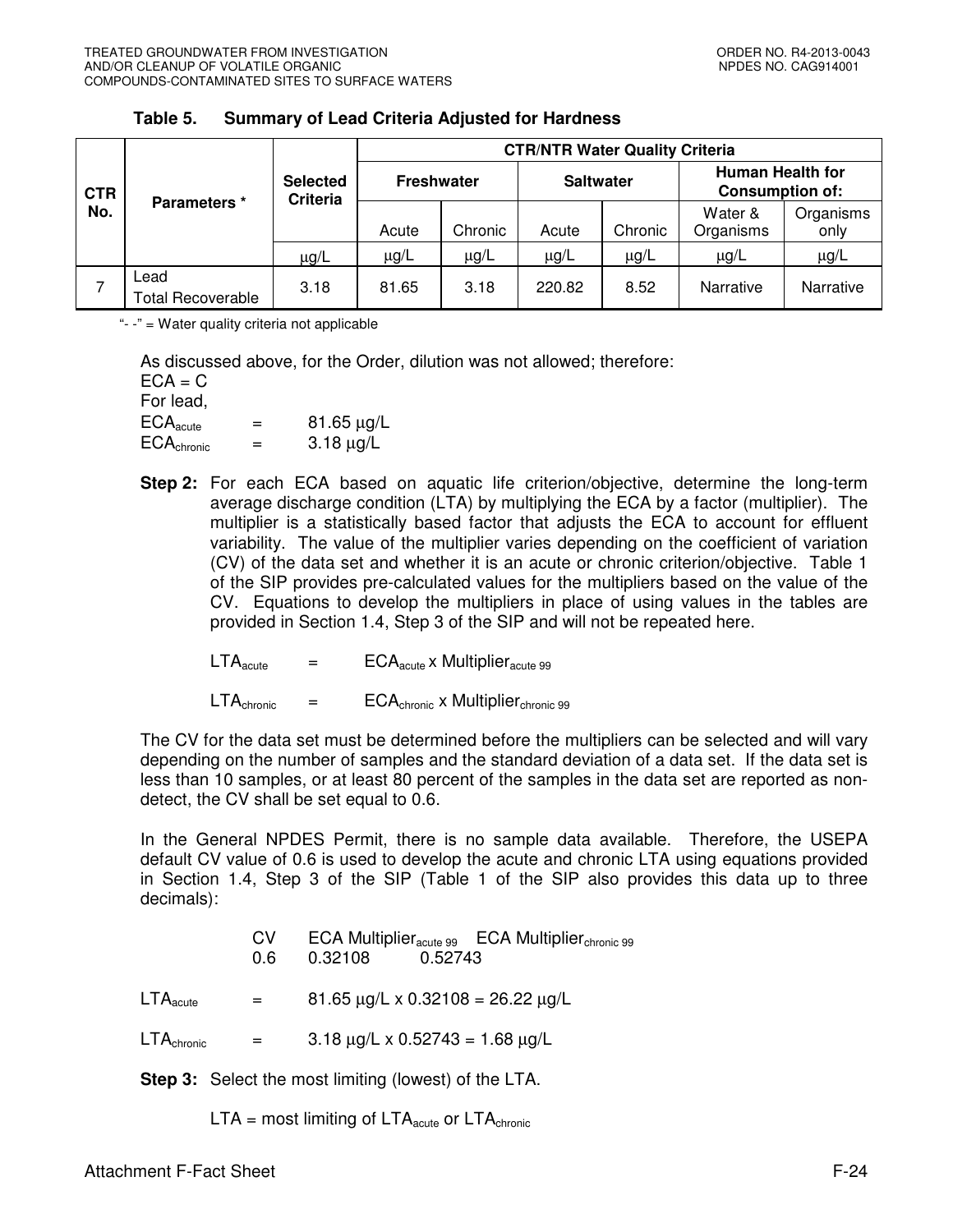For lead, the most limiting LTA was the  $LTA_{\text{acute}}$ 

 $LTA = 1.68 \mu g/L$ 

**Step 4:** Calculate the WQBELs by multiplying the LTA by a factor (multiplier). The multiplier is a statistically based factor that adjusts the LTA for the averaging periods and exceedance frequencies of the criteria/objectives and the effluent limitations. The value of the multiplier varies depending on the probability basis, the coefficient of variation (CV) of the data set, the number of samples (for AMEL) and whether it is a monthly or daily limit. Table 2 of the SIP provides pre-calculated values for the multipliers based on the value of the CV and the number of samples. Equations to develop the multipliers in place of using values in the tables are provided in Section 1.4, Step 5 of the SIP and will not be repeated here.

 $\text{MDEL}_{\text{aquatic life}} = \text{LTA} \times \text{MDEL}_{\text{multiplier 99}}$ 

AMEL $_{\text{aquatic life}} = \text{LTA} \times \text{AMEL}_{\text{multiplier 99}}$ 

For lead, the following data was used to develop the MDEL for aquatic life using equations provided in Section 1.4, Step 5 of the SIP (Table 2 of the SIP also provides this data up to two decimals):

> Sample No. / Month  $CV$  Multiplier<sub>MDEL 99</sub> Multiplier<sub>MDEL 99</sub> 4 0.6 3.11 1.55

MDEL<sub>aquatic life</sub> = 1.68  $\mu$ g/L x 3.11 = 5.22  $\mu$ g/L

AMEL<sub>aquatic</sub> life =  $1.68 \mu g/L \times 1.55 = 2.60 \mu g/L$ 

The WQBELs for chromium III, chromium VI, and other CTR based limitations are similarly calculated and summarized on Table 6, Summaries of Limitations and Rationales.

# **b. Whole Effluent Toxicity**

Whole effluent toxicity (WET) protects the receiving water quality from the aggregate toxic effect of a mixture of pollutants in the effluent. WET tests measure the degree of response of exposed aquatic test organisms to an effluent. The WET approach allows for protection of the narrative "no toxics in toxic amounts" criterion while implementing numeric criteria for toxicity. There are two types of WET tests: acute and chronic. An acute toxicity test is conducted over a short time period and measures mortality. A chronic toxicity test is conducted over a longer period of time and may measure mortality, reproduction, and growth.

The Basin Plan specifies a narrative objective for toxicity, requiring that all waters be maintained free of toxic substances in concentrations that are lethal to or produce other detrimental responses by aquatic organisms. Detrimental response includes but is not limited to decreased growth rate, decreased reproductive success of resident or indicator species, and/or significant alterations in population, community ecology, or receiving water biota. The previous Order contains acute toxicity limitations and monitoring requirements in accordance with the Basin Plan, in which the acute toxicity objective for discharges dictates that the average survival in undiluted effluent for any three consecutive 96-hour static or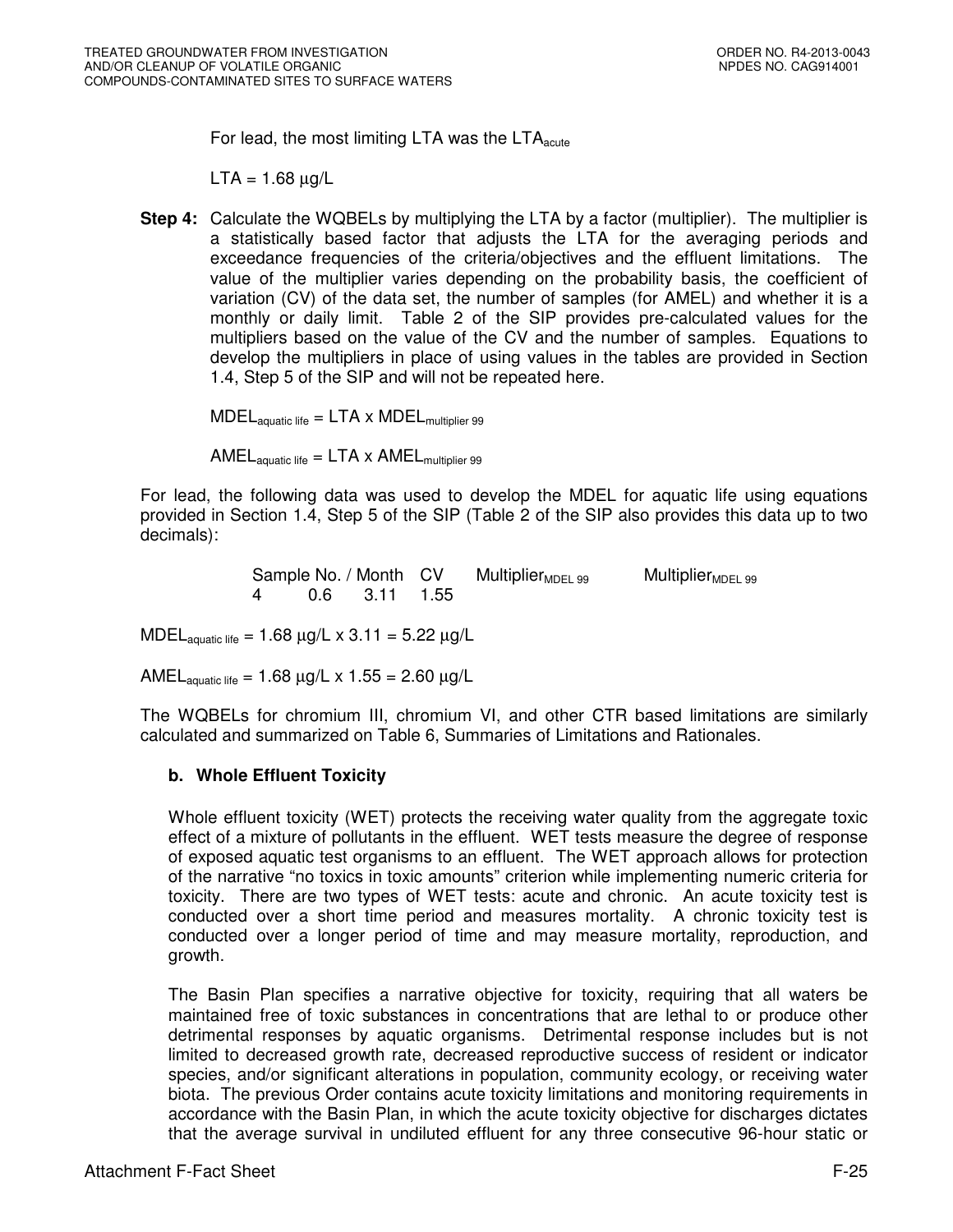continuous flow bioassay tests shall be at least 90 percent, with no single test having less than 70 percent survival. The WET requirements from the previous Orders remain unchanged.

# **E. Final Effluent Limitations and Discharge Specifications**

# **1. Final Effluent Limitations**

**a.** Effluent limitations for the pollutants of concern including acute toxicity under this General NPDES Permit are being carried over from the existing Order (Order No. R4- 2007-0022). A summary of the effluent limitations based on technology-based discharge limitations and water quality-based discharge limitations and their rationales are shown in the following table.

# **1) General Effluent Limitations**

# **Table 6. Summaries of Limitations and Rationales**

|                               |                                                           |     | <b>Discharge Limitations</b> |                                  |  |
|-------------------------------|-----------------------------------------------------------|-----|------------------------------|----------------------------------|--|
| <b>Constituents</b>           | <b>Units</b><br><b>Monthly</b><br><b>Daily</b><br>Average |     | <b>Maximum</b>               | <b>Rationales</b>                |  |
| <b>Total Suspended Solids</b> | mg/L                                                      | 50  | 75                           | <b>Best Available Technology</b> |  |
| Turbidity                     | <b>NTU</b>                                                | 50  | 150                          | <b>Existing permit</b>           |  |
| <b>BOD5 20oC</b>              | mg/L                                                      | 20  | 30                           | <b>Existing permit</b>           |  |
| Oil and Grease                | mg/L                                                      | 10  | 15                           | <b>Existing permit</b>           |  |
| Settleable Solids             | m/L                                                       | 0.1 | 0.3                          | Existing permit                  |  |
| <b>Sulfides</b>               | mg/L                                                      |     | 1.0                          | <b>Existing permit</b>           |  |
| Phenols                       | mg/L                                                      |     | 1.0                          | Existing permit                  |  |
| <b>Residual Chlorine</b>      | mg/L                                                      |     | 0.1                          | <b>Basin Plan</b>                |  |
| Acetone                       | $\mu$ g/L                                                 |     | 700                          | Existing permit                  |  |
| Acrolein                      | $\mu g/L$                                                 |     | 100                          | <b>Existing permit</b>           |  |
| Acrylonitrile                 | $\mu$ g/L                                                 |     | 0.059                        | <b>CTR</b>                       |  |
| Benzene                       | $\mu$ g/L                                                 |     | 1.0                          | Existing permit, PMCL *          |  |
| <b>Bromoform</b>              | $\mu$ g/L                                                 |     | 4.3                          | <b>CTR</b>                       |  |
| Carbon tetrachloride          | $\mu$ g/L                                                 |     | 0.25                         | <b>CTR</b>                       |  |
| Chlorobenzene                 | $\mu$ g/L                                                 |     | 30                           | Existing permit                  |  |
| Chlorodibromomethane          | $\mu g/L$                                                 |     | 0.401                        | <b>CTR</b>                       |  |
| Chloroethane                  | $\mu$ g/L                                                 |     | 100                          | Existing permit                  |  |
| Chloroform                    | $\mu$ g/L                                                 |     | 100                          | Existing permit, PMCL            |  |
| Dichlorobromomethane          | $\mu$ g/L                                                 |     | 0.56                         | <b>CTR</b>                       |  |
| 1,1-dichloroethane            | $\mu g/L$                                                 |     | 5                            | Existing permit, PMCL            |  |
| 1,2-dichloroethane            | $\mu$ g/L                                                 |     | 0.38                         | <b>CTR</b>                       |  |
| 1.1-dichloroethvlene          | $\mu$ g/L                                                 |     | 0.057                        | <b>CTR</b>                       |  |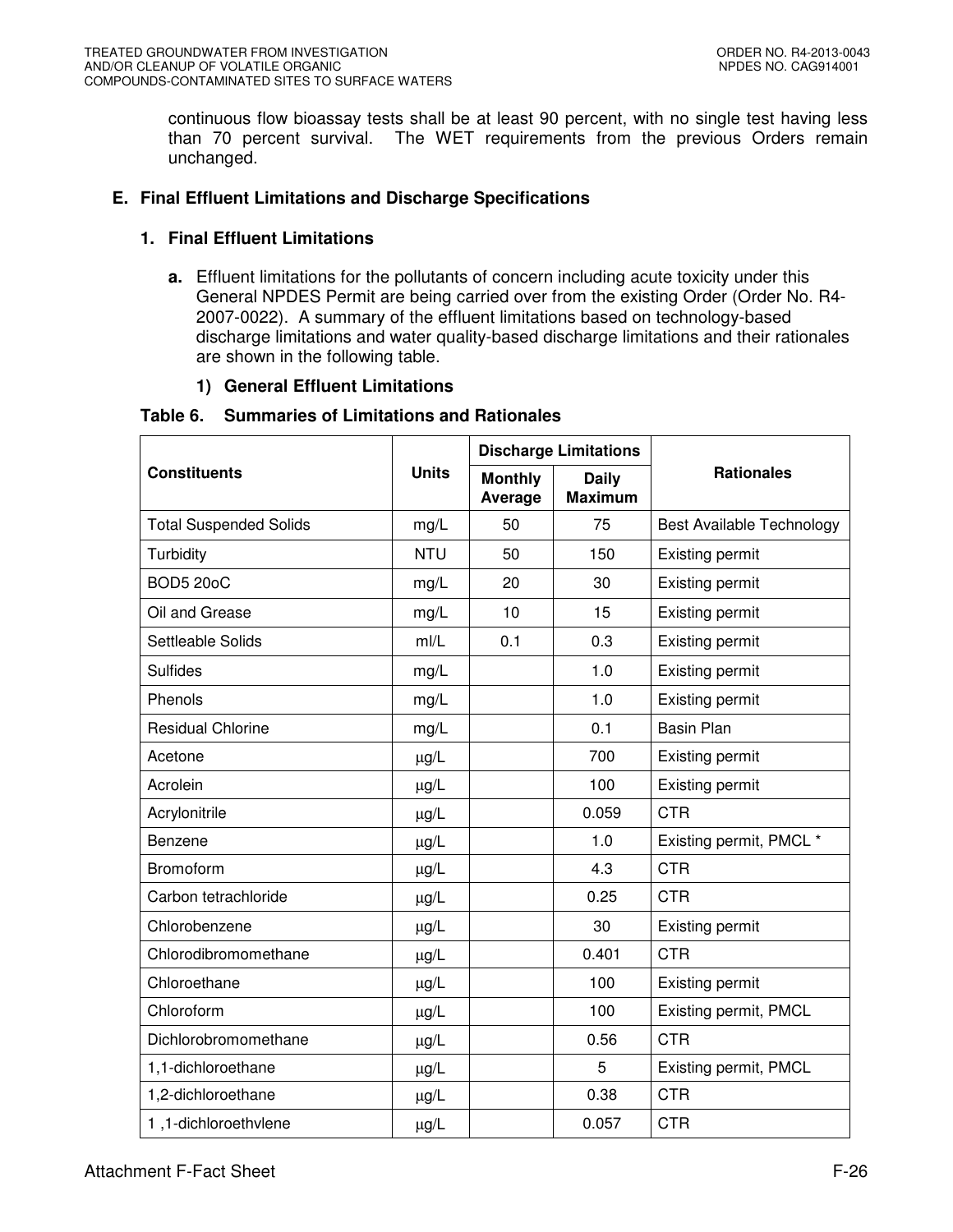#### TREATED GROUNDWATER FROM INVESTIGATION ORDER NO. R4-2013-0043 AND/OR CLEANUP OF VOLATILE ORGANIC NARROW ON DESIGN ON DESIGN ON DESIGN ON DESIGN OF A DESIGN OF A DESIGN OF A COMPOUNDS-CONTAMINATED SITES TO SURFACE WATERS

|                                    |              |                           | <b>Discharge Limitations</b>   |                       |
|------------------------------------|--------------|---------------------------|--------------------------------|-----------------------|
| <b>Constituents</b>                | <b>Units</b> | <b>Monthly</b><br>Average | <b>Daily</b><br><b>Maximum</b> | <b>Rationales</b>     |
| 1,2-dichloropropane                | $\mu$ g/L    |                           | 0.52                           | <b>CTR</b>            |
| 1,3-dichloropropylene              | $\mu$ g/L    |                           | 0.5                            | Existing permit, PMCL |
| Di-isopropyl ether (DIPE)          | $\mu$ g/L    |                           | 0.8                            | Taste and Odor        |
| 1,4-Dioxane                        | µg/L         |                           | 3                              | Action Level **       |
| Ethylbenzene                       | $\mu$ g/L    |                           | 700                            | Existing permit, PMCL |
| Ethylene dibromide                 | µg/L         |                           | 0.05                           | Existing permit, PMCL |
| Chromium III, Total Recoverable    | $\mu$ g/L    |                           | 50                             | <b>PCML</b>           |
| Chromium VI, Total Recoverable     | $\mu$ g/L    | 8                         | 16                             | Other existing permit |
| Lead, Total Recoverable            | $\mu$ g/L    | 2.6                       | 5.2                            | Existing permit       |
| Methylbromide                      | $\mu$ g/L    |                           | 10                             | Existing permit       |
| Methylchloride                     | $\mu$ g/L    |                           | 3                              | Existing permit       |
| Methylene chloride                 | $\mu$ g/L    |                           | 4.7                            | <b>CTR</b>            |
| Methyl ethyl ketone (MEK)          | µg/L         |                           | 700                            | Existing permit       |
| Methyl tertiary butyl ether (MTBE) | µg/L         |                           | 5                              | SMCL ***              |
| Naphthalene                        | $\mu$ g/L    |                           | 21                             | Taste and Odor        |
| N-Nitrosodimethyl amine (NOMA)     | $\mu$ g/L    |                           | 0.00069                        | <b>CTR</b>            |
| Perchlorate                        | µg/L         |                           | 6                              | <b>MCL</b>            |
| 1,1,2,2-tetrachloroethane          | $\mu$ g/L    |                           | 0.17                           | <b>CTR</b>            |
| Tetrachloroethylene                | $\mu$ g/L    |                           | 0.8                            | <b>CTR</b>            |
| Tertiary Butyl Alcohol (TBA)       | $\mu$ g/L    |                           | 12                             | <b>Action Level</b>   |
| Toluene                            | $\mu$ g/L    |                           | 150                            | Existing permit, PMCL |
| Total petroleum hydrocarbons       | µg/L         |                           | 100                            | Existing permit       |
| 1,2-trans-dichloroethylene         | µg/L         |                           | 10                             | Existing permit, PMCL |
| 1,1,1-trichloroethane              | µg/L         |                           | 200                            | Existing permit, PMCL |
| 1, 1, 2-trichloroethane            | $\mu$ g/L    |                           | 0.60                           | <b>CTR</b>            |
| Trichloroethylene                  | µg/L         |                           | 2.7                            | <b>CTR</b>            |
| Vinyl chloride                     | $\mu$ g/L    |                           | 0.5                            | Existing permit, PMCL |
| Xylenes                            | µg/L         |                           | 1750                           | Existing permit, PMCL |
| $N$ $\sim$ too:                    |              |                           |                                |                       |

nes:

PMCL - Primary Maximum Contaminant Level, Department of Health Service, Title 22 California Code of Regulations

\*\* Action Level - Department of Health Service, Title 22 California Code of Regulations

\*\*\* SMCL - Secondary Maximum Contaminant Level, Department of Health Service, Title 22 California Code of Regulations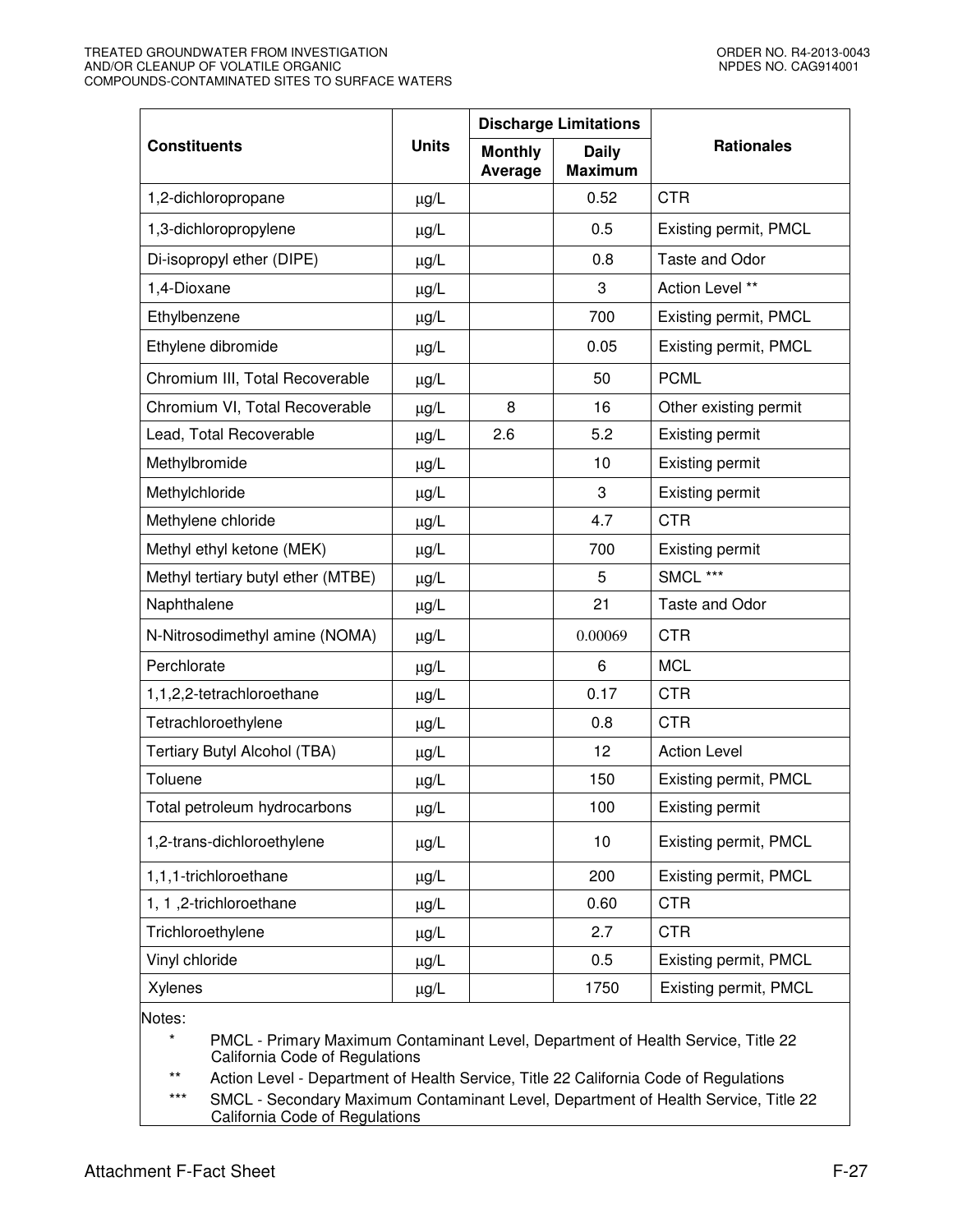# **2) WQBELs based on TMDL WLAs**

# **Table 7. WQBELs based on Basin Plan section 7-13 - Los Angeles River and Tributaries Metals TMDL WLAs, Dry Weather<sup>3</sup>**

|                                                          |              | Copper, TR                     | Lead, TR                  |                                | Zinc, TR                  |                         |                           |                                | Selenium, TR              |  |
|----------------------------------------------------------|--------------|--------------------------------|---------------------------|--------------------------------|---------------------------|-------------------------|---------------------------|--------------------------------|---------------------------|--|
| Reach                                                    | <b>Units</b> | <b>Maximum</b><br><b>Daily</b> | Average<br><b>Monthly</b> | <b>Maximum</b><br><b>Daily</b> | Average<br><b>Monthly</b> | <b>Maximum</b><br>Daily | Average<br><b>Monthly</b> | <b>Maximum</b><br><b>Daily</b> | Average<br><b>Monthly</b> |  |
| Reach 5 and 6 and<br><b>Bell Creek</b>                   | $\mu g/L$    | 49                             | 25                        | 31                             | 16                        |                         |                           | 8.2                            | 4.1                       |  |
| Reach 4                                                  | $\mu$ g/L    | 43                             | 21                        | 16                             | 8.2                       |                         |                           |                                |                           |  |
| Reach 3 above<br>LA-Glendale WRP<br>and Verdugo          | $\mu g/L$    | 38                             | 19                        | 20                             | 9.8                       | ---                     | ---                       | ---                            |                           |  |
| Reach 3 below<br><b>LA-Glendale WRP</b>                  | $\mu$ g/L    | 43                             | 21                        | 20                             | 9.8                       | ---                     |                           | ---                            | ---                       |  |
| <b>Burbank Western</b><br>Channel (above<br>Burbank WRP) | $\mu$ g/L    | 43                             | 21                        | 23                             | 11                        | $---$                   | ---                       | $---$                          | $---$                     |  |
| <b>Burbank Western</b><br>Channel (below<br>Burbank WRP) | $\mu$ g/L    | 31                             | 16                        | 15                             | 7.4                       | ---                     |                           |                                |                           |  |
| Reach 2 and<br>Arroyo Seco                               | $\mu$ g/L    | 36                             | 18                        | 18                             | 9                         | ---                     | ---                       | $- - -$                        | $- - -$                   |  |
| Reach 1                                                  | $\mu$ g/L    | 38                             | 19                        | 20                             | 9.8                       | ---                     | ---                       | ---                            | ---                       |  |
| <b>Compton Creek</b>                                     | $\mu$ g/L    | 31                             | 16                        | 15                             | 7.3                       | ---                     | ---                       | ---                            | ---                       |  |
| Rio Hondo Rch. 1                                         | $\mu$ g/L    | 21                             | 11                        | 8.2                            | 4.1                       | 210                     | 110                       | ---                            | ---                       |  |

# **Table 8. WQBELs based on Basin Plan section 7-13 - Los Angeles River and Tributaries Metals TMDL WLAs, Wet Weather<sup>4</sup>**

|                     | <b>Units</b> | <b>Effluent Limitations</b> |                        |  |
|---------------------|--------------|-----------------------------|------------------------|--|
| <b>Constituents</b> |              | <b>Maximum Daily</b>        | <b>Average Monthly</b> |  |
| Cadmium, TR         | $\mu$ g/L    | 3.1                         | 1.5                    |  |
| Copper, TR          | $\mu$ g/L    | 17                          | 8.5                    |  |
| Lead, TR            | $\mu$ g/L    | 62                          | 31                     |  |
| Zinc, TR            | μg/L         | 160                         | 79                     |  |

 $\overline{a}$ 

<sup>3</sup> For purposes of this general permit, discharges occurring from April 15<sup>th</sup> through November 15<sup>th</sup> are considered dry weather discharges.

<sup>4</sup> For purposes of this general permit, discharges occurring from November 14<sup>th</sup> through April 14<sup>th</sup> are considered wet weather discharges.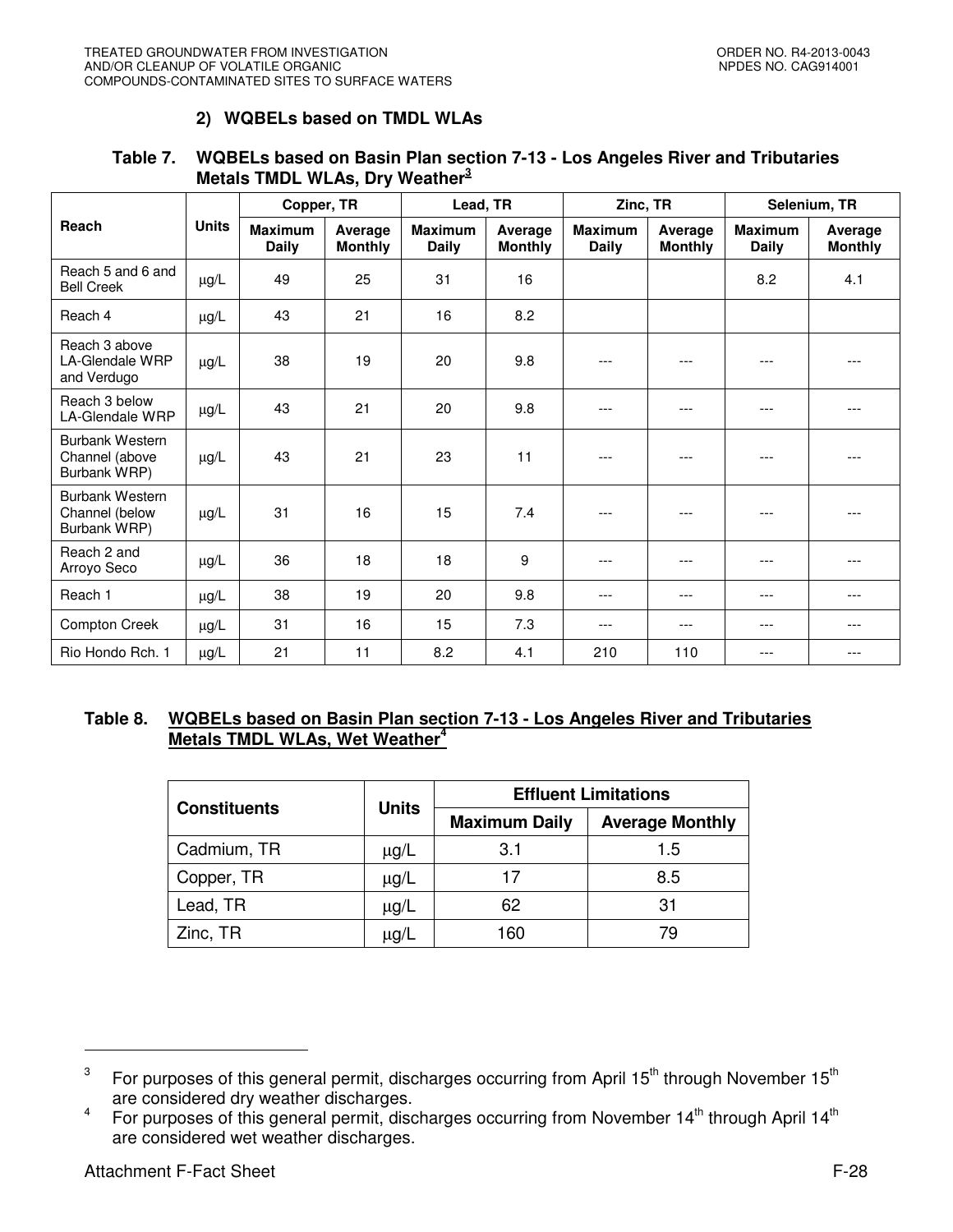### **Table 9. WQBELs based on Basin Plan section 7-39 - Los Angeles River Watershed Bacteria TMDL WLAs**

|                     |              | <b>Effluent Limitations</b>             |                                |  |  |
|---------------------|--------------|-----------------------------------------|--------------------------------|--|--|
| <b>Constituents</b> | <b>Units</b> | <b>Geometric</b><br><b>Mean Monthly</b> | <b>Maximum</b><br><b>Daily</b> |  |  |
| E.coli density      | MPN/100 mL   | 126                                     | 235                            |  |  |

# **Table 10. WQBELs based on Basin Plan section 7-12 - Ballona Creek Metals TMDL WLAs**

| <b>Constituents</b> | <b>Units</b> |                                | <b>Dry Weather</b><br><b>Effluent Limitations</b> | <b>Wet Weather</b><br><b>Effluent Limitations</b> |                           |  |
|---------------------|--------------|--------------------------------|---------------------------------------------------|---------------------------------------------------|---------------------------|--|
|                     |              | <b>Maximum</b><br><b>Daily</b> | Average<br><b>Monthly</b>                         | <b>Maximum</b><br><b>Daily</b>                    | Average<br><b>Monthly</b> |  |
| Copper, TR          | μg/L         | 39                             | 20                                                | 18                                                | 9                         |  |
| Lead, TR            | μg/L         | 21                             | 11                                                | 59                                                | 29                        |  |
| Selenium, TR        | μg/L         | 8.2                            | 4.1                                               | 5                                                 | 2.5                       |  |
| Zinc, TR            | μg/L         | 304                            | 151                                               | 119                                               | 59                        |  |

# **Table 11. WQBELs based on USEPA's Los Cerritos Channel Metal TMDL**

| Units<br><b>Constituents</b> |      |                                | <b>Dry Weather</b><br><b>Effluent Limitations</b> | <b>Wet Weather</b><br><b>Effluent Limitations</b> |                           |  |
|------------------------------|------|--------------------------------|---------------------------------------------------|---------------------------------------------------|---------------------------|--|
|                              |      | <b>Maximum</b><br><b>Daily</b> | Average<br><b>Monthly</b>                         | <b>Maximum</b><br><b>Daily</b>                    | Average<br><b>Monthly</b> |  |
| Copper, TR                   | μg/L | 31                             | 16                                                | 9.8                                               | 4.8                       |  |
| Lead, TR                     | μg/L |                                |                                                   | 59                                                | 28                        |  |
| Zinc, TR                     | μg/L |                                |                                                   | 96                                                | 48                        |  |

# **Table 12. WQBELs based on Basin Plan section 7-40 – Dominguez Channel and Greater Los Angeles and Long Beach Harbor Waters Toxic Pollutants TMDL WLAs, WET Weather<sup>5</sup>**

|                    |                                  | <b>Effluent Limitations</b>    |                           |  |  |
|--------------------|----------------------------------|--------------------------------|---------------------------|--|--|
| <b>Constituent</b> | <b>Units</b>                     | <b>Maximum</b><br><b>Daily</b> | Average<br><b>Monthly</b> |  |  |
| Copper, TR         | µg/L (water, unfiltered)         | 9.7                            | 4.8                       |  |  |
| Lead, TR           | (water, unfiltered)<br>$\mu$ g/L | 43                             |                           |  |  |
| Zinc. TR           | μg/L                             |                                | 35                        |  |  |

<sup>5</sup> Exceedances of California Toxic Rule (CTR) criteria for metals were only observed in freshwaters of Dominguez Channel during wet weather; therefore, WQBELs are set for wet weather only.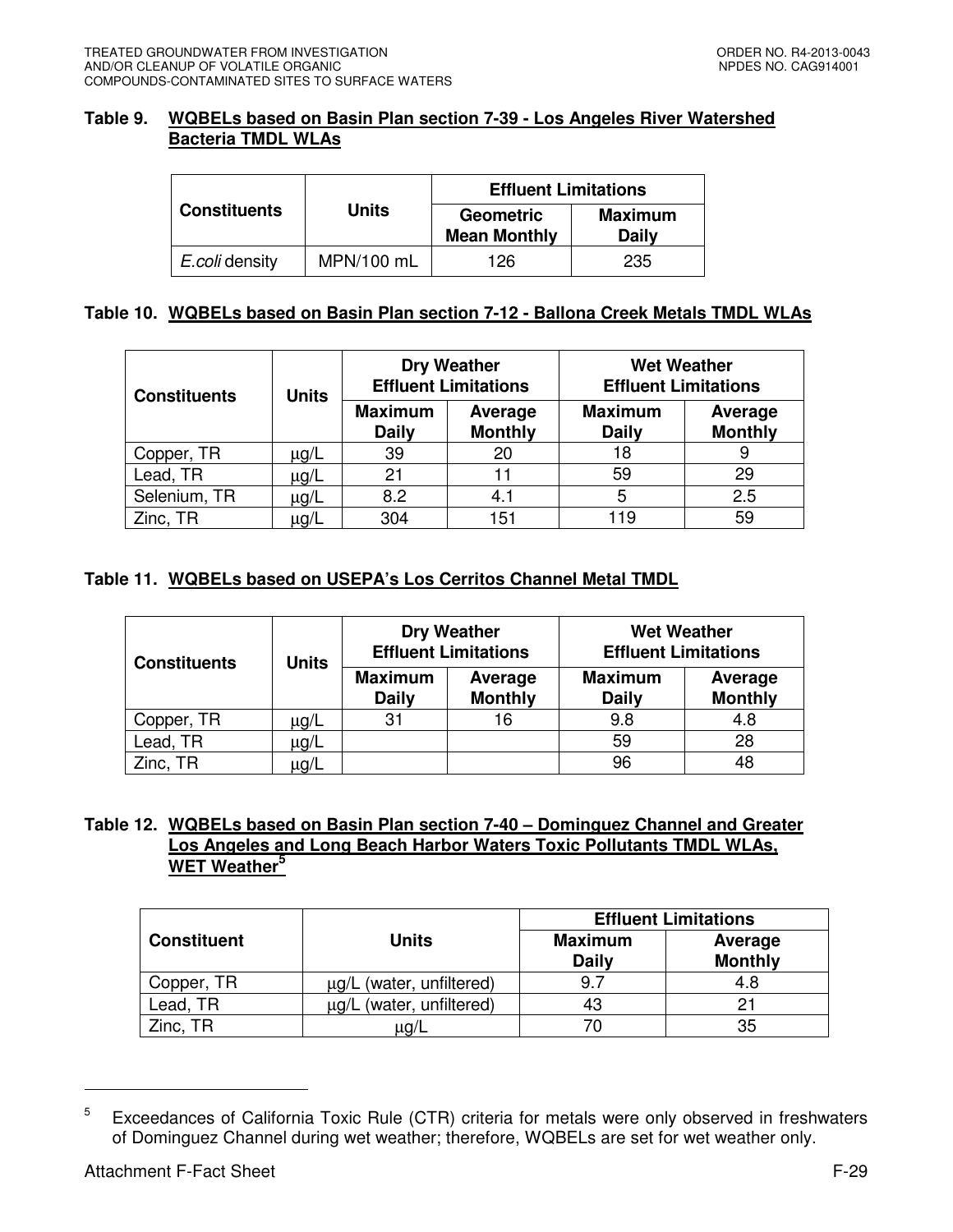# **Table 13. WQBELs based on Basin Plan section 7-40 – Dominguez Channel and Greater Los Angeles and Long Beach Harbor Waters Toxic Pollutants TMDL WLAs**

|                    |              | <b>Dominguez Channel Estuary</b> |                           | <b>Greater Harbor Waters</b>   |                           |
|--------------------|--------------|----------------------------------|---------------------------|--------------------------------|---------------------------|
| <b>Constituent</b> | <b>Units</b> | <b>Maximum</b><br><b>Daily</b>   | Average<br><b>Monthly</b> | <b>Maximum</b><br><b>Daily</b> | Average<br><b>Monthly</b> |
| Copper, TR         | $\mu$ g/L    | 6.1                              | 3                         | 6.1                            | 3                         |
| Lead, TR           | $\mu$ g/L    | 14                               | 7                         | 14                             | 7                         |
| Zinc, TR           | $\mu$ g/L    | 140                              | 70                        | 140                            | 70                        |
| <b>PAHs</b>        | $\mu$ g/L    | 0.098                            | 0.049                     |                                |                           |
| Chlordane          | $\mu$ g/L    | 0.0012                           | 0.00059                   |                                |                           |
| $4,4'$ -DDT        | $\mu$ g/L    | 0.0012                           | 0.00059                   | 0.0012                         | 0.00059                   |
| <b>Dieldrin</b>    | $\mu$ g/L    | 0.00028                          | 0.00014                   |                                |                           |
| <b>Total PCBs</b>  | $\mu$ g/L    | 0.00034                          | 0.00017                   | 0.00034                        | 0.00017                   |

# **Table 14. WQBELs based on Basin Plan section 7-20 - San Gabriel River and Impaired Tributaries Metals and Selenium TMDL WLAs, Dry Weather<sup>6</sup>**

|                | <b>Units</b> |                                | Copper, TR                | Selenium, TR                   |                           |  |
|----------------|--------------|--------------------------------|---------------------------|--------------------------------|---------------------------|--|
| <b>Reaches</b> |              | <b>Maximum</b><br><b>Daily</b> | Average<br><b>Monthly</b> | <b>Maximum</b><br><b>Daily</b> | Average<br><b>Monthly</b> |  |
| SJC R-1, $2^1$ | $\mu$ g/L    |                                |                           | 8.2                            | 4.1                       |  |
| SGR R-1 $2$    | $\mu$ g/L    | 30                             | 15                        |                                |                           |  |
| SGRR $2^3$     | $\mu$ g/L    |                                |                           |                                |                           |  |
| Coyote Creek   | $\mu$ g/L    | 33                             | 16                        |                                |                           |  |
| Estuary        | $\mu$ g/L    | 5.1                            | 2.5                       |                                |                           |  |

1. San Jose Creek Reach 1 (Confluence to Temple Street) and San Jose Reach 2 (Temple Street to I-10 Freeway at White Avenue)

2. San Gabriel River Reach 1 (Firestone Avenue to Estuary.

3. San Gabriel River Reach 2 (Whittier Narrows to Firestone Avenue), and upstream reaches and tributaries

<sup>6</sup> Defined in the Footnote 3.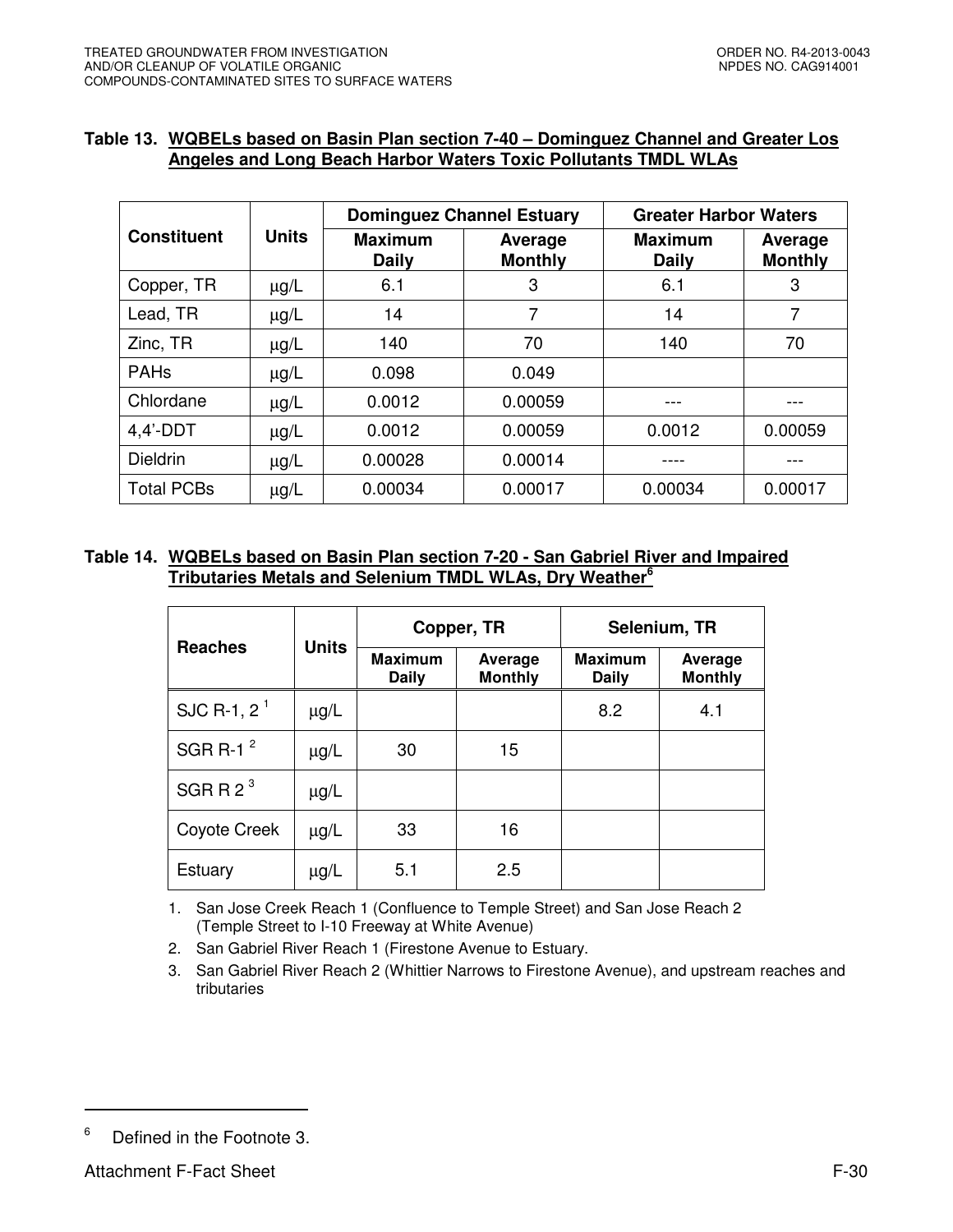### **Table 15. WQBELs based on Basin Plan section 7-20 - San Gabriel River and Impaired Tributaries Metals and Selenium TMDL WLAs, Wet-Weather<sup>7</sup>**

|                |              | Copper, TR                     |                           |                                | Lead, TR                  | Zinc, TR                       |                           |
|----------------|--------------|--------------------------------|---------------------------|--------------------------------|---------------------------|--------------------------------|---------------------------|
| <b>Reaches</b> | <b>Units</b> | <b>Maximum</b><br><b>Daily</b> | Average<br><b>Monthly</b> | <b>Maximum</b><br><b>Daily</b> | Average<br><b>Monthly</b> | <b>Maximum</b><br><b>Daily</b> | Average<br><b>Monthly</b> |
| SJC R-1, $2^1$ | $\mu$ g/L    |                                |                           |                                |                           |                                |                           |
| SGR R-1 $^2$   | $\mu$ g/L    |                                |                           |                                |                           |                                |                           |
| SGRR $2^3$     | $\mu$ g/L    |                                |                           | 166                            | 83                        |                                |                           |
| Coyote Creek   | $\mu$ g/L    | 15                             | 7.5                       | 87                             | 43                        | 125                            | 62                        |
| Estuary        | $\mu$ g/L    |                                |                           |                                |                           |                                |                           |

1. San Jose Creek Reach 1 (Confluence to Temple Street) and San Jose Reach 2 (Temple Street to I-10 Freeway at White Avenue)

2. San Gabriel River Reach 1 (Firestone Avenue to Estuary.

3. San Gabriel River Reach 2 (Whittier Narrows to Firestone Avenue), and upstream reaches and tributaries

# **Table 16. WQBELs based on Basin Plan section 7-19 - Calleguas Creek Watershed Metals and Selenium TMDL WLAs – Dry Weather**

|                                         |           | Copper                  | 1, 2                      | Nickel $3$              |                           | <b>Selenium</b>         |                           |
|-----------------------------------------|-----------|-------------------------|---------------------------|-------------------------|---------------------------|-------------------------|---------------------------|
| <b>Reaches</b>                          | Units     | <b>Maximum</b><br>Daily | Average<br><b>Monthly</b> | <b>Maximum</b><br>Daily | Average<br><b>Monthly</b> | <b>Maximum</b><br>Daily | Average<br><b>Monthly</b> |
| 1-Mabu Lagoon                           | $\mu$ g/L | 6.1                     | 3.0                       | 13.5                    | 6.7                       | ----                    |                           |
| 2-Calleguas Creek South                 | $\mu$ g/L | 6.1                     | 3.0                       | 13.5                    | 6.7                       | ----                    |                           |
| 3-Revolon Slough                        | $\mu$ g/L | 44                      | 22                        | 244                     | 122                       | ----                    |                           |
| 4-Calleguas Creek North                 | $\mu$ g/L | 6.1                     | 3.0                       | 13.6                    | 6.8                       | 8.2                     | 4.1                       |
| 5-Beardsley Channel                     | $\mu$ g/L | 6.1                     | 3.0                       | 13.6                    | 6.8                       | 8.2                     | 4.1                       |
| 9-Conejo Creek                          | μg/L      | 48                      | 24                        | 262                     | 131                       | ----                    | -----                     |
| 10-Hill Canyon reach of<br>Conejo Creek | $\mu$ g/L | 48                      | 24                        | 262                     | 131                       | ----                    |                           |
| 11-Arroyo Santa Rosa                    | $\mu$ g/L | 48                      | 24                        | 262                     | 131                       | ----                    |                           |
| 12-North Fork Conejo<br>Creek           | $\mu$ g/L | 48                      | 24                        | 262                     | 131                       | ----                    |                           |
| 13-Arroyo Conejo (S.Fork<br>Conejo Cr)  | $\mu$ g/L | 48                      | 24                        | 262                     | 131                       | ----                    |                           |

Notes:

- 1. Site Specific Water-Effect Ratios (WER) for copper have been developed by Regional Board for Reach1 (WER = 1.51) and Reach 2 (WER = 3.69). The effluent limitations for copper for these two reaches have been recalculated based on WERs.
- 2. Concentration based targets have been converted to total recoverable allocations using the CTR default translator of 0.96 for freshwater reaches and 0.83 for salt water reaches.
- 3. Concentration based targets have been converted to total recoverable allocations using the CTR default translator of 0.997 for freshwater reaches and 0.99 for salt water reaches.

<sup>7</sup> Defined in the Footnote 4.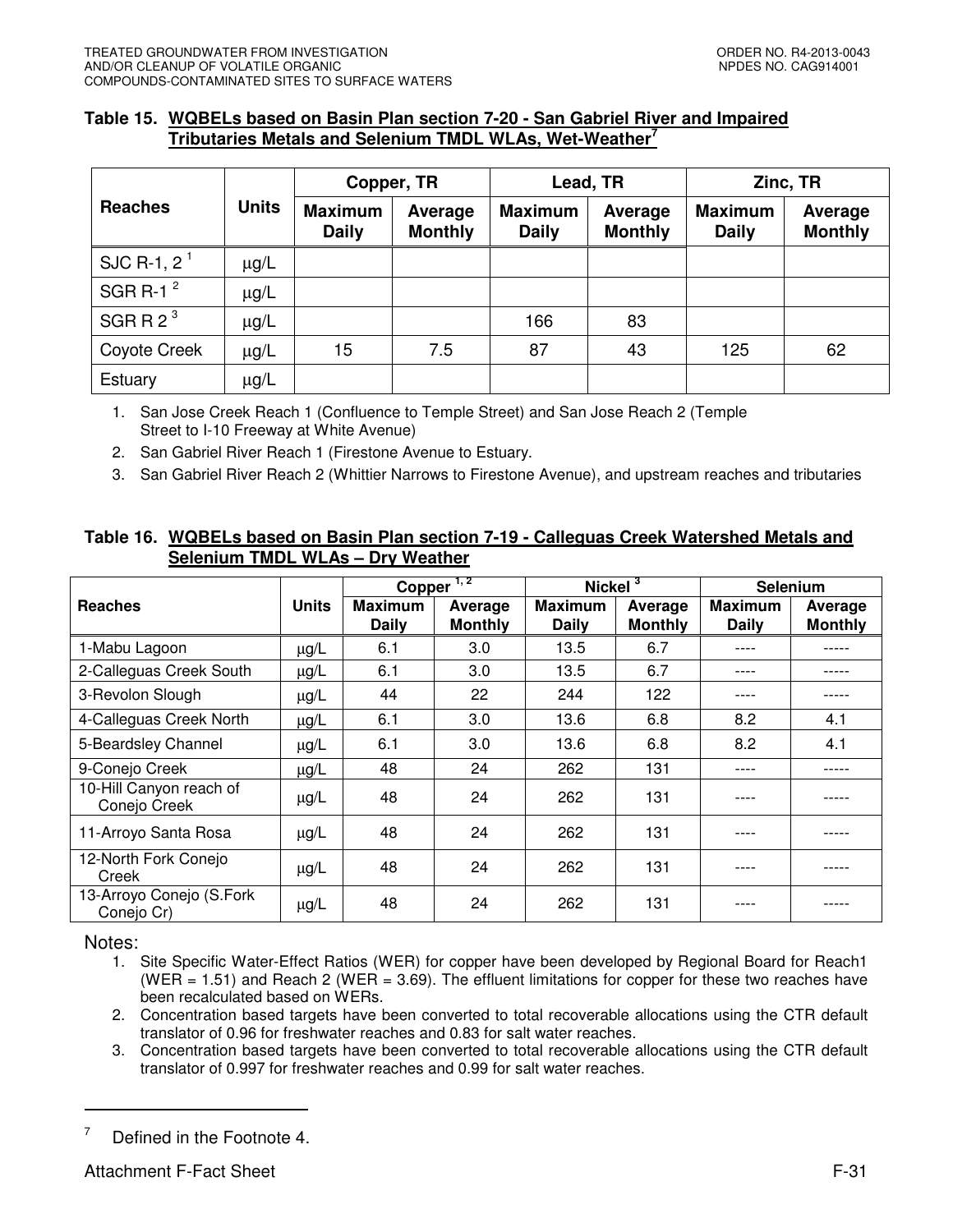# **Table 17. WQBELs based on Basin Plan section 7-19 - Calleguas Creek Watershed Metals and Selenium TMDL WLAs** –**Wet Weather**

|                                         |              |                          | Copper <sup><math>1,2</math></sup> | Nickel $3$              |                           |                         | Selenium                  |
|-----------------------------------------|--------------|--------------------------|------------------------------------|-------------------------|---------------------------|-------------------------|---------------------------|
| <b>Reaches</b>                          | <b>Units</b> | <b>Maximu</b><br>m Daily | Average<br><b>Monthly</b>          | <b>Maximu</b><br>mDaily | Average<br><b>Monthly</b> | <b>Maximu</b><br>mDaily | Average<br><b>Monthly</b> |
| 1-Mabu Lagoon                           | $\mu$ g/L    | 5.8                      | 2.9                                | 74                      | 37                        |                         |                           |
| 2-Calleguas Creek South                 | $\mu$ g/L    | 5.8                      | 2.9                                | 74                      | 37                        |                         |                           |
| 3-Revolon Slough                        | $\mu$ g/L    | 27.4                     | 13.7                               | 858                     | 427                       |                         |                           |
| 4-Calleguas Creek North                 | $\mu$ g/L    | 5.8                      | 2.9                                | 75                      | 37                        | 289                     | 144                       |
| 5-Beardsley Channel                     | $\mu$ g/L    | 5.8                      | 2.9                                | 75                      | 37                        | 289                     | 144                       |
| 9-Conejo Creek                          | $\mu$ g/L    | 31                       | 15                                 | 956                     | 477                       |                         |                           |
| 10-Hill Canyon reach of<br>Conejo Creek | $\mu$ g/L    | 31                       | 15                                 | 956                     | 477                       |                         |                           |
| 11-Arroyo Santa Rosa                    | $\mu$ g/L    | 31                       | 15                                 | 956                     | 477                       |                         |                           |
| 12-North Fork Conejo<br>Creek           | $\mu$ g/L    | 43                       | 21                                 | 1294                    | 645                       |                         |                           |
| 13-Arroyo Conejo<br>(S.Fork Conejo Cr)  | $\mu$ g/L    | 43                       | 21                                 | 1294                    | 645                       |                         |                           |

### Notes:

- 1. Site Specific Water-Effect Ratios (WER) for copper have been developed by Regional Board for Reach1 (WER = 1.51) and Reach 2 (WER = 3.69). The effluent limitations for copper for these two reaches have been recalculated based on WERs.
- 2. Concentration based targets have been converted to total recoverable allocations using the CTR default translator of 0.96 for freshwater reaches and 0.83 for salt water reaches.
- 3. Concentration based targets have been converted to total recoverable allocations using the CTR default translator of 0.997 for freshwater reaches and 0.99 for salt water reaches.

### **Table 18. WQBELs based on Basin Plan section 7-17 - Calleguas Creek Organochlorine Pesticides, Polychlorinated Biphenyls, and Siltation TMDL WLAs**

| <b>Constituents</b> | <b>Units</b> | <b>Effluent Limitations</b> |                        |  |  |
|---------------------|--------------|-----------------------------|------------------------|--|--|
|                     |              | <b>Maximum Daily</b>        | <b>Average Monthly</b> |  |  |
| Chlordane           | ng/L         | 1.2                         | 0.59                   |  |  |
| $4,4$ -DDD          | ng/L         | 1.7                         | 0.84                   |  |  |
| $4,4$ -DDE          | ng/L         | 1.2                         | 0.59                   |  |  |
| $4,4$ -DDT          | ng/L         | 1.2                         | 0.59                   |  |  |
| <b>Dleldrin</b>     | ng/L         | 0.28                        | 0.14                   |  |  |
| <b>PCBs</b>         | ng/L         | 0.34                        | 0.17                   |  |  |
| Toxaphene           | ng/L         | 0.33                        | 0.16                   |  |  |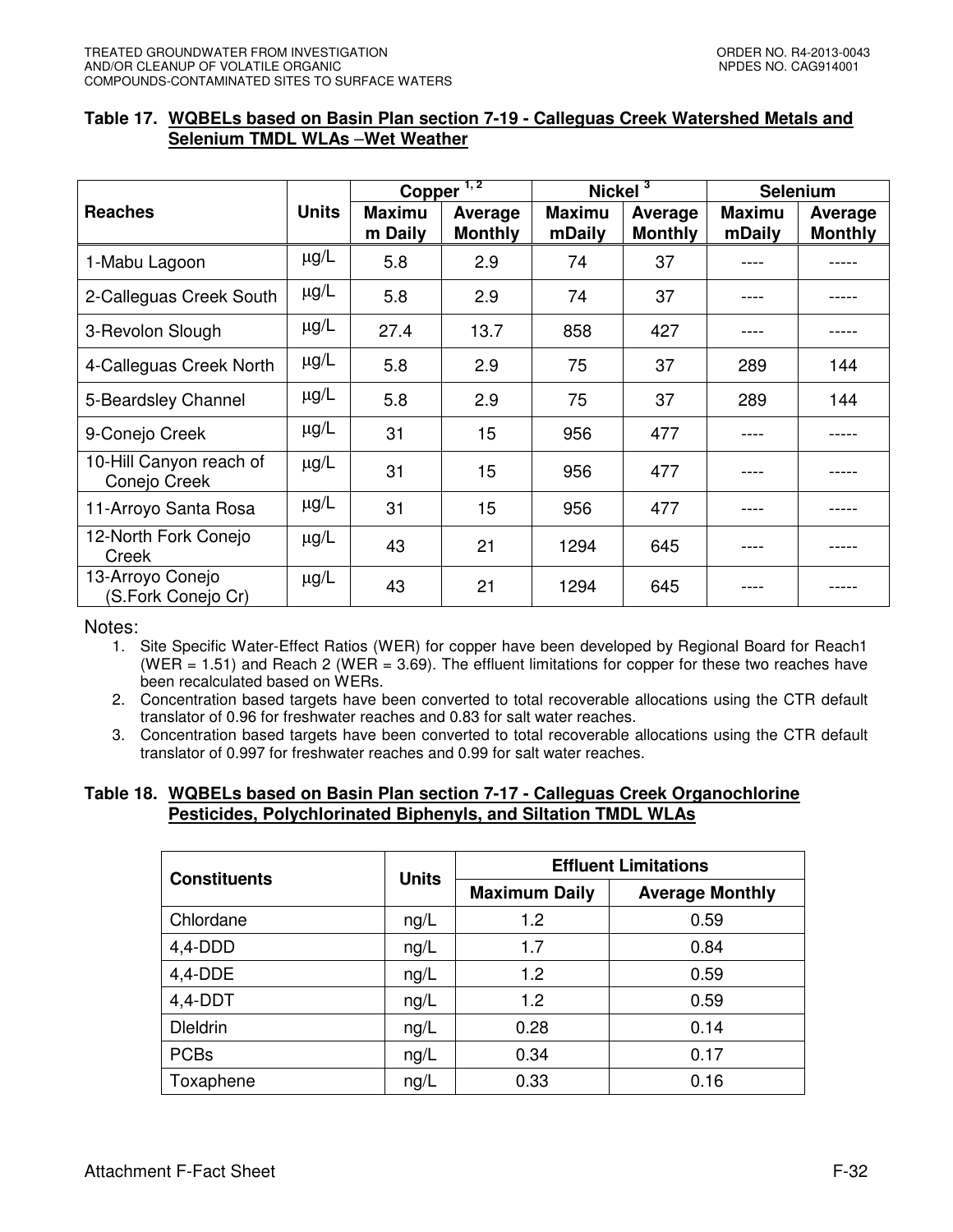### **Table 19. WQBELs based on Basin Plan section 7-19 - Calleguas Creek Watershed Metals and Selenium TMDL WLAs** –**Dry and Wet Weather**

| <b>Constituents</b> | <b>Units</b> |                                                | <b>Effluent Limitations</b> |  |
|---------------------|--------------|------------------------------------------------|-----------------------------|--|
|                     |              | <b>Average Monthly</b><br><b>Maximum Daily</b> |                             |  |
| Mercury             | μg/L         | 0.1                                            | 0.051                       |  |

# **Table 20. Calleguas Creek, Its Tributaries, and Magu Lagoon Toxicity TMDL**

| Pollutant | Units               | <b>Effluent Limitations</b> |
|-----------|---------------------|-----------------------------|
| Toxicity  | Toxicity Unit (TUc) |                             |

### **Table 21. Calleguas Creek, Its Tributaries, and Magu Lagoon TMDL for organophosphate pesticides (Chlorpyrifos and Diazinon)**

|                   | <b>Units</b> |               | <b>Effluent Limitations</b> |                |  |
|-------------------|--------------|---------------|-----------------------------|----------------|--|
| <b>Parameters</b> |              | 4 Day Average | <b>Acute</b>                | <b>Chronic</b> |  |
| Chlorpyrifos      | $\mu$ g/L    | 0.014         |                             |                |  |
| Diazinon          | $\mu$ g/L    |               | 0.10                        | 0.10           |  |

**Table 22. WQBELs based on Basin Plan section 7-10 Malibu Creek and Lagoon, section 7-11 Los Angeles Harbor (Inner Cabrillo Beach and Main Ship Channel), section 7-5 Marina del Rey Harbor Mothers' Beach and Back Basin, section 7- 28 Harbor Beaches of Ventura County (Kiddie Beach and Hobie Beach), section 7-36 Santa Clara River Estuary and Reaches 3,5,6, and 7, and USEPA's Long Beqach City Beaches and Los Angeles River Estuary Bacteria TMDL WLAs** 

|                         |              | <b>Effluent Limitations</b>             |                                |  |
|-------------------------|--------------|-----------------------------------------|--------------------------------|--|
| <b>Parameters</b>       | <b>Units</b> | <b>Geometric</b><br><b>Mean Monthly</b> | <b>Maximum</b><br><b>Daily</b> |  |
| Total Coliform (T)      | MPL/100 mL   | 1,000                                   | 10,000                         |  |
| Fecal Coliform (F)      | MPL/100 mL   | 200                                     | 400                            |  |
| Entrococcus             | MPL/100 mL   | 35                                      | 104                            |  |
| If ratio of $F/T > 0.1$ | MPL/100 mL   |                                         | 1,000                          |  |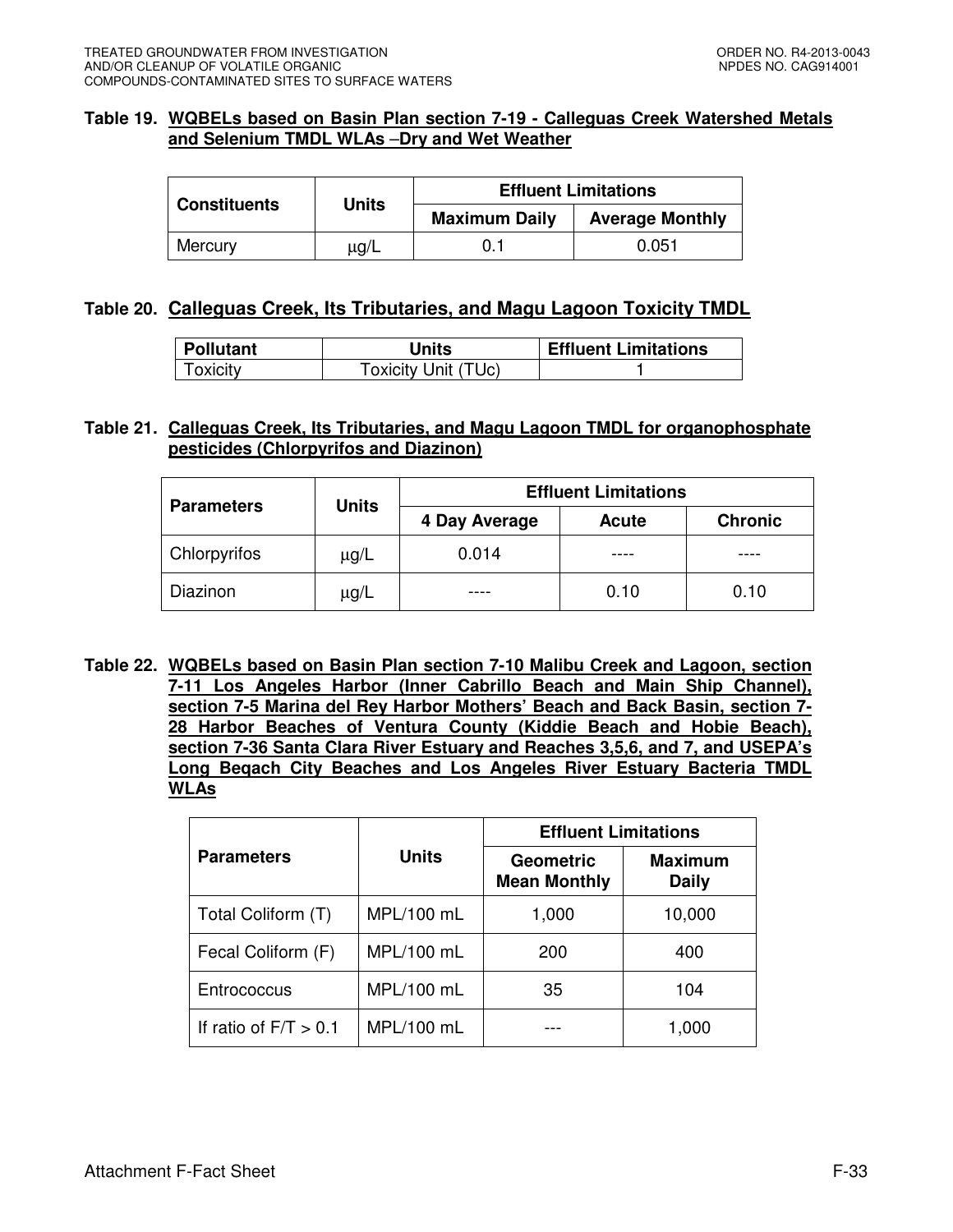# **Table 23. WQBELs based on Basin Plan section 7-14 - Ballona Creek Estuary Toxic Pollutants TMDL WLAs in Sediment**

| <b>Constituents</b> | <b>Units</b> | <b>Effluent Limitations*</b> |
|---------------------|--------------|------------------------------|
| Cadmium             | mg/kg dry    | 1.2                          |
| Copper              | mg/kg dry    | 34                           |
| Lead                | mg/kg dry    | 46.7                         |
| Silver              | mg/kg dry    | 1.0                          |
| Zinc                | mg/kg dry    | 150                          |
| Chlordane           | µg/kg dry    | 0.5                          |
| <b>DDTs</b>         | µg/kg dry    | 1.58                         |
| <b>Total PCBs</b>   | µg/kg dry    | 22.7                         |
| <b>Total PAHs</b>   | µg/kg dry    | 4,022                        |

\*: See Section VII. C. for compliance determination.

# **Table 24. WQBELs based on Basin Plan section 7-40 – Dominguez Channel and Greater Los Angeles and Long Beach Harbor Waters Toxic Pollutants TMDL WLAs in Sediment**

|                                                 | <b>Effluent Limitations (mg/kg)*</b> |             |             |  |
|-------------------------------------------------|--------------------------------------|-------------|-------------|--|
| Waterbody                                       | Lead                                 | <b>Zinc</b> | <b>PAHs</b> |  |
| Long Beach Outer Harbor (inside breakwater)     | 46.7                                 | 150         | 4.022       |  |
| Los Angeles Outer Harbor (inside breakwater)    | 46.7                                 | 150         | 4.022       |  |
| Los Angeles River Estuary                       | 46.7                                 |             | 4.022       |  |
| Los Angeles Harbor-Inner Cabrillo Beach<br>Area | 46.7                                 |             | 4.022       |  |

\*: See Section VII. C. for compliance determination.

# **Table 25. WQBELs based on Basin Plan section 7-18 - Marina del Rey Harbor Toxic Pollutants TMDLWLAs in Sediment**

| <b>Constituent</b> | <b>Units</b> | <b>Effluent Limitations*</b> |
|--------------------|--------------|------------------------------|
| Copper             | mg/kg        | 34                           |
| Lead               | mg/kg        | 46.7                         |
| Zinc               | mg/kg        | 150                          |
| Chlordane          | µg/kg        | 0.5                          |
| <b>Total PCBs</b>  | μg/kg        | 22.7                         |

\*: See Section VII. C. for compliance determination.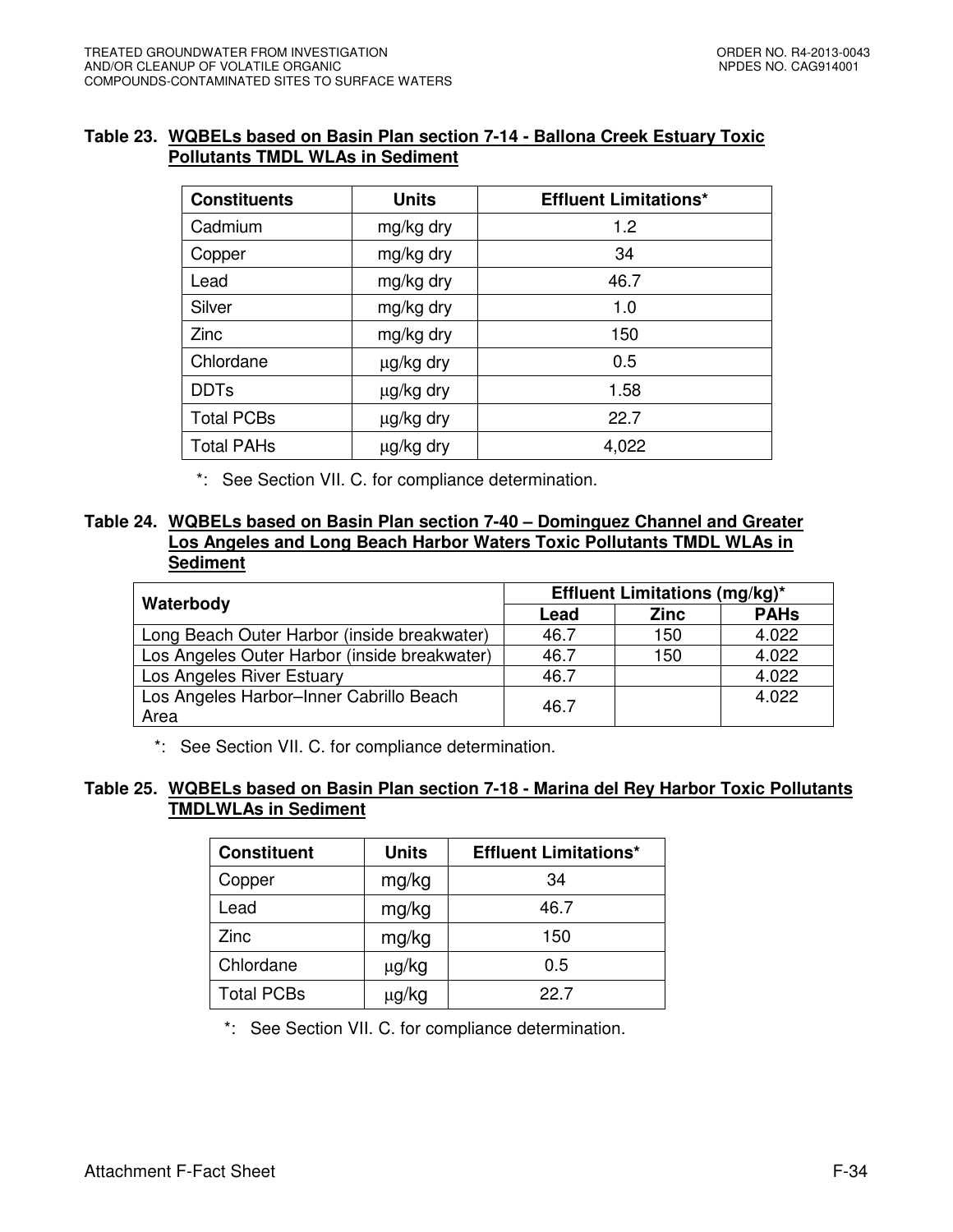- **b.** The pH of the discharge shall at all times be within the range of 6.5 and 8.5 temperature of the discharge shall not exceed 86ºF.
- **c.** The temperature of the discharge shall not exceed 86ºF.
- **d.** The discharge of an effluent with mineral and nitrogen constituents in excess of applicable limits given in Attachment B is prohibited. In the letter of determination, the Executive Officer shall indicate the WQBELs in Attachment B for watershed/stream reach mineral objectives applicable to the particular discharge.
- **e.** Pass-through or uncontrollable discharges of PCBs shall not exceed daily average concentrations of 14 ng/L into fresh waters or 30 ng/L into estuarine waters.
- **f.** The acute toxicity of the effluent shall be such that the average monthly survival in the undiluted effluent for any three (3) consecutive 96-hour static or continuous flow bioassay tests shall be at least 90%, with no single test less than 70% survival.
- **g.** The discharge shall meet effluent limitations and toxic and effluent standards established pursuant to sections 301, 302, 304, 306, and 307 of the CWA, and amendments thereto.

### **2. Satisfaction of Anti-Backsliding Requirements**

All effluent limitations in this Order are at least as stringent as the effluent limitations in the previous Order, unless where newly adopted TMDLs have been implemented.

### **3. Satisfaction of Antidegradation Policy**

The State Water Board established California's antidegradation policy in State Water Board Resolution No. 68-16. Resolution No. 68-16 incorporates the federal antidegradation policy where the federal policy applies under federal law. Resolution No. 68-16 requires that existing quality of waters be maintained unless degradation is justified based on specific findings. The Regional Water Board's Basin Plan implements, and incorporates by reference, both the state and federal antidegradation policies. The permitted discharge under this General NPDES Permit is consistent with the antidegradation provision of Section131.12 and State Water Board Resolution No. 68-16.

### **4. Stringency of Requirements for Individual Pollutants**

This Order contains both technology-based and water quality-based effluent limitations for individual pollutants. This Order's technology-based pollutant restrictions implement the minimum, applicable federal technology-based requirements. These limitations are not more stringent than required by the CWA.

This Order contains pollutant restrictions that are more stringent than applicable federal requirements and standards. Specifically, this Order includes effluent limitations for chromium III that are more stringent than applicable federal standards, but are consistent with the Basin Plan objectives.

# **F. Interim Effluent Limitations (Not Applicable)**

# **G. Land Discharge Specifications (Not Applicable)**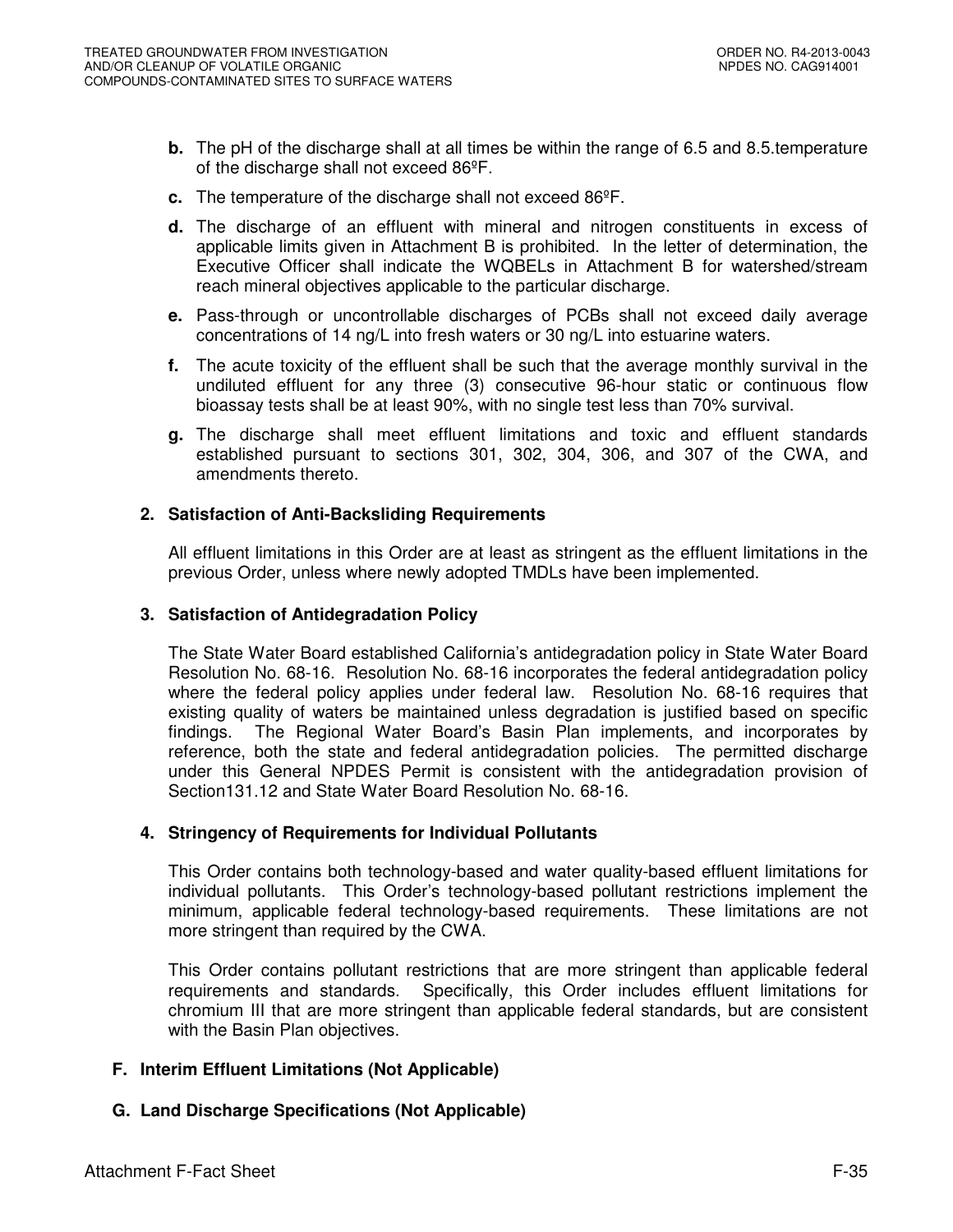# **H. Reclamation Specifications (Not Applicable)**

### **VI. RATIONALE FOR RECEIVING WATER LIMITATIONS**

#### **A. Surface Water**

Receiving Water Limitations are based upon water quality objectives contained in the Basin Plan, statewide Water Quality Control Plan, or criteria promulgated by USEPA pursuant to CWA section 303.

#### **B. Groundwater (Not Applicable)**

### **VII. RATIONALE FOR MONITORING AND REPORTING REQUIREMENTS**

Section 122.48 of 40 CFR requires all NPDES permits to specify recording and reporting of monitoring results. Sections 13267 and 13383 of the CWC authorize the Regional Water Board to require technical and monitoring reports. The MRP (see sample MRP) establishes monitoring and reporting requirements to implement federal and state requirements. The following provides the rationale for the monitoring and reporting requirements contained in the MRP for this Order.

#### **A. Influent Monitoring (Not applicable)**

#### **B. Effluent Monitoring**

Monitoring for pollutants expected to be present in the discharge will be required as established in the MRP. To demonstrate compliance with effluent limitations established in the Order, the Order carries over existing monitoring requirements for all parameters and those toxic pollutants that show reasonable potential. Monitoring will be required monthly for these parameters to ensure compliance with the effluent limitations. Acute toxicity monitoring is carried over and is required annually, at a minimum.

#### **C. Limitations Based on Sediment TMDLs.**

Where sediment based effluent limitations is applicable discharger are allowed to demonstrate compliance with sediment TMDL limitations by complying with the TSS effluent limitation and CTR based toxic effluent limitation for the sediment based TMDL toxics of concern.

If the effluent analysis satisfies Condition A or B as listed below, the Discharger has demonstrated compliance with the sediment limitations. Therefore, no further sediment monitoring is required.

Condition A: Does not exceed TSS effluent limits and the CTR values of the sediment TMDL priority pollutants (Sediment-CTR Values). Table showing the CTR values of the priority pollutants targeted in the TMDLs covered in this Order is in the Appendix B of the Order;

Condition B: Exceeds TSS effluent limits, but does not exceed the Sediment-CTR Values.

When both TSS and the Sediment-CTR Values are exceeded, an accelerated monitoring program for TSS and the exceeded priority pollutant(s) shall be implemented in the following week when the exceedances are observed.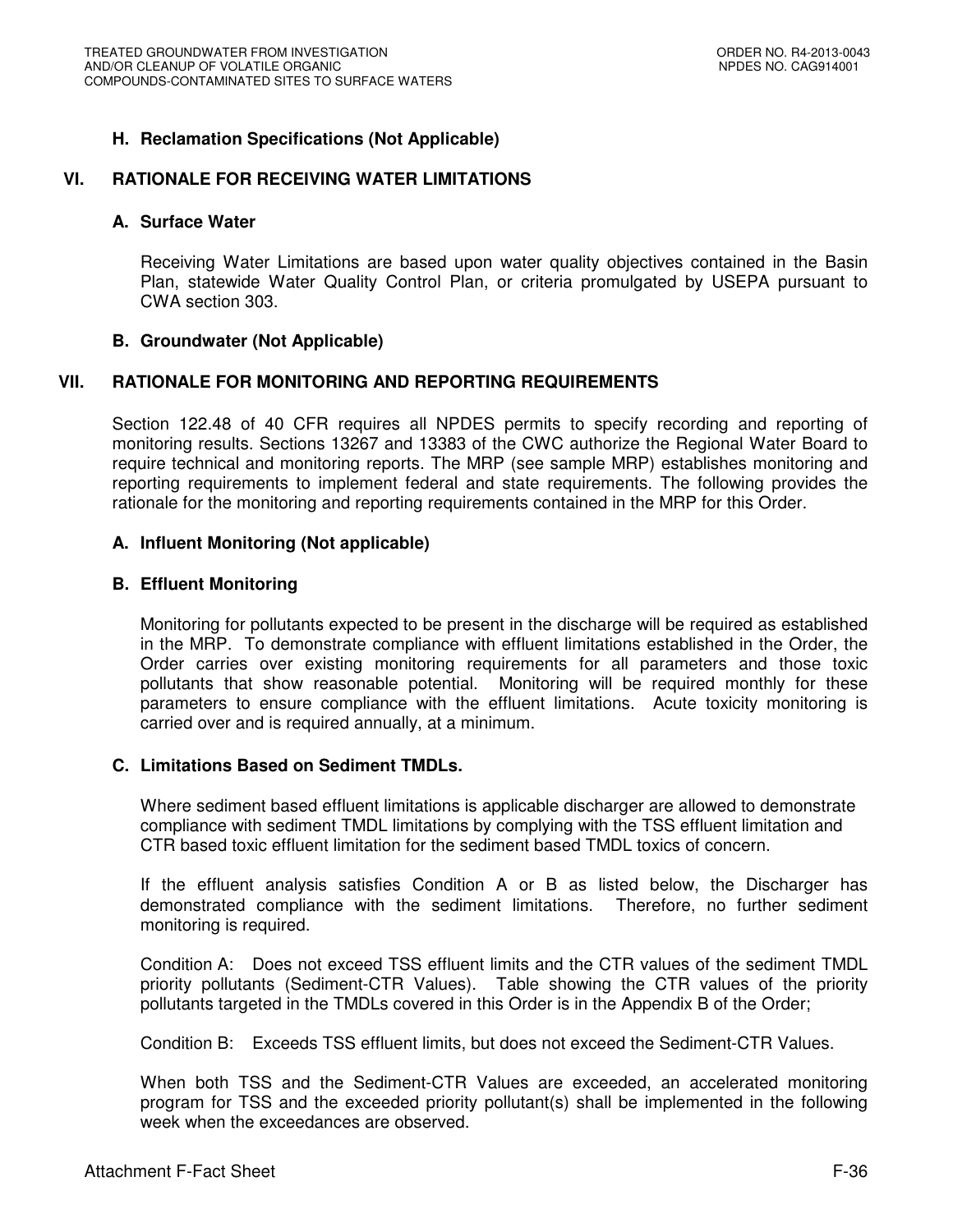If two consecutive effluent sampling events show exceedance for both TSS and the Sedimen-CTR value(s), the discharger is determined to be non-compliance with sediment based effluent limitation. Thereafter, sediment based effluent monitoring shall be implemented as prescribed in the Monitoring and Reporting Program for the rest of the permitting cycle.

However, if two successive sampling events show compliance with TSS and the sediment-CTR value(s), the discharge shall continue with regular effluent monitoring in accordance with the MRP.

# **D. Whole Effluent Toxicity Testing Requirements**

WET protects the receiving water quality from the aggregate toxic effect of a mixture of pollutants in the effluent. An acute toxicity test is conducted over a short time period and measures mortality. A chronic toxicity test is conducted over a longer period of time and may measure mortality, reproduction, and growth. This Order includes limitations for acute toxicity, and therefore, monitoring requirements are included in the MRP to determine compliance with the effluent limitations established in Section V. A. of this Order.

A WET Limit is required if a discharge causes, has a reasonable potential to cause, or contributes to an exceedance of applicable water quality standards, including numeric and narrative.

### **E. Receiving Water Monitoring (Not Applicable)**

### **F. Other Monitoring Requirements (Not Applicable)**

### **VIII. RATIONALE FOR PROVISIONS**

### **A. Standard Provisions**

### **1. Federal standard Provisions**

Standard Provisions, which apply to all NPDES permits in accordance with section 122.41, and additional conditions applicable to specified categories of permits in accordance with section 122.42, are provided in Attachment D. The discharger must comply with all standard provisions and with those additional conditions that are applicable under section 122.42.

Section 122.41(a)(1) and (b) through (n) establish conditions that apply to all State-issued NPDES permits. These conditions must be incorporated into the permits either expressly or by reference. If incorporated by reference, a specific citation to the regulations must be included in the Order. Section 123.25(a)(12) allows the state to omit or modify conditions to impose more stringent requirements. In accordance with section 123.25, this Order omits federal conditions that address enforcement authority specified in sections 122.41(j)(5) and (k)(2) because the enforcement authority under the Water Code is more stringent. In lieu of these conditions, this Order incorporates by reference Water Code section 13387(e).

### **2. Regional Water Board Standard Provisions**

The dischargers must comply with all Regional Water Board Provisions. Regional Water Provisions are based on the CWA, USEPA Regulations and the CWC.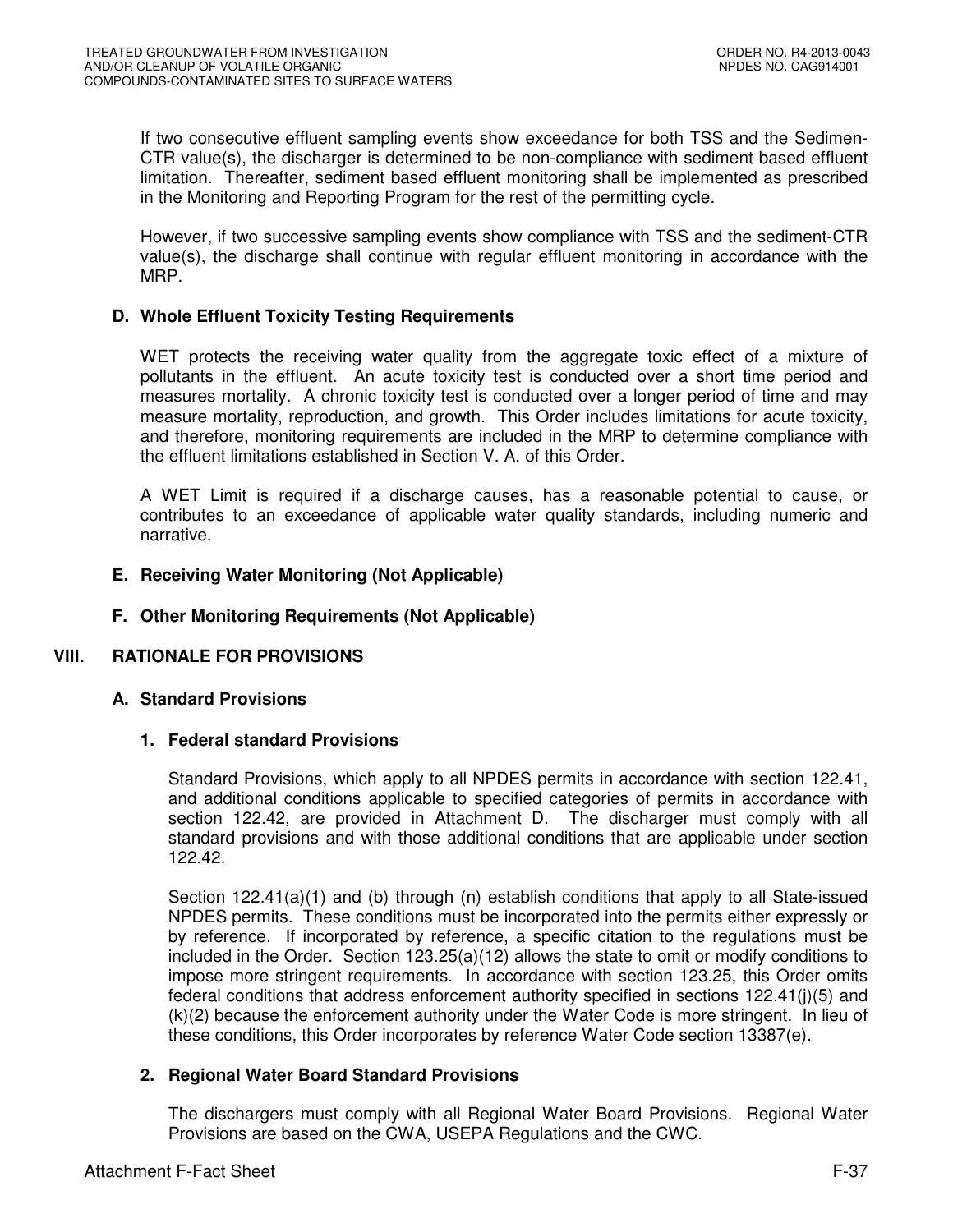# **B. Special Provisions**

### **1. Reopener Provisions**

Pursuant to 40 CFR sections 122.62 and 122.63, this Order may be modified, revoked and reissued, or terminated for cause. Reasons for modification may include new information on the impact of discharges regulated under this Order become available, promulgation of new effluent standards and/or regulations, adoption of new policies and/or water quality objectives, and/or new judicial decisions affecting requirements of this Order. In addition, if receiving water quality is threatened due to discharges covered under this permit, this permit will be reopened to incorporate more stringent effluent limitations for the constituents creating the threat. TMDLs have not been developed for all the parameters and receiving waters on the 303(d) list. When TMDLs are developed this permit may be reopened to incorporate appropriate limits. In addition, if TMDL identifies that a particular discharge covered under this permit is a load that needs to be reduced; this permit will be reopened to incorporate appropriate TMDL based limit and/or to remove any applicable exemptions.

# **2. Special Studies and Additional Monitoring Requirements (Not Applicable)**

### **3. Best Management Practices and Pollution Prevention**

All dischargers are encouraged to implement Best Management Practices.

- **4. Compliance Schedules (Not Applicable)**
- **5. Construction, Operation, and Maintenance Specifications (Not Applicable)**
- **6. Special Provisions for Municipal Facilities (POTWs Only) (Not Applicable)**
- **7. Other Special Provisions (Not Applicable)**

### **IX. PUBLIC PARTICIPATION**

The Regional Water Board is considering the issuance of waste discharge requirements (WDRs) that will serve as a General NPDES permit for Discharges of Volatile Organic Compound Contaminated Groundwater to Surface Waters in Coastal Watersheds of Los Angeles and Ventura Counties. As a step in the WDR adoption process, the Regional Water Board staff has developed tentative WDRs. The Regional Water Board encourages public participation in the WDR adoption process.

### **A. Notification of Interested Parties**

The Regional Water Board has notified the Discharger and interested agencies and persons of its intent to prescribe waste discharge requirements for the discharge and has provided them with an opportunity to submit their written comments and recommendations. Notification was provided in the Los Angeles Times and Ventura County Star.

### **B. Written Comments**

The staff determinations are tentative. Interested persons are invited to submit written comments concerning these tentative WDRs. Comments must be submitted either in person or by mail to the Executive Office at the Regional Water Board at the address above on the cover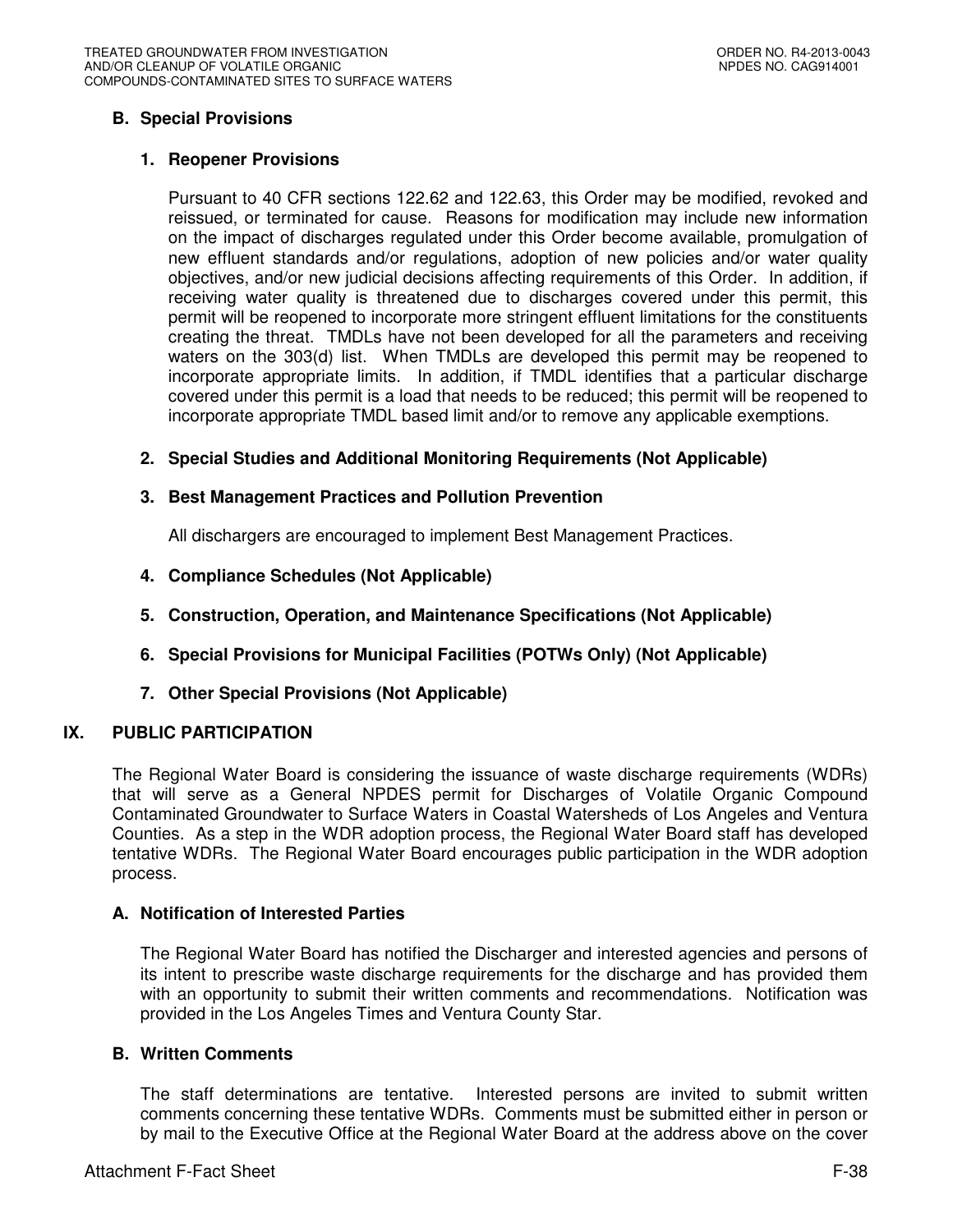page of this Order.

To be fully responded to by staff and considered by the Regional Water Board, written comments should be received at the Regional Water Board offices by 5:00 p.m. on January 22, 2013.

### **C. Public Hearing**

The Regional Water Board will hold a public hearing on the tentative WDRs during its regular Board meeting on the following date and time and at the following location:

| Date:     | March 7, 2013                                       |
|-----------|-----------------------------------------------------|
| Time:     | 9 AM                                                |
| Location: | Metropolitan Water Districts of Southern California |
|           | 700 North Alameda Street                            |
|           | Los Angeles, California                             |

Interested persons are invited to attend. At the public hearing, the Regional Water Board will hear testimony, if any, pertinent to the discharge, WDRs, and permit. Oral testimony will be heard; however, for accuracy of the record, important testimony should be in writing.

Please be aware that dates and venues may change. Our Web address is http://www.waterboards.ca.gov/losangeles/ where you can access the current agenda for changes in dates and locations.

### **D. Waste Discharge Requirements Petitions**

Any aggrieved person may petition the State Water Resources Control Board to review the decision of the Regional Water Board regarding the final WDRs. The petition must be submitted within 30 days of the Regional Water Board's action to the following address:

> State Water Resources Control Board Office of Chief Counsel P.O. Box 100, 1001 I Street Sacramento, CA 95812-0100

# **E. Information and Copying**

Order-related documents, tentative effluent limitations and special provisions, comments received, and other information are on file and may be inspected at the address above at any time between 8:30 a.m. and 4:45 p.m., Monday through Friday. Copying of documents may be arranged through the Regional Water Board by calling (213) 576-6651.

### **F. Register of Interested Persons**

Any person interested in being placed on the mailing list for information regarding the General NPDES Permit was invited to contact the Regional Water Board, reference this General NPDES Permit, and provide a name, address, and phone number.